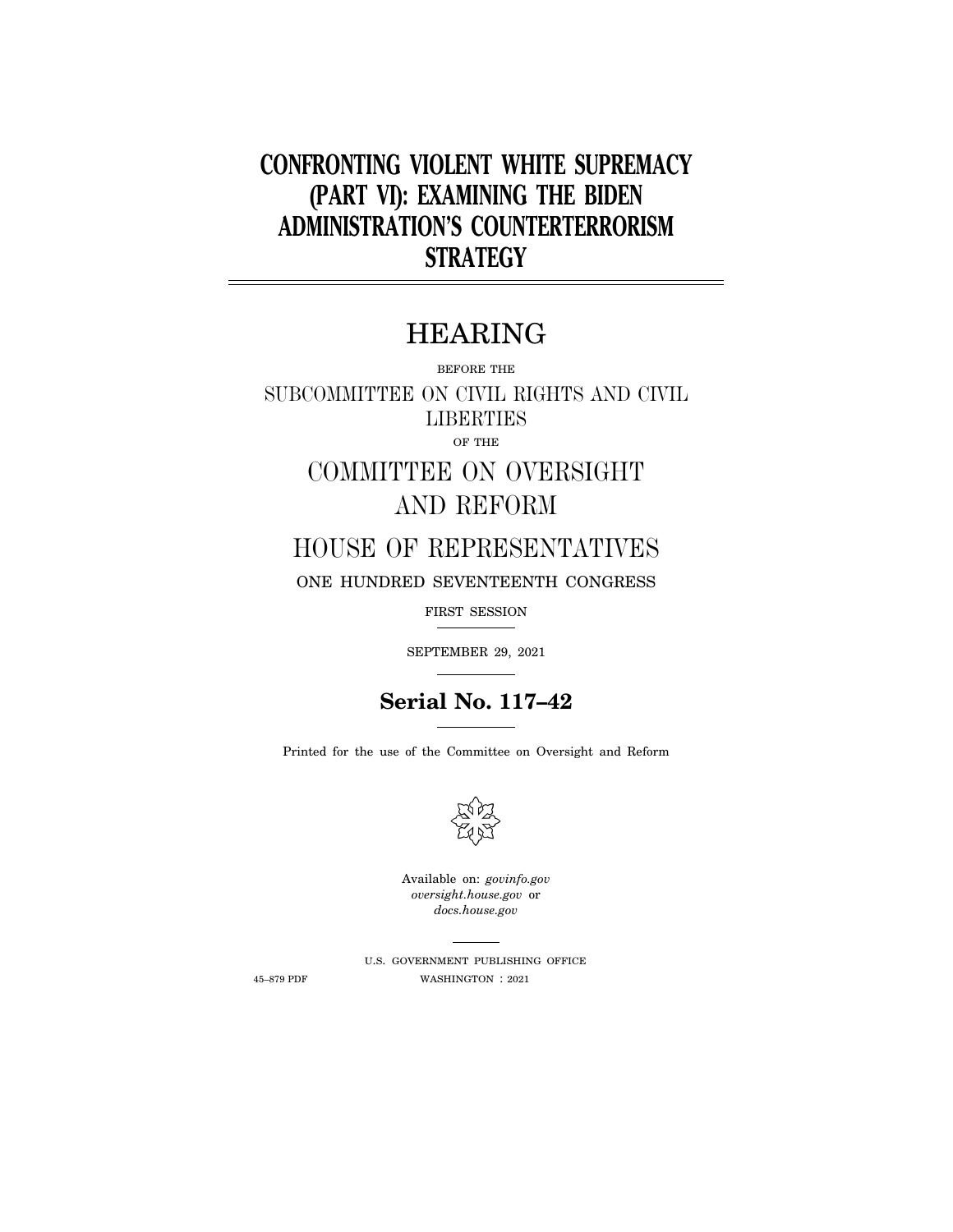#### COMMITTEE ON OVERSIGHT AND REFORM

#### CAROLYN B. MALONEY, New York, *Chairwoman*

ELEANOR HOLMES NORTON, District of Columbia STEPHEN F. LYNCH, Massachusetts JIM COOPER, Tennessee GERALD E. CONNOLLY, Virginia RAJA KRISHNAMOORTHI, Illinois JAMIE RASKIN, Maryland RO KHANNA, California KWEISI MFUME, Maryland ALEXANDRIA OCASIO-CORTEZ, New York RASHIDA TLAIB, Michigan KATIE PORTER, California CORI BUSH, Missouri DANNY K. DAVIS, Illinois DEBBIE WASSERMAN SCHULTZ, Florida PETER WELCH, Vermont HENRY C. "HANK" JOHNSON, JR., Georgia JOHN P. SARBANES, Maryland JACKIE SPEIER, California ROBIN L. KELLY, Illinois BRENDA L. LAWRENCE, Michigan MARK DESAULNIER, California JIMMY GOMEZ, California AYANNA PRESSLEY, Massachusetts MIKE QUIGLEY, Illinois

JAMES COMER, Kentucky, *Ranking Minority Member*  JIM JORDAN, Ohio PAUL A. GOSAR, Arizona VIRGINIA FOXX, North Carolina JODY B. HICE, Georgia GLENN GROTHMAN, Wisconsin MICHAEL CLOUD, Texas BOB GIBBS, Ohio CLAY HIGGINS, Louisiana RALPH NORMAN, South Carolina PETE SESSIONS, Texas FRED KELLER, Pennsylvania ANDY BIGGS, Arizona ANDREW CLYDE, Georgia NANCY MACE, South Carolina SCOTT FRANKLIN, Florida JAKE LATURNER, Kansas PAT FALLON, Texas YVETTE HERRELL, New Mexico BYRON DONALDS, Florida

RUSS ANELLO, *Staff Director*  DEVON OMBRES, *Subcommittee Staff Director*  AMY STRATTON, *Deputy Chief Clerk* 

CONTACT NUMBER: 202-225-5051 MARK MARIN, *Minority Staff Director* 

SUBCOMMITTEE ON CIVIL RIGHTS AND CIVIL LIBERTIES

JAMIE RASKIN, Maryland, *Chairman* 

KWEISI MFUME, Maryland DEBBIE WASSERMAN SCHULTZ, Florida ROBIN KELLY, Illinois AYANNA PRESSLEY, Massachusetts ELEANOR HOLMES NORTON, District of Columbia ALEXANDRIA OCASIO-CORTEZ, New York RASHIDA TLAIB, Michigan DANNY K. DAVIS, Illinois

PETE SESSIONS, Texas, *Ranking Minority Member*  JIM JORDAN, Ohio ANDY BIGGS, Arizona NANCY MACE, South Carolina SCOTT FRANKLIN, Florida BYRON DONALDS, Florida CLAY HIGGINS, Louisiana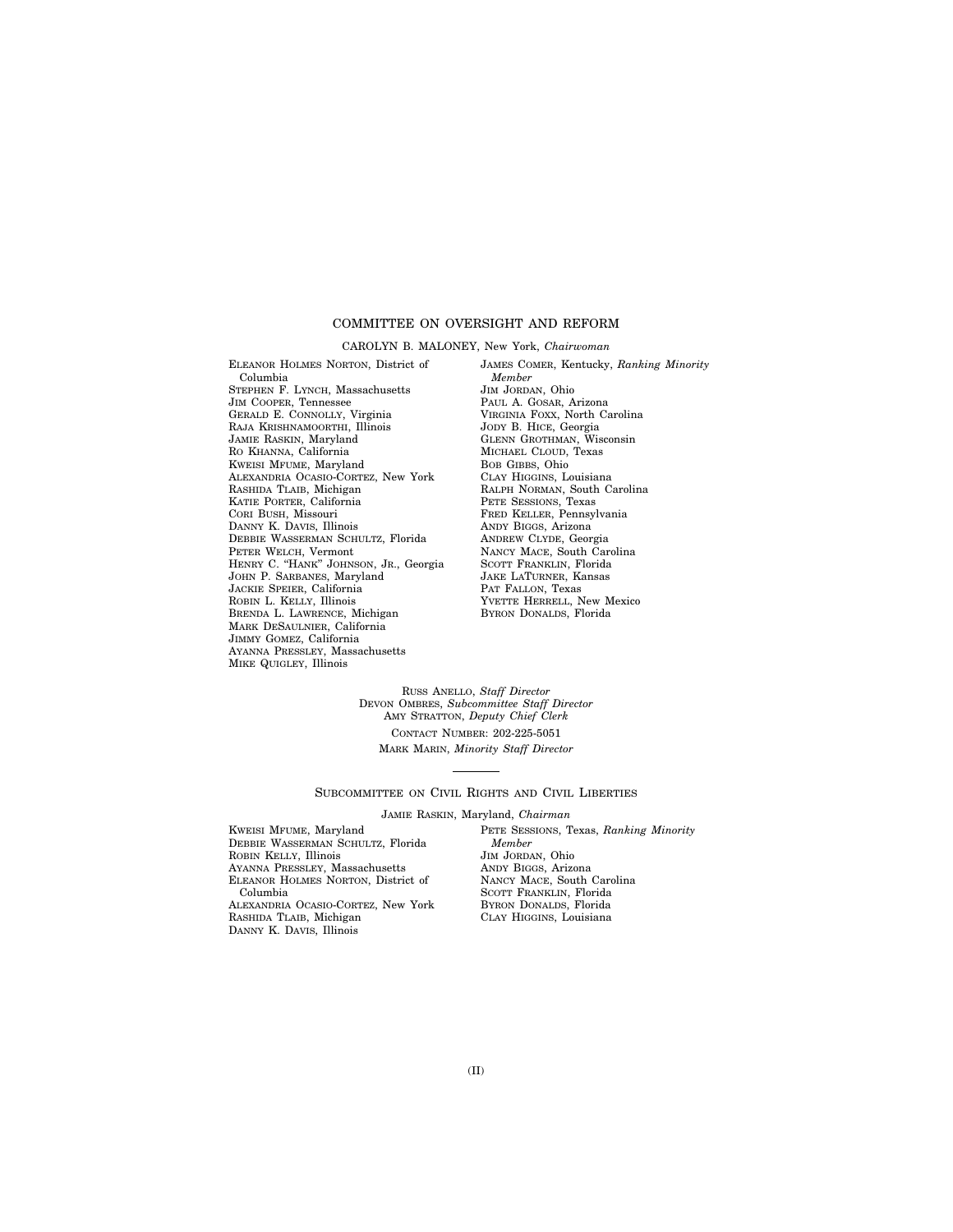### C O N T E N T S

|                                                                                                            | Page |
|------------------------------------------------------------------------------------------------------------|------|
| <b>WITNESSES</b>                                                                                           |      |
| Mr. John D. Cohen, Coordinator for Counterterrorism, Department of Home-<br>land Security                  |      |
| Mr. Timothy R. Langan, Assistant Director, Counterterrorism Division, Fed-<br>eral Bureau of Investigation | 8    |
| Mr. Brad Wiegmann, Deputy Assistant Attorney General, National Security                                    | 10   |
| Division, Department of Justice                                                                            |      |
| Written opening etatemente and etatemente for the witnessee are quailable                                  |      |

*Written opening statements and statements for the witnesses are available on the U.S. House of Representatives Document Repository at: docs.house.gov.* 

#### INDEX OF DOCUMENTS

\* CSIS, article, ''The Military, Police, and the Rise of Terrorism in the United States"; submitted by Rep. Wasserman-Schultz.

\* Brennan Center, a study, ''Countering Violent Extremism in the Trump Era''; submitted by Rep. Pressley.

\* CSIS, ''The Escalating Terrorism Problem in the United States''; submitted by Rep. Raskin.

\* *The New York Times*, article, ''How Trump's Focus on Antifa Distracted Attention From the Far-Right Threat''; submitted by Rep. Norton.

\* *The Washington Post*, article, ''The Rise of Domestic Extremism in America''; submitted by Rep. Norton.

\* *The New York Times*, article, ''Efforts to Weed Out Extremists in Law Enforcement Meet Resistance''; submitted by Rep. Ocasio-Cortez.

\* PBS News Hour, ''FBI Warned of White Supremacists in Law Enforcement 10 Years Ago. Has Anything Changed?''; submitted by Rep. Ocasio-Cortez.

\* *The Guardian*, article, ''The FBI Has a History of Targeting Black Activists. That's Still True Today''; submitted by Rep. Tlaib.

\* *The Post and Courier*, article, ''Police Connect Vandalism at Nancy Mace's Home to Incident at Bishop England High School; submitted by Rep. Mace.

\* *The Wall Street Journal*, article, ''Cities Reverse Defunding the Police Amid Rising Crime''; submitted by Rep. Mace.

\* *The New York Times*, article, ''Why Charges Against Protesters are Being Dismissed''; submitted by Rep. Mace.

*Documents are available at: docs.house.gov.*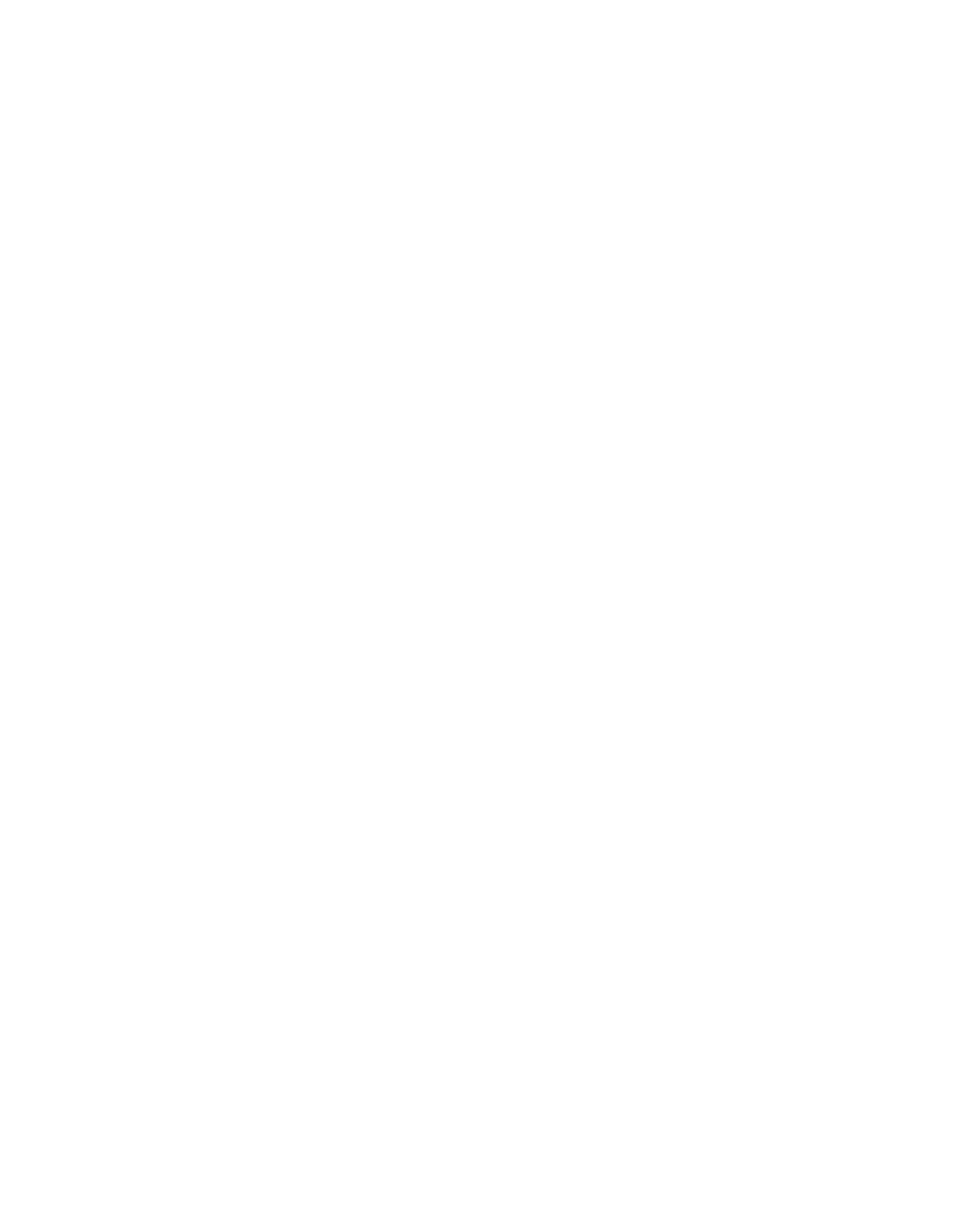### **CONFRONTING VIOLENT WHITE SUPREMACY (PART VI): EXAMINING THE BIDEN ADMINISTRATION'S COUNTERTERRORISM STRATEGY**

#### **Thursday, September 29, 2021**

HOUSE OF REPRESENTATIVES COMMITTEE ON OVERSIGHT AND REFORM

SUBCOMMITTEE ON CIVIL RIGHTS AND CIVIL LIBERTIES

The subcommittee met, pursuant to notice, at 10:07 a.m., in room 2154, Rayburn House Office Building, and on Zoom. Hon. Jamie Raskin (chairman of the subcommittee) presiding.

Present: Representatives Raskin, Maloney, Mfume, Wasserman Schultz, Kelly, Pressley, Norton, Ocasio-Cortez, Tlaib, Davis, Mace, Comer, Higgins, Sessions, and Donalds.

Also present: Representatives Lawrence (waived on).

Mr. RASKIN. The committee will now come to order.

Without objection, the chair is authorized to declare a recess at any time.

This is the Oversight Subcommittee on Civil Rights and Civil Liberties. Before we get started, I want to acknowledge Congresswoman Nancy Mace of South Carolina. The representative of Charleston is our new ranking member, and I want to congratulate her on being the new ranking member. And I am going to ask unanimous consent that we recognize her as the new ranking member.

And without objection, we will do that.

Ms. Mace has had a fascinating career. She is an active legislator and she is a great writer, whose memoir, In the Company of Men: A Woman at the Citadel, tells the story of her being the first woman ever to graduate from The Citadel. She has a great interest in civil rights and civil liberties, and we have already spoken about her specific interest in mental health services for the prison population. So, Congresswoman Mace, I very much look forward to working with you in the months ahead, and congratulations on being our new ranking member.

Also, without objection, Congresswoman Brenda Lawrence and Congressman Glenn Grothman shall be permitted to join the hearing today and be recognized for the purpose of questioning the witnesses.

Hearing no objection, they will be waived on for those purposes.

This is the sixth hearing in our subcommittee's series on the crisis of violent white supremacy, something the members know we have been following closely for several years. For more than two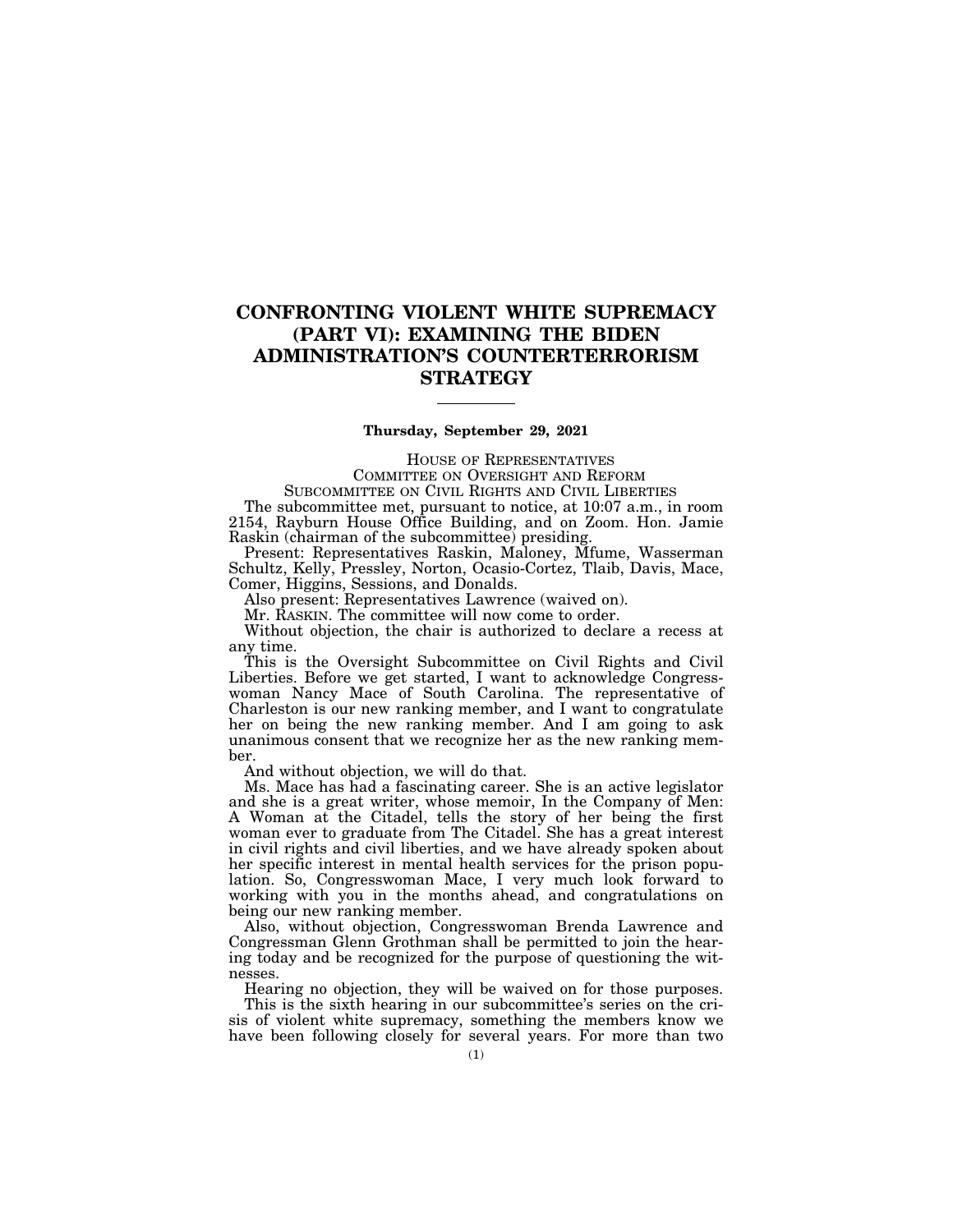years, we have worked to explore various aspects of this worsening crisis in American democracy and to urge the Federal Government to prioritize a robust and comprehensive response. I want to play a quick video that sums up our prior hearings, particularly the need for an executive-branch-wide strategy to address the rise in domestic violent extremism. I am relieved that we can finally have the hearing today to discuss exactly what that strategy is now, and this strategy incorporates many of the recommendations that our subcommittee has been working for in prior hearings. Please play that video if you would.

[Video shown.]

Mr. RASKIN. So good morning, everyone, and I want to thank our witnesses for joining us today, and I want to thank all the members who have come to participate in this critical hearing. As you just saw in the video compilation, the hearing is sixth in a series about the Nation's crisis with violent white supremacy and the need for the government to mount an effective and comprehensive response to this fundamental threat to the safety of the American people and the security of the American republic. This is not just an important, but today's is an historic hearing because for the first time, an Administration has answered our call to set forth a comprehensive whole-of-government strategy to deal with the threat.

The Biden Administration took power only two weeks after the January 6th insurrection. That day, the whole world watched the storm troopers of violent white supremacy act as the vanguard of a mass violent political insurrection against the Government of the United States that smashed our windows, invaded our Capitol, wounded and injured more than 140 Capitol Police officers and Metropolitan Police Department officers, and left several people dead. The protest that turned into a riot and an insurrection had been promoted and incited by then-President Donald Trump.

The well-trained battalions of domestic violent extremists consisted of Proud Boys, Oath Keepers, Three Percenters, Q-Anon followers, Aryan Nations, Boogaloo Boys, armed militiamen, white Christian nationalists, and other violent extremists. They rallied behind the banner of Donald Trump's Big Lie: asserting that he had won the 2020 Presidential election and that it was being stolen from him. In fact, Joe Biden received more than 7 million votes more than Donald Trump and won by a margin of 306 to 232 in the Electoral College. And yet Trump's Big Lie unified these disparate violent groups into a mass street movement to ''stop the steal'' and storm the Capitol to interrupt the counting of Electoral College votes for the very first time in the history of the United States, nearly toppling the peaceful transfer of power in our country.

Although warning signs had been popping up everywhere for weeks before the insurrection, Federal law enforcement never produced a formal threat assessment about the risks of violence on that day. That indicates a systematic failure to grapple with the magnitude of the threat facing the republic. And let's be clear that the most dangerous domestic terror threat facing America today comes from the forces that attacked our government on January 6th. In October 2020, President Trump's own acting Secretary of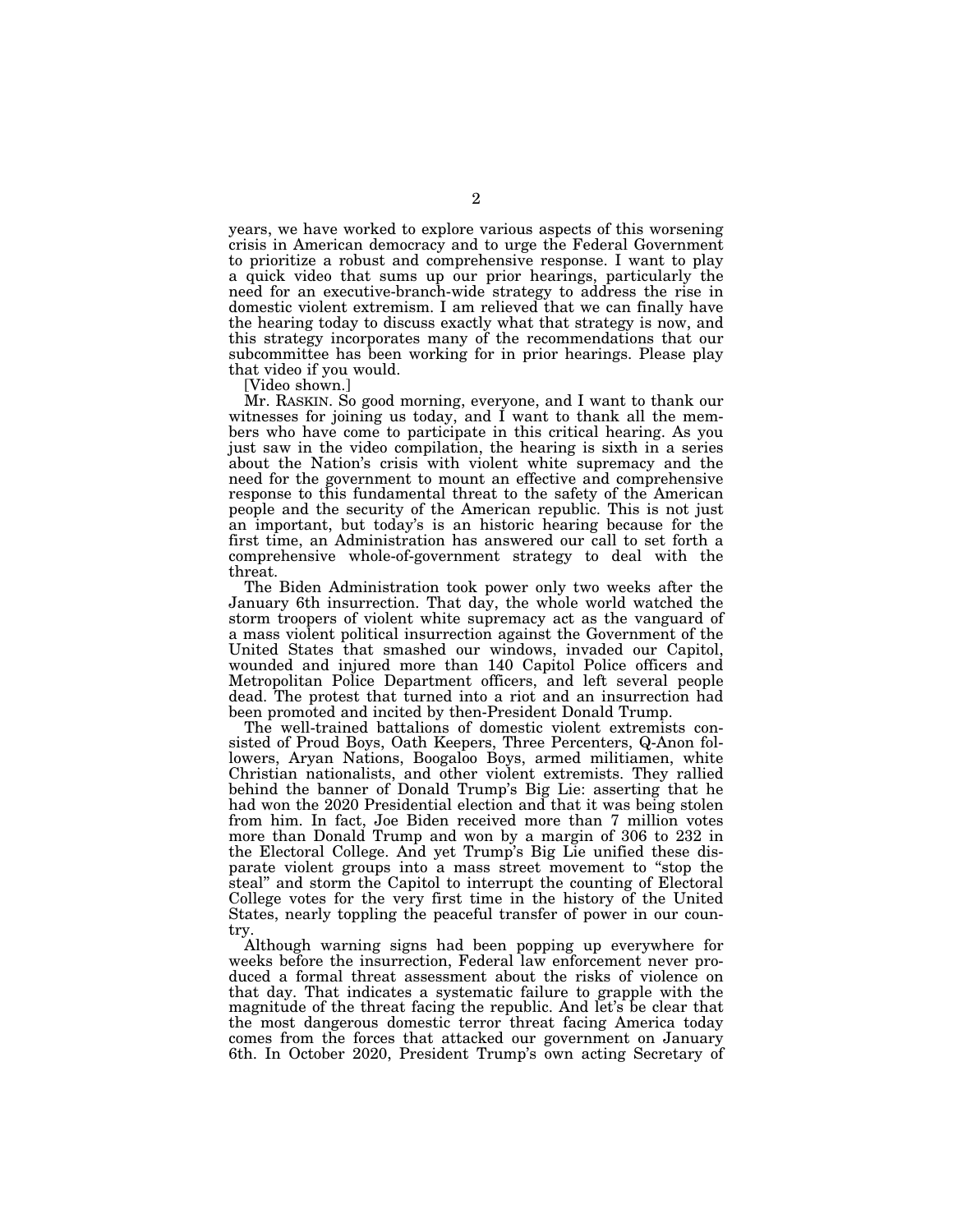Homeland Security singled out white supremacist extremists as ''the most persistent and lethal threat in the homeland.''

Just two days after being sworn in, President Biden ordered Federal law enforcement and intelligence officials to study the threat of domestic violent extremism. He understood that a post-9/11 counterterrorism framework, set up primarily to combat international threats, like al-Qaeda and ISIS, was not designed to address the domestic terrorist violence that threatens us today. The results of their review became public on June 15th when the President released the first-ever National Strategy for Countering Domestic Terrorism.

The strategy outlined four main pillars to guide Federal agencies. First, the strategy calls for more analysis and information sharing related to domestic terror threats. Second, it asks agencies to determine how to better prevent domestic terror recruitment and mobilization of violence. Third, it tasks the government with disrupting and deterring domestic terror. And fourth, it calls on the government to confront long-term contributors to domestic terror, including racism. This strategy offers exactly the kind of coordinated governmental response that members of this subcommittee have been asking for for more than two years.

During our prior hearings, we were warned over and over again by witnesses with years of counterterror experience and Federal law enforcement experience that the Trump Administration had no cohesive plan to confront the enormous problem facing us. We learned that the Federal Government was not devoting sufficient personnel or resources to monitor or confront the white supremacist threat of violence spreading across the globe. In fact, we heard from Trump Administration officials themselves that the Administration, frankly, lacked any strategic plan to prevent or combat white supremacist violence.

With the release of this new strategy, the Administration has finally ensured that the U.S. has a blueprint to defend ourselves. The strategy calls for more resources to boost state, local, tribal, and territorial efforts to tackle the threat. This includes more information sharing, more analysis, and data-driven guidance on potential indicators of violence. It also lays out a new public health-focused framework for terror prevention that will enlist all sectors of government and society to work together as a bulwark against violence and provide an off ramp for those who are caught up in the clutches of hate. These sweeping objectives will require enormous implementation efforts, coordination, and oversight. I hope we can use this hearing to explore how these efforts are already under way and what Congress can do to help.

We should also take this opportunity to discuss how the Administration's strategy will balance its urgent investigative and enforcement priorities with the constant need to uphold the civil right and civil liberties of all Americans. I am confident that the witnesses before us today will be able to clarify how these counterterror efforts will respect the rule of law and democracy, the democracy that we, in fact, are seeking to protect against terrorist violence.

We are facing an unprecedented situation in which political leaders, up to and including a former President, have been actively promoting corrosive anti-democratic messages that circulate paranoia,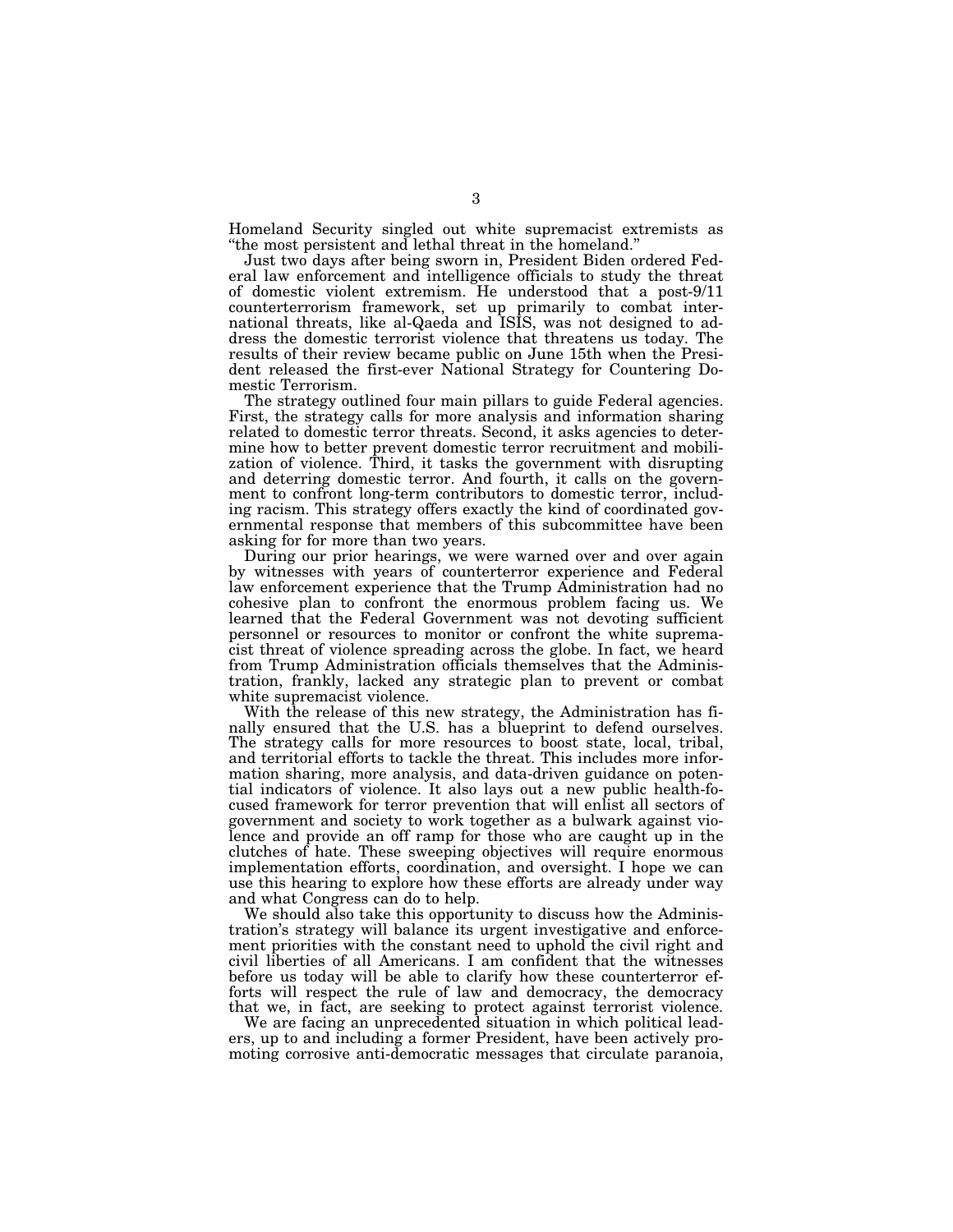cynicism, and violence. This cesspool of conspiracy thinking is activating unstable individuals predisposed, because of a mixture of ideological grievances and personal disappointments, to commit violence. This is a problem that demands the attention of all of us and, indeed, everyone in the country who believes in the constitutional order.

On January 6th, we saw a glimpse of a post-democratic, chaotic America. In that violent mob which stormed the Capitol of the United States, there was no room for civil rights or civil liberties for anyone, either for the marchers, or for the officers who were being beat up, or the American people, or the Congress. There was no room for equal justice under law. There was no room for meaningful dissent. Our government has finally woken up to the need to combat, comprehensively and effectively, white supremacists and militia-based violent extremism. I hope that this hearing will bring more clarity and exposure to the Biden Administration's strategic plan and help illuminate what Congress can do to ensure that it is both effective and, of course, respectful of the civil rights and civil liberties of the people. We must all work together to defend our democracy and our freedom.

And with that, I will invite our new ranking member to provide an opening statement of her own.

Ms. MACE. Thank you, Chairman Raskin. And, first of all, thank you for the introduction this morning. It is an honor to be here and an honor to work on the Civil Rights and Civil Liabilities Subcommittee with you on Oversight.

Americans of all color, races, nationalities, and religions deserve to live in a country where they can sleep safe at night, knowing our law enforcement personnel at all levels of government are working around the clock to thwart attacks in our communities, not just white communities, but communities of all colors all across the country. Every citizen, regardless of the color of their skin, their zip code, the amount of money they make, what they look like, what their religion is, or where they are from deserve to live in safe communities.

Whether motivated by racism or white supremacy, radical Islam, fascism, anarchy, or antifa, terrorists from across the spectrum and across the world should be warned that the United States will not bend to their will, and we will not succumb to fear. My own district in South Carolina's First Congressional District has witnessed the horrors of domestic terrorism. Six years ago this summer, a Naziworshiping white supremacist by the name of Dylann Roof killed nine Black church members at Mother Emanuel. This horrific experience, trauma, horrific event, this tragedy inspired me and countless others in untold ways to work to root out the worst evils in our community. In Charleston and our state of South Carolina, we decided to root out the evil, and there is no room for racism in Charleston, in South Carolina, or our country.

Mother Emanuel not only illustrates the tragedy of domestic terrorism in the United States, but also illustrates the difficulty that law enforcement face when confronting such threats. A recent threat assessment by the intelligence community notes the difficulty of disrupting lone offenders who radicalize independently and mobilize without direction from any movement or organization.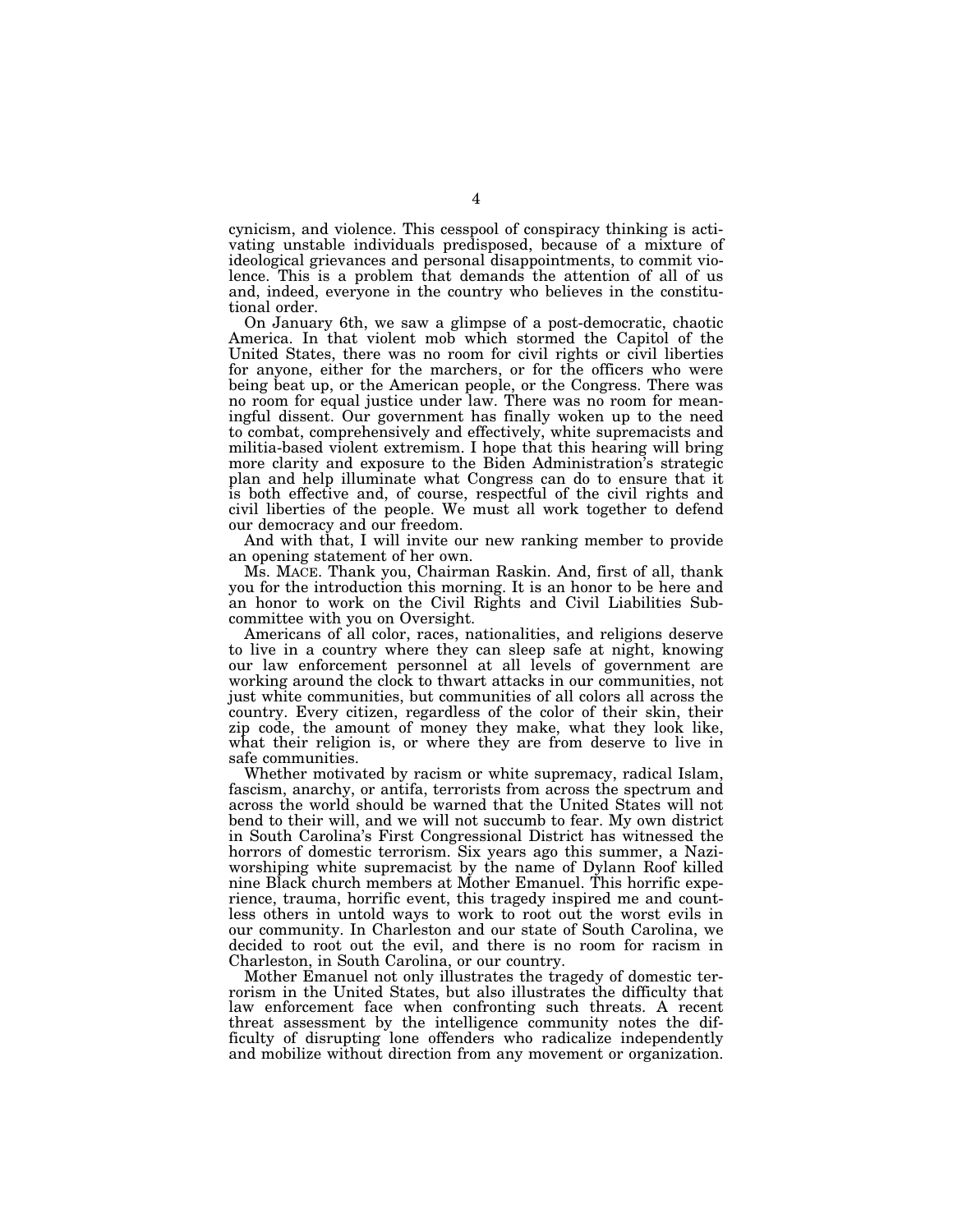Yet the domestic terror threat is not only a threat we face today. More Americans are falling victim to violent crime every year with over 20,000 murders occurring in 2020 alone. In 2021, year to date so far, we are up 10 percent over last year, and murders jumped 30 percent from 2019 to 2020, according to FBI statistics.

Additionally, the threat of international terrorism grows by the day. The Biden Administration's own officials have noted that al-Qaeda may reconstitute in the Taliban-controlled country of Afghanistan within as little as one to two years. And by all accounts, what we have all witnessed over the last several weeks in Afghanistan, how we botched the exit, that may become a reality sooner than we ever could have anticipated or imagined because of how we exited from Afghanistan, giving billions of dollars of equipment and military arms and artillery to the Taliban, selling that equipment to Iran. And God knows how much money they have in the banks to use against us today. The threats we face today, whether or foreign, are real, and we must ensure adequate oversight of our government's plans to detect and disrupt all of these threats.

The Biden Administration published its plan to combat domestic terrorism this summer. This new focus builds upon the prior Administration's efforts to combat domestic terrorism, which led to a record number of domestic terrorism charges filed by the Department of Justice prosecutors in 2020. I wholeheartedly support this effort to combat domestic terrorism threats. At the same time, we must ensure we are not myopically or singularly focused on threats from within to the detriment of efforts to deter threats from without. It is also essential that any effort to combat domestic terrorism be focused on targeting and disrupting violent behaviors, and that our government not target individuals solely because of their ideologies or beliefs. We must ensure any plan to combat domestic terrorism includes protections of fundamental rights and liberties guaranteed by our Constitution.

I look forward to hearing about these issues and more today from three career civil law enforcement witnesses. I especially look forward to hearing about their efforts, in collaboration with partners at the Federal, state, and local level, to detect, disrupt, and prosecute terrorist threats, whether foreign or domestic. Their service, and that of the men and women in law enforcement working for them, is a testament against the irresponsible, reckless, and dangerous defund the police rhetoric we continue to hear from some on the left today.

Thank you, Mr. Chairman, and I yield back.

Mr. RASKIN. And thank you, Representative Mace, for your very thoughtful statement. And I neglected to thank Representative Sessions, wherever he is, for his service to the subcommittee before he made his move.

I now am delighted to recognize the chairwoman of the full Oversight Committee, Representative Carolyn Maloney, for five minutes, for her opening statement. And she has been such a great leader in defending civil rights, civil liberties, and democracy against violent white supremacy.

Chairwoman Maloney. Thank you, Chairman Raskin. I am pleased to be here today examine the Biden Administration's comprehensive strategy for addressing the threat posed by violent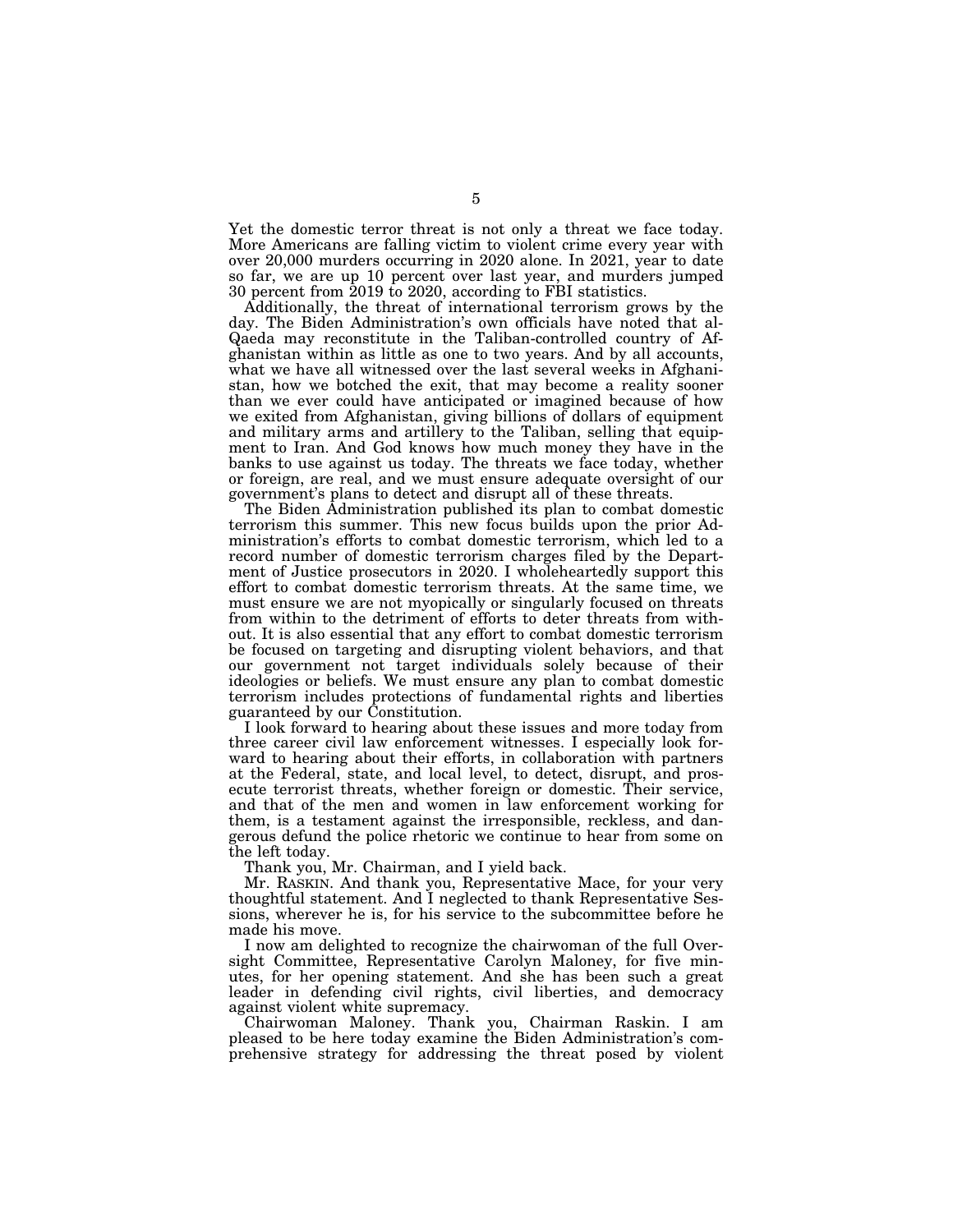white supremacy and domestic terrorism. This subcommittee, under Chairman Raskin's leadership, has long warned of the need for the Federal Government to address domestic terrorism, and on January 6th, many of us in this room witnessed this terror firsthand.

On that day, militia groups and other violent extremists led an attack on our Capitol, and the battle flag of the Confederacy, the symbol of white supremacy, was brought into the halls by force for the first time in American history. That threat did not arrive unannounced. In recent years, domestic terror attacks by white supremacists, anti-Muslim, and anti-government extremists on the far right have surged. Yet during the same time period, the FBI have arrested fewer, not more, domestic terrorists. During the Trump Administration, top officials focused on the threat posed by far-left extremism, while a right-wing insurrection against the Capitol was planned in plain sight on social media, in the newspaper, on the airwaves. I commend the Biden Administration for recognizing the gravity of this threat and meeting it head on.

Many of the proposals in this National Strategy represent a sea change from the previous Administration and are long overdue. Confronting domestic terrorism and white supremacist violence requires a whole-of-government approach, pulling from all the resources of the Federal Government, as well as state, local, and tribal partners. I encourage the Biden Administration to forge meaningful partnerships with community leaders to support mental health services, restorative justice initiatives, bystander intervention programs, and more. With this shift in strategy must also come a renewed commitment to effective oversight. Over the last 2 decades, our domestic national security strategy has far too often targeted communities of color, and Muslim communities in particular.

We must ensure that the Federal Government does not fall back on flawed tools or faulty shortcuts in the name of national security. I look forward to hearing from our witnesses today about how we can achieve these new investigative priorities, the safeguards that will protect the civil rights and civil liberties of all Americans. Thank you, Chairman Raskin, for calling today's hearing and each of our witnesses for joining us here today, and I yield back. Thank you.

Mr. RASKIN. Thank you so much, Chair Maloney. And I am now delighted to recognize the ranking member of the full Oversight Committee, Mr. Comer, for five minutes for his opening statement.

Mr. COMER. Thank you, Chairman Raskin, and let me begin by thanking Representative Sessions for his leadership as ranking member of this committee. I think everyone knows Representative Sessions took a job in a new position on the Financial Services Committee, so I want to now congratulate Representative Mace for her rise as the ranking member of this subcommittee. I know she is going to do a tremendous job.

I want to thank the witnesses for appearing here today. The men and women of the Department of Homeland Security and the Department of Justice, including the Federal Bureau of Investigation, work tirelessly to keep Americans safe from terrorist attacks. As we continue to hear harmful defund the police rhetoric from some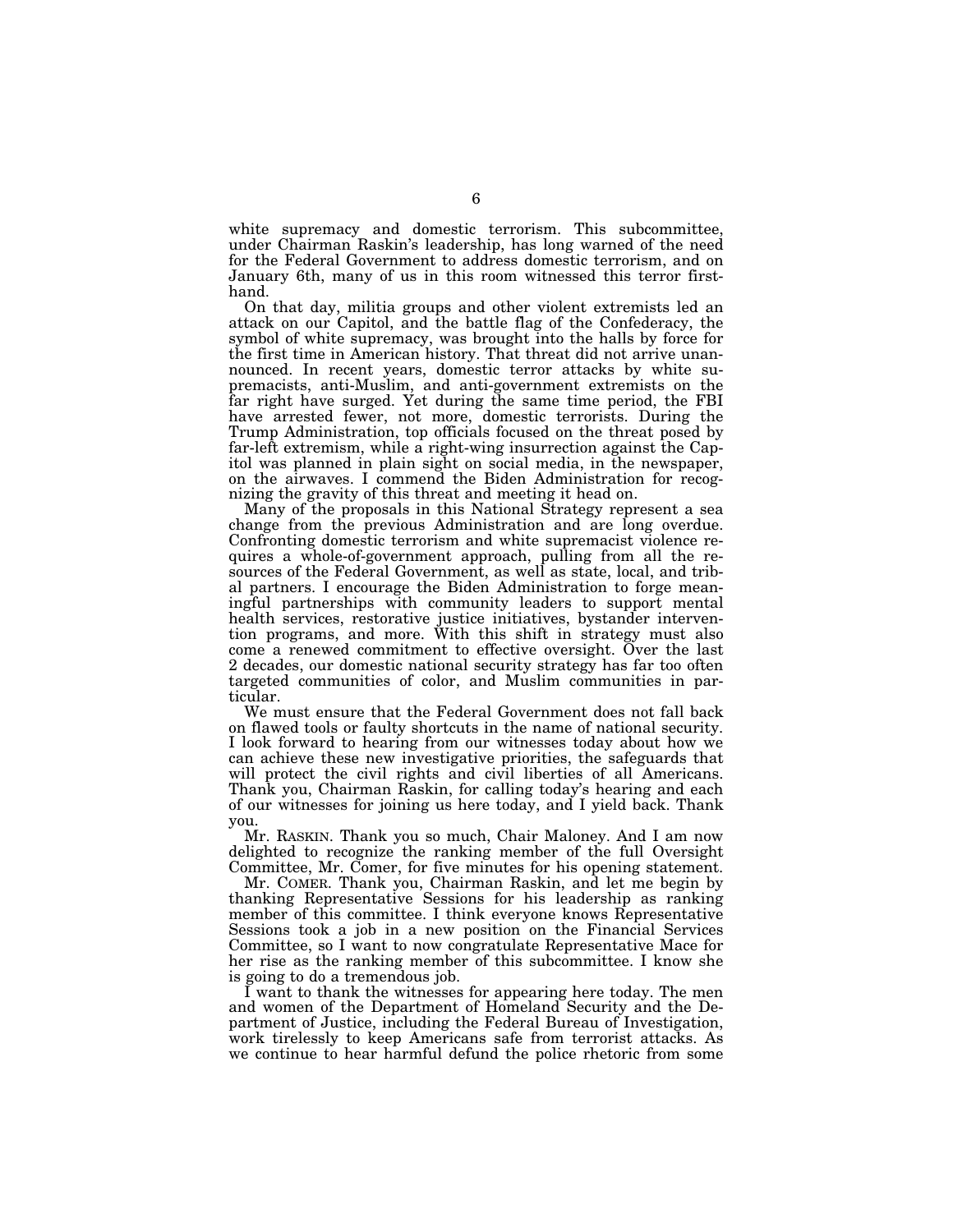on the left, I am reminded of the bravery of law enforcement officers who put their lives on the line every single day to keep us safe from threats, both foreign and domestic.

Crime is on the rise in the United States. At the same time, we face terror threats from within and without. Now more than ever, it is essential that our law enforcement have the tools they need to combat these ever-growing threats, and it is equally essential that we recognize their sacrifice and service. Law enforcement in this country is not systematically racist or irredeemable beyond reform, as some of my colleagues would assert. In fact, we will likely hear from witnesses today what they were doing to protect Americans, especially racial minorities, from racially motivated violent extremist plots. That isn't to say law enforcement need not respect the bounds of the law or protect the civil rights and civil liberties that we hold so dear.

Our country is a country ruled by law, and the Constitution is the supreme law of the land. That document guarantees many of the fundamental freedoms we take for granted in our country: the freedoms of religion, of speech, of peaceable assembly, of association. It is essential that any strategy to combat domestic terrorism keep in mind the goal of preventing violent terrorist attacks. At the same time, we must safeguard our fundamental freedoms and not allow prejudice against religion or ideology to cloud our responses. Our strategy to combat all violence must be focused on that violence and be completely neutral as to ideological motivations, no matter how repugnant. We must target dangerous people because of their violent actions and not their protected beliefs.

I hope that today's hearing will demonstrate to the Biden Administration that Congress is providing oversight over their plans to combat domestic terrorism, and I look forward to hearing from witnesses today what safeguards are in place to ensure that civil rights and civil liberties are protected. It is unfortunately a rare occurrence in this Congress for the majority to invite Biden Administration witnesses. I hope the majority will continue this trend and finally begin to hold the Biden Administration accountable for the crisis on the southern border and the disastrous Afghanistan withdrawal.

Once again, I thank the witnesses for appearing today, and I look forward to hearing about the work they are doing to keep Americans safe from terrorist attacks. Thank you, Mr. Chairman, I yield back.

Mr. RASKIN. And, Mr. Comer, thank you very much for your thoughtful remarks. And now I get to introduce three extraordinary witnesses. I am not going to be able to go into detail on their bios, but let me quickly introduce the three of them before we get started.

Our first witness is John D. Cohen, who is the coordinator for counterterrorism at the Department of Homeland Security. He has more than 3 decades of experience in law enforcement, counterintelligence, and homeland security. He has studied mass casualties and is currently studying the impact of internet-based communications technologies on crime and homeland security. Then we will hear from Timothy Langan, who is the assistant director for the Counterterrorism Division at the FBI. He first joined the FBI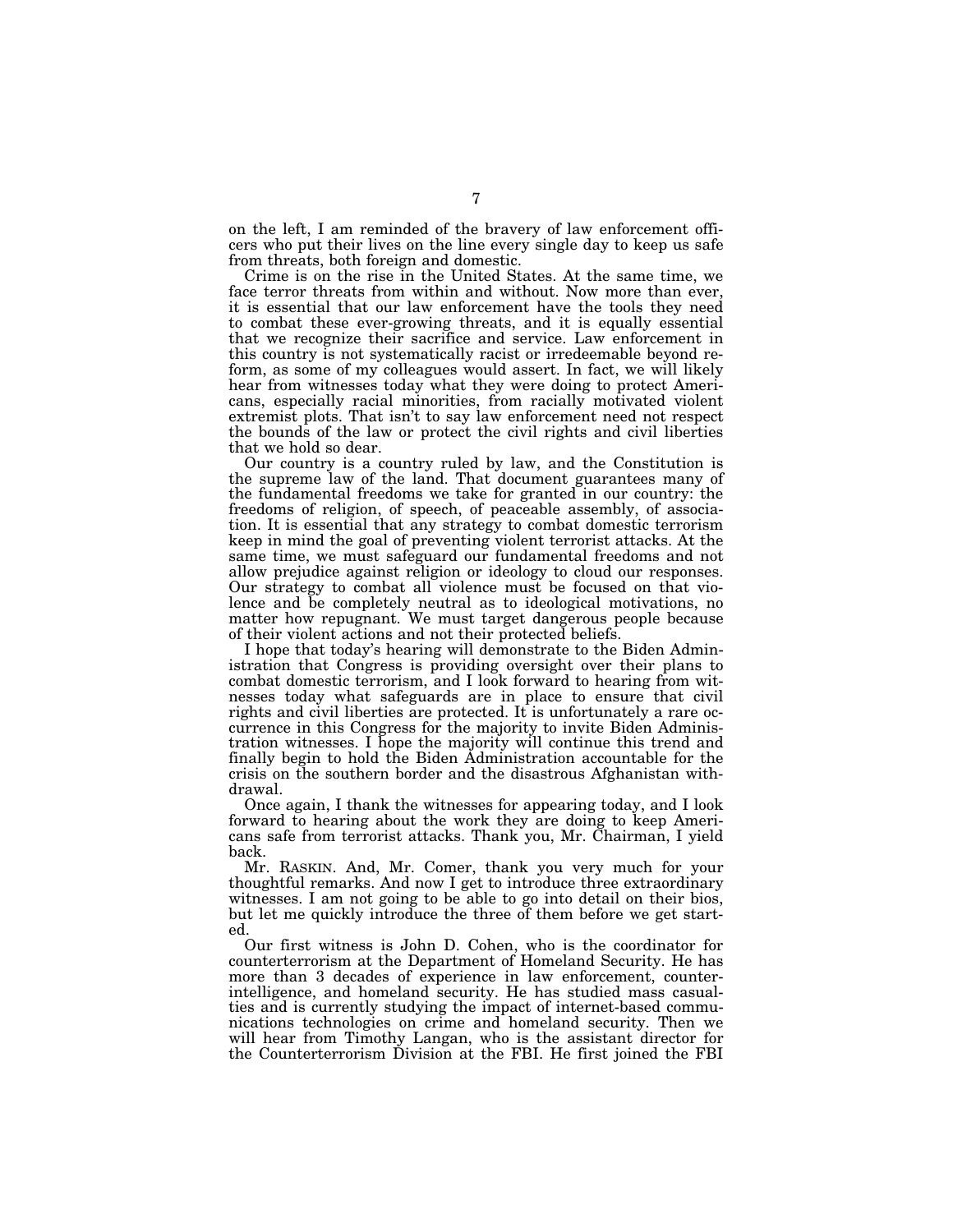back in 1998, was assigned to the Dallas Field Office, later Washington. He has investigated counterterrorism, Mexican drug trafficking, and violent crimes. Prior to joining the FBI, he served in the Marine Corps and was a police officer and undercover narcotics detective. And finally, we will hear from Brad Wiegmann, who is the deputy assistant attorney general for the National Security Division at the Department of Justice. Most of his career over the last 25 years has been focused on national security, including counterterrorism, intelligence, counterproliferation, cyber policy, and law enforcement.

So I want to welcome all three of our witnesses. The witnesses will be please unmuted so we can swear you in. Please raise your right hands.

Do you swear or affirm the testimony you are about to give is the truth, the whole truth, and nothing but the truth, so help you God?

[A chorus of ayes.]

Mr. RASKIN. Let the record show that the witnesses have all answered in the affirmative. Thank you.

Without objection, your written statements will be made part of the record.

And with that, Mr. Cohen, you are now recognized for your five minutes of opening testimony.

#### **STATEMENT OF JOHN COHEN, COORDINATOR FOR COUNTERRORISM, DEPARTMENT OF HOMELAND SECURITY**

Mr. COHEN. Chairman Raskin, Ranking Member Mace, thank you very much. It is an honor to be here. It is an honor to be with the members of the committee, and Chairwoman Maloney and Ranking Member Comer. You will find in my opening statement that I actually agree with much of what was said in the opening statements that were made previous to me.

As mentioned, in June of this year, the Biden-Harris Administration released its National Strategy for Countering Domestic Terrorism. The strategy notes that the domestic terrorism threat is not a new threat within the United States, but it does, for the first time, at least in my experience, offer a comprehensive whole-of-government approach in combatting that threat. Chairman Raskin, you have already gone through the elements of the strategy, so I won't repeat that, but I will say is that the Department of Homeland Security worked closely with the FBI, the Justice Department, the White House, and the rest of the Federal interagencies to develop the strategy, and we continue to work closely with those organizations, as well as state, local, tribal governments, the private sector, community leaders, civil society organizations, advocacy groups, as we seek to implement the strategy.

I'd like to take a few minutes, if I can, to describe our underlying understanding of the threat that we face currently within the country because I think it will provide some context to our discussions today about what the Department is doing.

While we certainly are facing a threat that has an organizational dynamic that involves groups of individuals that coalesce around and even engage in violent and destructive behavior in furtherance of extremist or a blend of extremist beliefs, it is important to re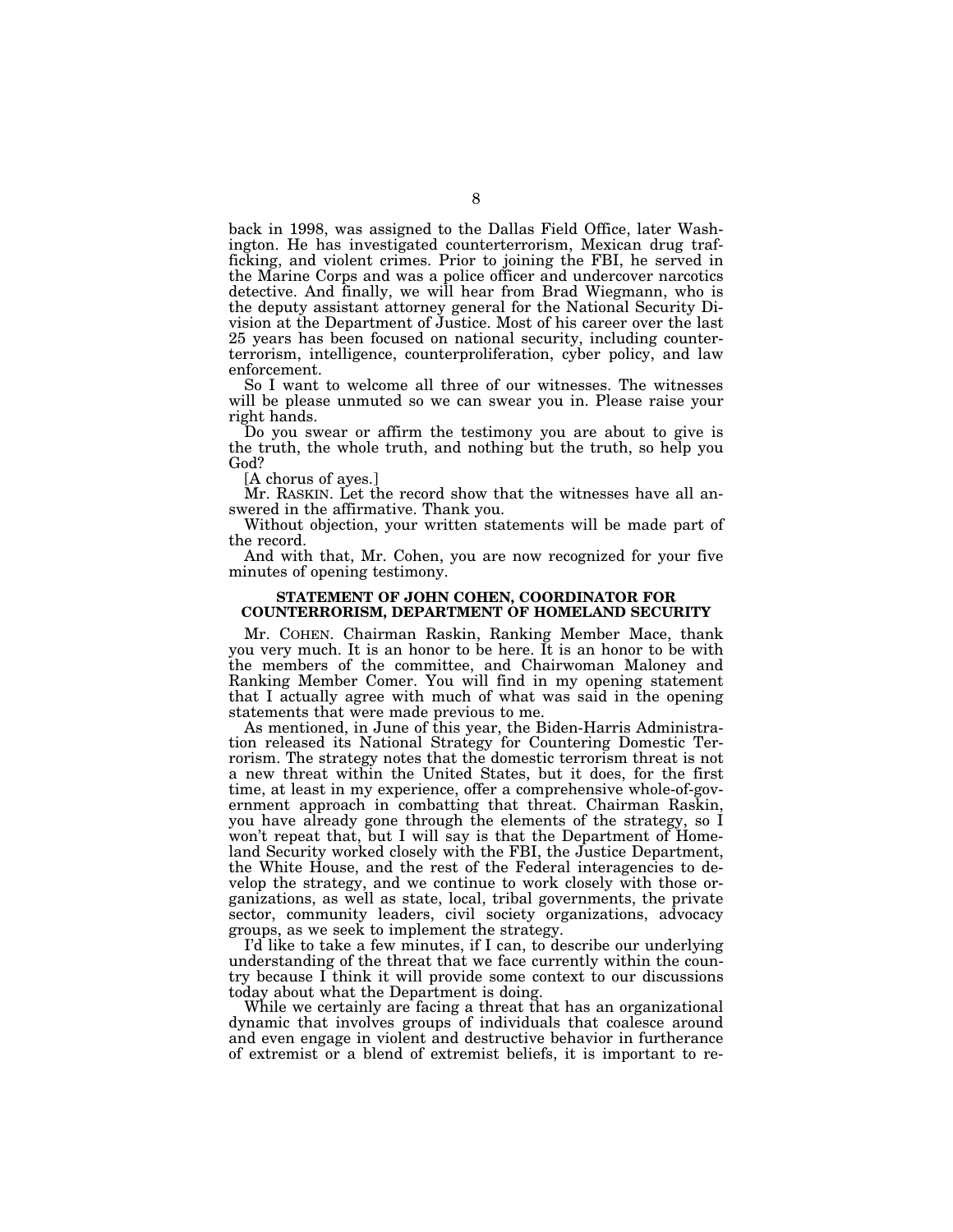member that it is also a threat that is very individualized in nature. As repeatedly assessed by DHS and the Federal Bureau of Investigation, when looked at from a lethal perspective, the most significant terrorism-related threat facing the U.S. today comes primarily from lone offenders, individuals who engage in violent activity inspired by extremist beliefs or a blend of extremist beliefs, or a blend of extremist beliefs and personal grievances that are most often cultivated through the consumption of online content.

This is a trend that began several years ago and has continued to evolve. And while, as we look back at past attacks, the specific motives behind these attacks vary, analysis and research tells us that many of the attackers share common behavioral characteristics. In particular, these are people who tend to be angry, socially disconnected, seeking a sense of life meaning. They spend significant time online, and ultimately self-connect with a cause or grievance to justify the use of violence as a way to express their anger and achieve a sense of social connection and self-worth.

It is a threat that does not often fit into traditional terrorism-or extremism-related definitional categories. In fact, this is one of the primary challenges in trying to define and investigate these types of threats. Those who engage in violence often self-connect with a combination of extremist beliefs or a blend of extremist beliefs and personal grievances. Terms of art like ''salad bar extremism'' and ''hybrid ideologies'' are references to the fact that attackers adapt a blend of ideological beliefs and grievances.

This is a threat that manifests itself both in the physical and digital environments. Online content, disinformation, false narratives, and conspiracy theories spread by foreign nation-states, international terrorist groups, and extremist thought leaders fuel much of the violence we are experiencing in the country today. Domestic and foreign threat actors purposely seek to exploit the fractures in our society, the anger and discord in our political discourse to sow discord and inspire acts of violence.

In addressing this threat, we have to understand a few things. From an intelligence perspective, we need to think differently about how we look at information. Pre-incident indicators may be apparent through public actions or communications. Covert collection may not be necessary to capture valuable intelligence, but analysts need to be able to distinguish between constitutionally protected speech and threat-related activity.

Preventing acts of violence. Joint terrorism task forces have for years kept our communities safe through multijurisdictional investigations into potential terrorism threats. Community-based prevention programs are needed to complement the efforts of the JTTF.

The threat posed by high-risk individuals who do not meet the investigative threshold necessary for terrorism-related investigations. This means providing grant funding, training, technical assistance to local communities so that law enforcement, mental health professionals, social service providers, educators, and community groups can work together to identify those individuals who are traveling down the path of violence and develop strategies to manage those folks.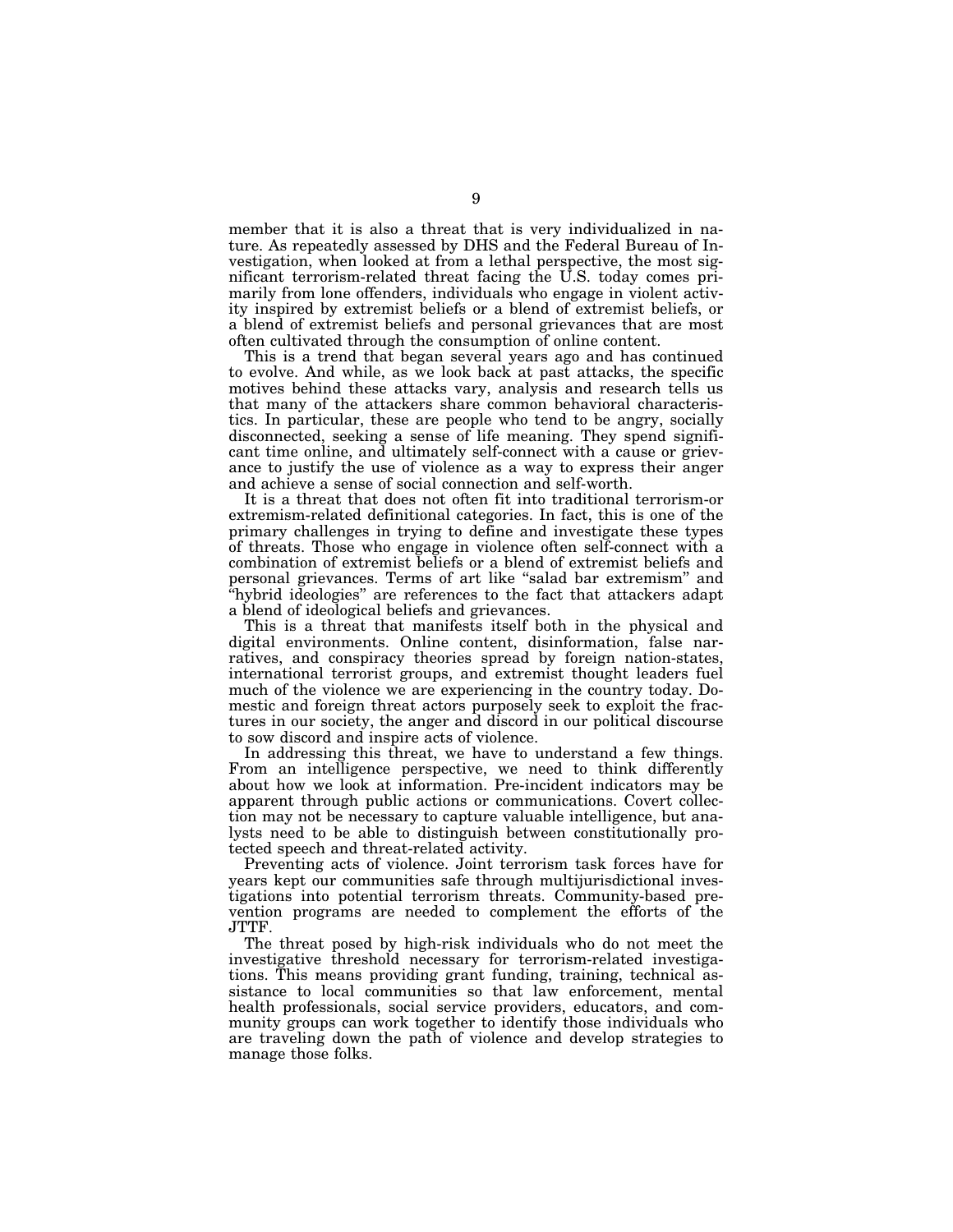Let me close by saying real quickly that we recognize that we are facing a broad, complex, and diverse threat environment. We're dealing with an evolving foreign terrorism threat. We're dealing with a multiyear trend of increased violent crime. We're dealing with disinformation and other covert actions by foreign intelligence services. We're dealing with a broad range of cyberthreats. We need, at the Department, to be able to deal with all of those threats effectively as well as the threat posed by domestic terrorists, violent extremists, and targeted violence. Let me also say finally that it is not our job to police thought. It is not our job to infringe on the constitutional rights of Americans. It is our job to prevent violence, and the men and women of DHS work closely with law enforcement across the country to do that.

Thank you. I look forward to your questions.

Mr. RASKIN. Thank you very much for your testimony, Mr. Cohen. And, Mr. Langan, you are now recognized for your testimony. Five minutes.

#### **STATEMENT OF TIMOTHY LANGAN, ASSISTANT DIRECTOR, COUNTERTERRORISM DIVISION, FEDERAL BUREAU OF IN-VESTIGATION**

Mr. LANGAN. Good morning, Chairwoman Maloney, Ranking Member Comer, Chairman Raskin, Ranking Member Mace, and members of the subcommittee. I am honored to be here today representing the dedicated men and women of the FBI's Counterterrorism Division, and I appreciate the opportunity to be here to discuss the FBI's role in implementing the National Strategy for Countering Domestic Terrorism.

Preventing acts of terrorism is the FBI's No. 1 priority. The great terrorism threat facing our homeland is that posed by lone actors or small cells who typically radicalize online and look to use easily accessible weapons to attack soft targets. We see this threat within both home-grown violent extremists, or HVEs, who are inspired by foreign terrorist groups and domestic violent extremists, or DVEs, whose inspiration stems from domestic influences.

Domestic terrorism has been and continues to be a top priority for the FBI. Although the strategy is new and is the first national strategy focused entirely on mitigating domestic strategy, this is not the first time domestic terrorism has been included in our Nation's counterterrorism strategy, largely due to the FBI's focus on this threat. The FBI participated heavily in the development of the strategy and is the leading agency for the domestic terrorism threat. We have a key role in working with our partners to implement the strategy. The strategy outlines four strategic pillars that guide the U.S. Government's collective response to domestic terrorism. These pillars require the FBI to fully leverage our partnerships with Federal, state, and local law enforcement, the private sector, academia, and our foreign counterparts.

Pillar one calls for us to understand and share domestic terrorism-related information. The FBI has already bolstered our analytical resources focused on this threat. We continue to disseminate intelligence products to our partners to identify actionable intelligence, trends on domestic terrorism threats, and tactics and tradecraft used by DVEs. Many of these intelligence products are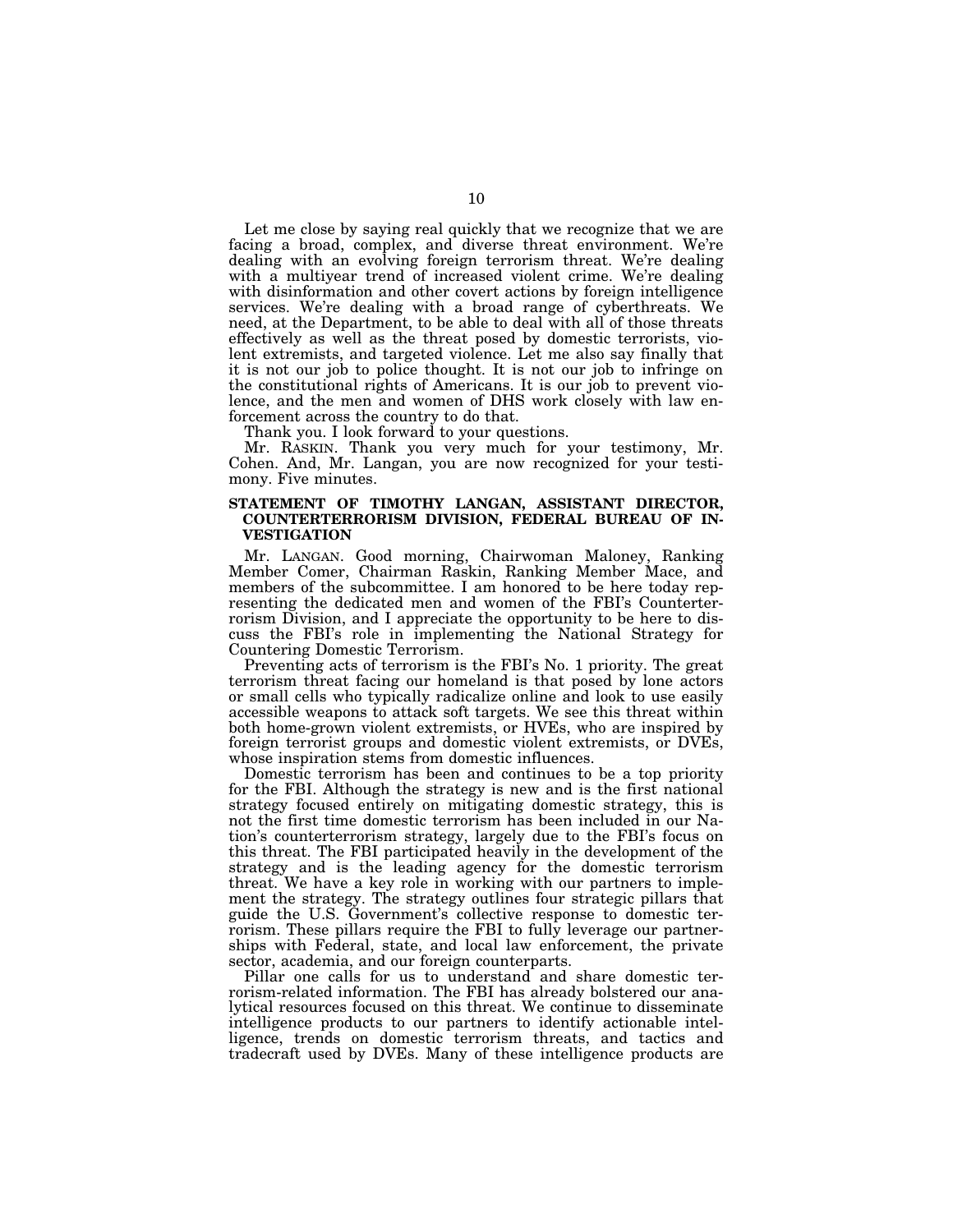produced jointly with the National Counterterrorism Center and the Department of Homeland Security in the form of joint intelligence bulletins. We also look to strengthen our two-way exchange of information with our state and local law enforcement partners as they are often in the best position to identify important facets of a threat.

The second pillar calls upon the government to prevent domestic terrorism recruitment and mobilization of violence. To this end, the FBI is supporting our Federal partners to highlight available resources related to prevention. We are working with NCTC and DHS to update the Homegrown and Violent Extremist Mobilization Indicators Guide, which in 2021 will, for the very time, articulate potential indicators of DVE mobilization to violence. We also are working with DHS and the Department of Justice to research and share best practices for curbing prison radicalization.

Pillar three looks to disrupt and deter domestic terrorism activity. Internally, the FBI has prioritized key domestic terrorism threats at the same level as certain international terrorism threats, such as ISIS and HVEs. The FBI is destructing domestic terrorism plots and actors, often in close coordination with state and local law enforcement within the FBI's Joint Terrorism Task Force framework. The final pillar seeks to confront long-term contributors to domestic terrorism, which is a goal that is not specific to just the FBI, but a shared responsibility among the American people.

The FBI takes seriously its mission to both uphold the Constitution and to protect the American people. Regardless of a person's ideology, the FBI will actively pursue the opening of FBI investigations when an individual uses or threatens the use of force, violence, or coercion in violation of Federal law and in furtherance of social or political goals. Thank you and I look forward to answering your questions.

Mr. RASKIN. Mr. Langan, thank you very much for your thoughtful testimony. And finally, we will recognize Mr. Wiegmann for your five minutes.

#### **STATEMENT OF BRAD WIEGMANN, DEPUTY ASSISTANT AT-TORNEY GENERAL, NATIONAL SECURITY DIVISION, DEPART-MENT OF JUSTICE**

Mr. WIEGMANN. Good morning, Chairman Raskin, Ranking Member Mace, Chairwoman Maloney, Ranking Member Comer, and distinguished members of the subcommittee. Thank you for the opportunity to testify today on behalf of the Department of Justice.

The terrible tragedies arising from domestic terrorist attacks in the United States in recent years are unfortunately all too familiar. In 2015, as Ranking Member Mace mentioned, a white supremacist shot and killed nine Black men and women during a Bible study at a church in Charleston. In 2017, a man with neo-Nazi views drove his car into a crowd of peaceful protestors in Charlottesville, murdering one and injuring many more. In 2018, a man espousing antisemitic views shot and killed 11 Jewish worshippers at their synagogue in Pittsburgh. In 2019, 23 people, most of whom were Latino, were gunned down by a white nationalist while shopping at a Walmart in El Paso.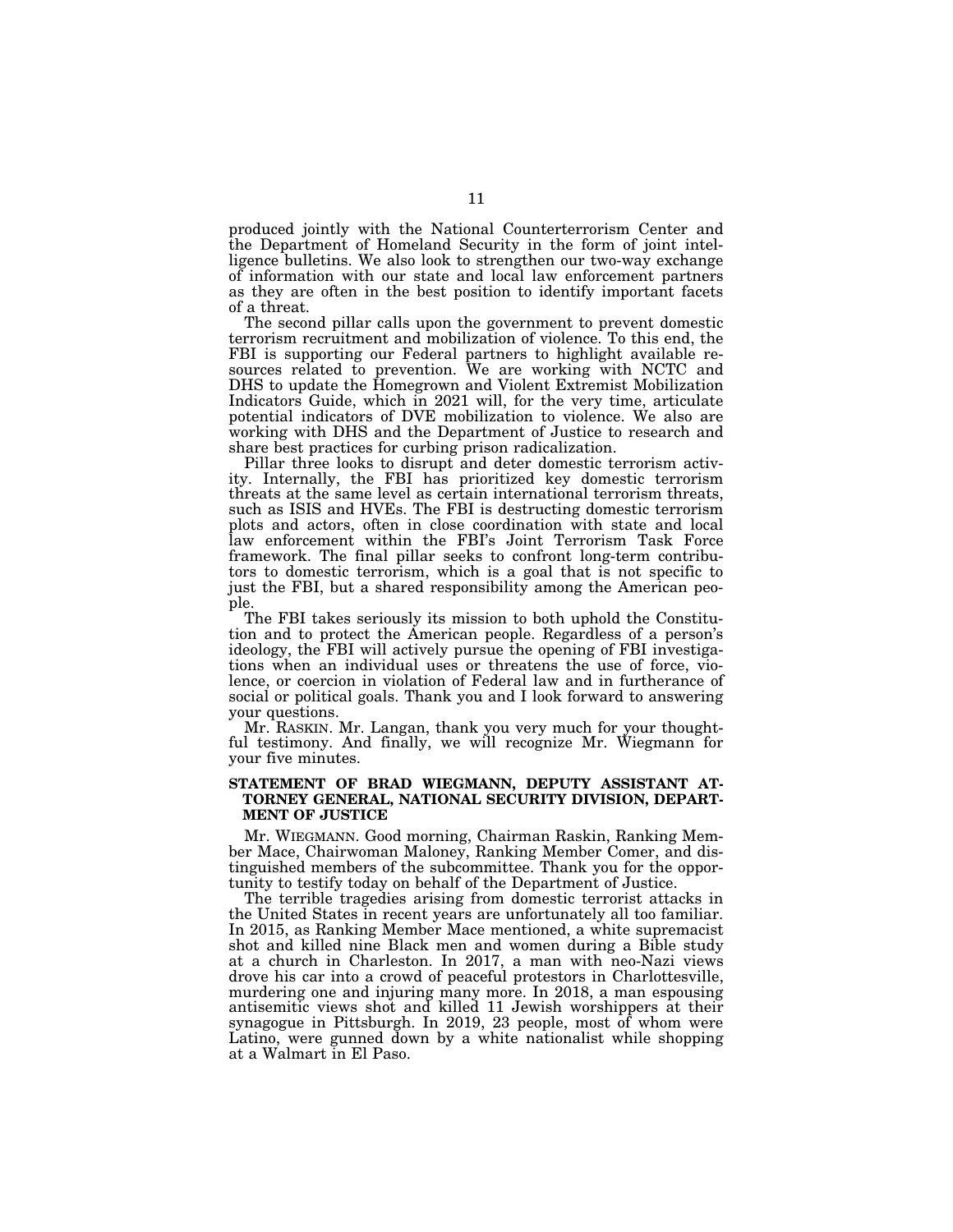There are also many others who have been arrested and prosecuted before they had a chance to do harm: a white nationalist convicted last year in Maryland, was stockpiling assault weapons and planning attacks on minorities and elected officials; a man sentenced earlier this year for plotting to blow up a synagogue in Colorado; six men charged with conspiring to kidnap the Governor of Michigan. And as you know, the Department of Justice and the FBI are now engaged in a massive investigation in response to the violent attacks on the U.S. Capitol on January 6th in which more than 600 people have been arrested. We continue to face an elevated threat. The FBI has more than doubled the number of domestic terrorism investigations over the last several years. As has been alluded to earlier in the hearing, the top threats we face are from those we categorize as racially or ethnically motivated violent extremists, as well as anti-government or anti-authority violent extremists.

As the Attorney General said earlier this summer, the first-of-itskind National Strategy for Countering Domestic Terrorism is designed to provide a principled path for the Federal Government's efforts to counter this heightened threat using all available tools. It's the culmination of an effort undertaken at the President's direction by agencies across the Federal Government, from the Justice Department to the Departments of Homeland Security, Defense, State, Health and Human Services, and others. There are four pillars that have already been mentioned today, so I won't go through them again in detail, but just to say, in general, what we're doing at the Department of Justice in order to implement this strategy.

This includes dedicating more resources to counter this threat we've included a request for \$100 million more to address domestic terrorism—increasing our focus on domestic terrorism in the intelligence we collect; ensuring we can share as much information as we can with Federal, state, local, tribal, and territorial partners; deepening our collaboration with our foreign partners and allies to explore links to international counterparts of domestic extremists. And that's something I would characterize as new in this strategy is we are seeing connections around the world, and that's something that this strategy recognizes and calls on us to focus on. Ensuring that we are working with the tech sector, since so much radicalization occurs online. That's a big focus of this strategy as well. And ensuring that we have sufficient training both at the state and Federal level.

Finally, I want to just mention two other points that are embodied in this strategy and that the other witnesses have mentioned today as well as the members of the committee, but that are crucial to this whole effort. First is that this strategy recognizes that merely espousing an extremist ideology is not a crime, nor is expressing hateful views and associating with hateful groups. Any steps to counter domestic terrorism must be focused on violent acts or true threats of violence so as to safeguard Americans' civil rights and civil liberties. There are longstanding guidelines that prohibit the FBI from engaging in investigative activities solely for the purpose of monitoring activities protected by the First Amendment or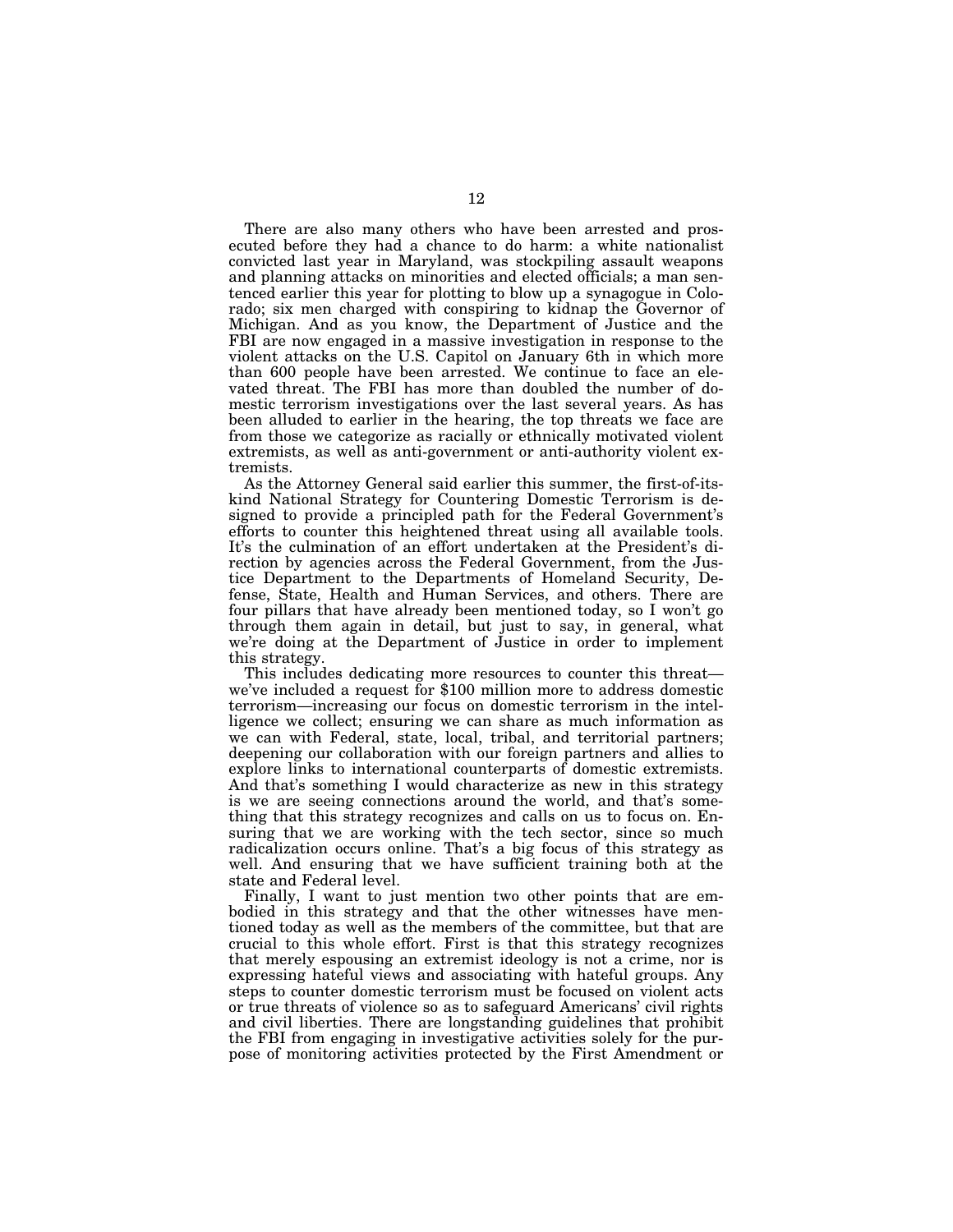other constitutional rights, and this is a core value for the Department of Justice and the FBI.

Second is the strategy also recognizes, as others have alluded to today, it is absolutely critical that we condemn and confront domestic terrorism regardless of the particular motivating ideology. The definition of ''domestic terrorism'' in U.S. law makes no distinction based on political views, be they left, right, or center, and neither should we.

In closing, I want to note that this strategy is not just a document that we've written to put on a shelf. Actively, work is being done to implement it. That's under way and will be ongoing for months and years to come. So thank you for the invitation to testify today, and I look forward to answering your questions.

Mr. RASKIN. I want to thank all of the witnesses for their excellent testimony today, and I will recognize myself for my five minutes of questioning.

Mr. Wiegmann, let me start with you, picking up on that last point. It seems to me that we have a very difficult problem because so much of the domestic violent extremist activity that takes place is motivated, and inspired, and incited by speech online. So what does it mean to say that the government wants to disrupt and deter domestic terror activity when that activity, as Mr. Cohen testifies, often arises from lone actors, individuals who get inspired by disinformation and propaganda that they read online?

Mr. WIEGMANN. Yes, and thank you for that question. If your question is—what are the rules that we have around online activity and how we investigate that? Is that your question?

Mr. RASKIN. Yes.

Mr. WIEGMANN. Yes. So, again, as I mentioned in my opening statement, we cannot collect information solely on the basis of hate speech or First Amendment protected activity. So if someone is online saying they hate a particular religious group or ethnic group, that in and of itself is not enough to initiate investigative activity, but if it is coupled with any kind of indications of violence, that would be something that we could investigate. We have a whole set of detailed rules, both in the Attorney General guidelines that were developed in the 1970's in response to the abuses from the 60's and 70's that were identified in the Church Committee Report, and then the FBI has an extensive manual, which I actually brought with me today. It's called the Domestic Investigations and Operations Guide. I don't know if you all can see that on the video, but it is a very thick, kind of the size of a phone book, set of rules that we have for the different phases of an investigation, when you can initiate an investigation, and it talks about the First Amendment constraints. It talks about freedom of association. It talks about freedom of speech, freedom of religion. And the FBI has lawyers that are actively involved in all investigations, but, in particular, in domestic terrorism investigations, to ensure that will that we are walking that line.

It is a reasonable set of rules. I don't want to over emphasize. I think we can still investigate the activities as we see fit. It is just that you need more than speech alone in order to investigate. I don't know if that answers your question.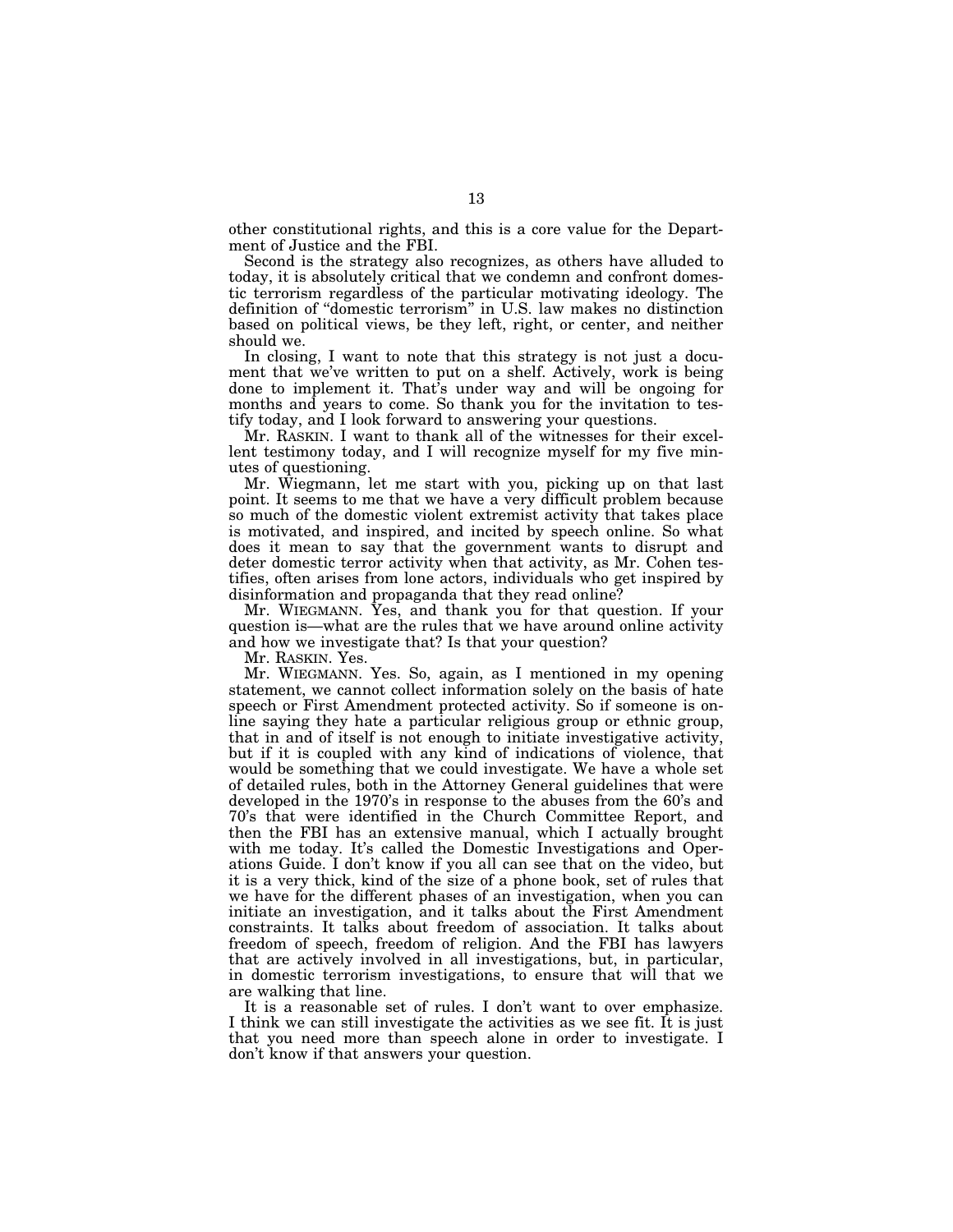Mr. RASKIN. Yes, thank you. Mr. Cohen, let me come to you. I think most of us who experienced January 6th would consider the government's advance threat assessment and planning to be woefully inadequate. What has been learned from what took place on January 6th, and, you know, are there lessons that will correct the kind of inadequate response that the government had?

Mr. COHEN. Thank you for that question, Mr. Chairman. We learned several lessons. One, as I alluded to in my opening statement, we, from an intelligence perspective, have to look differently at information that comes to our attention. You know, there is a traditional thought process within the intelligence community that ascribes a greater level of credibility to information that has been collected through covert or sensitive collection platforms. But as we can all agree, there was a substantial amount of information on public-facing social media and online platforms that describe the intent of individuals to come to Washington, DC. and engage in destructive and even violent behavior in response to their belief that the election had been compromised, or had been rigged, or had been stolen.

As I compare what happened prior to January 6th and what happened recently on September 18th when we were seeing similar traffic on public-facing websites, is there was a much greater level of security preparations by local authorities, Federal authorities, and others. There was a much higher level of information-sharing between DHS, the FBI, and Federal agencies, as well as state and locals.

We have to also understand and become better aware at understanding what narratives that are being promoted on threat-related platforms are more likely to be an indicator of potential violence and use that information to inform physical security measures that could actually serve as a disincentive. One of the things that we observed between January 6th and January 20th was that those who were calling to come back to Washington during the Inauguration and continue, from their perspective, the fight against what they viewed as a stolen election, they saw that there were security preparations in place, and they made the decision and were disinclined to come to Washington as a result.

Mr. RASKIN. Thank you very much, and I will now yield to the ranking member for her five minutes of questioning.

Ms. MACE. Thank you, Mr. Chairman. As I was preparing for this hearing, and being on a subcommittee chaired by Mr. Raskin, you got to be prepared, I was actually kind of shocked to discover there was not a lot of good data out there that I could find on domestic terrorism. So I have a few questions that I would like to try to quantify some of this. And this is the sixth hearing on white supremacy in this series, so I would be interested to hear from Mr. Cohen first. Understanding that statistics might be difficult to quantify, are you able to sort of give us an estimate on the number of casualties due to domestic terrorism overall in the U.S. over the last 10 or 20 years? I read somewhere in one study it was around 250. That seems kind of low to me, not accurate. Are we talking hundreds, thousands, tens of thousands? Do we know the number of casualties due to domestic terrorism?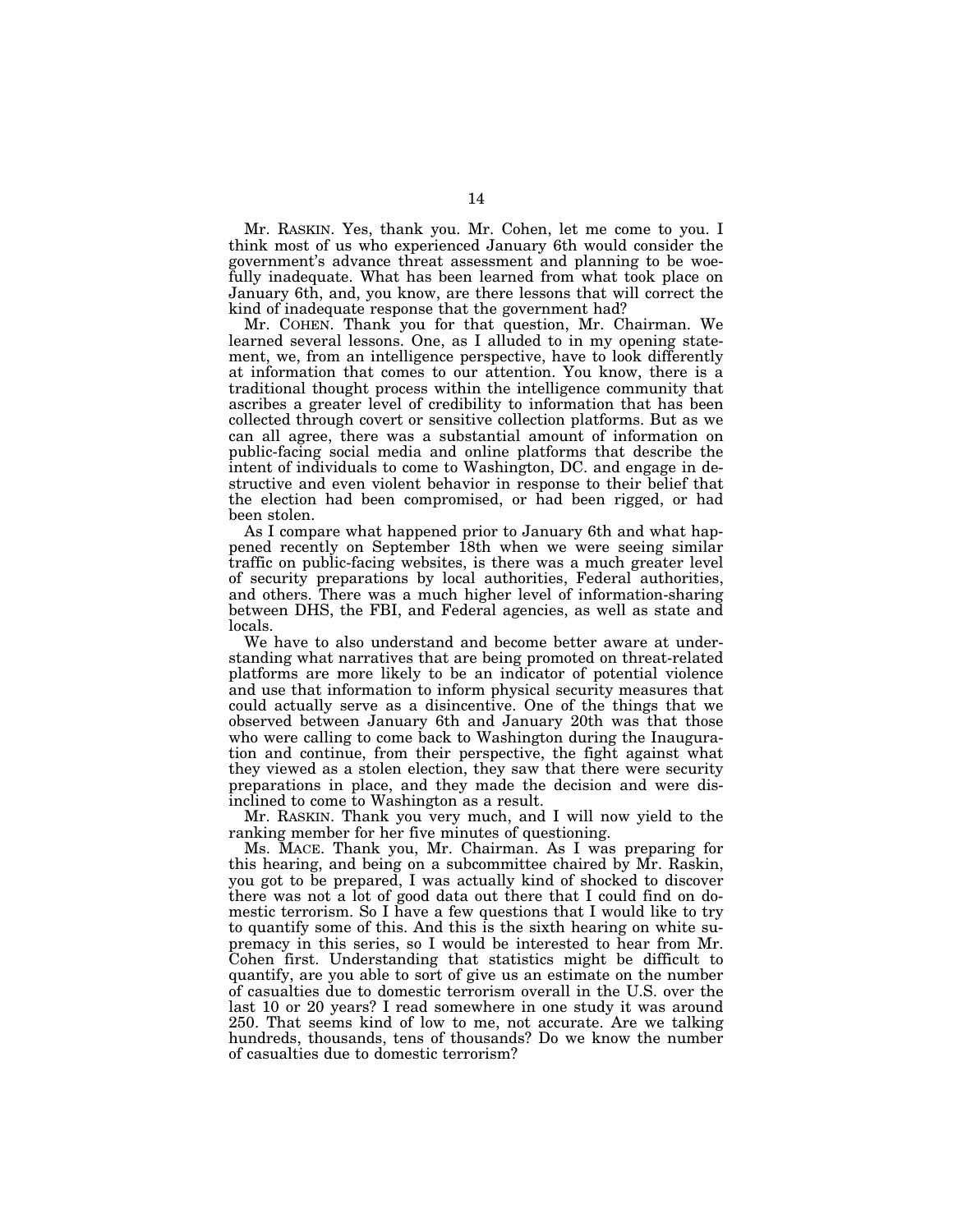Mr. COHEN. So thank you for that question, Ranking Member. As we had discussed yesterday, I went back and started trying to pull some of those same statistics in preparation of the hearing, and as you point out, it is difficult. In some cases, it is typical to ascribe the motive of a mass casualty attack or an act of targeted violence directly to a single extremist motivation. In other cases, it is a combination of an extremist ideological belief and personal grievances. In other cases, it may be ascribed to someone's behavioral health or mental health status.

I think that if you look strictly at the issue of events from a prosecutorial perspective that can be ascribed to a white supremacist belief, I would have to defer to the FBI from the perspective of Federal charges. But, again, the capturing of statistics in this is complicated, but it is certainly something that we need to be able to do better if we are going to tell a convincing narrative about why this is a significant problem facing the country.

Ms. MACE. Yes. I feel like we ought to know the number, the answer to that. My next question is for Mr. Wiegmann. Many of the atrocities and mass shootings we have seen have not only been perpetrated by racists and racist ideology and extremists, but also by individuals experiencing a mental health crisis. How would or how does the Department of Justice distinguish between individuals who are committing acts of violence due to mental health crisis versus those who are domestic extremists motivated by a racist or political ideology?

Mr. WIEGMANN. So if they have committed a crime, it doesn't matter whether it is due to a particular ideology or mental health conditions. As the other witnesses have alluded to today, it could be a combination of those things, a combination of different ideologies and mental health problems. Many of these people do have mental health problems, so they can be prosecuted regardless of that. And I think the FBI tries to keep statistics about the ideology, but it can be challenging because it can be a mix of different motivations that are involved.

Ms. MACE. OK. And then, Mr. Langan, the FBI works to prevent both international and domestic terrorism threats. Are you able to give me a breakdown of the caseload? What percentage is domestic terrorism versus foreign terrorism threats of the cases that we work on?

Mr. LANGAN. Yes. Yes. For domestic terrorism threats, currently we are approximately over 2,700 threats, and for the international terrorism threats, we are under 1,000. And I did have some information on homicides and deaths for the last five years, but not for last 10 if you are interested in those.

Ms. MACE. Yes, I would love that.

Mr. LANGAN. As far as international terrorism-related deaths, from 2015 to 2020, there were 80 recorded deaths in the homeland, and for that same time period for DT attacks, there were 83 deaths in that five-year period.

Ms. MACE. Thank you. And then another question, Mr. Langan. I read an article in The New Yorker this week about, I am calling it ''intelligence sabotage,'' an environmental activist advocating to blow up pipelines, not going as far as kidnapping people. But does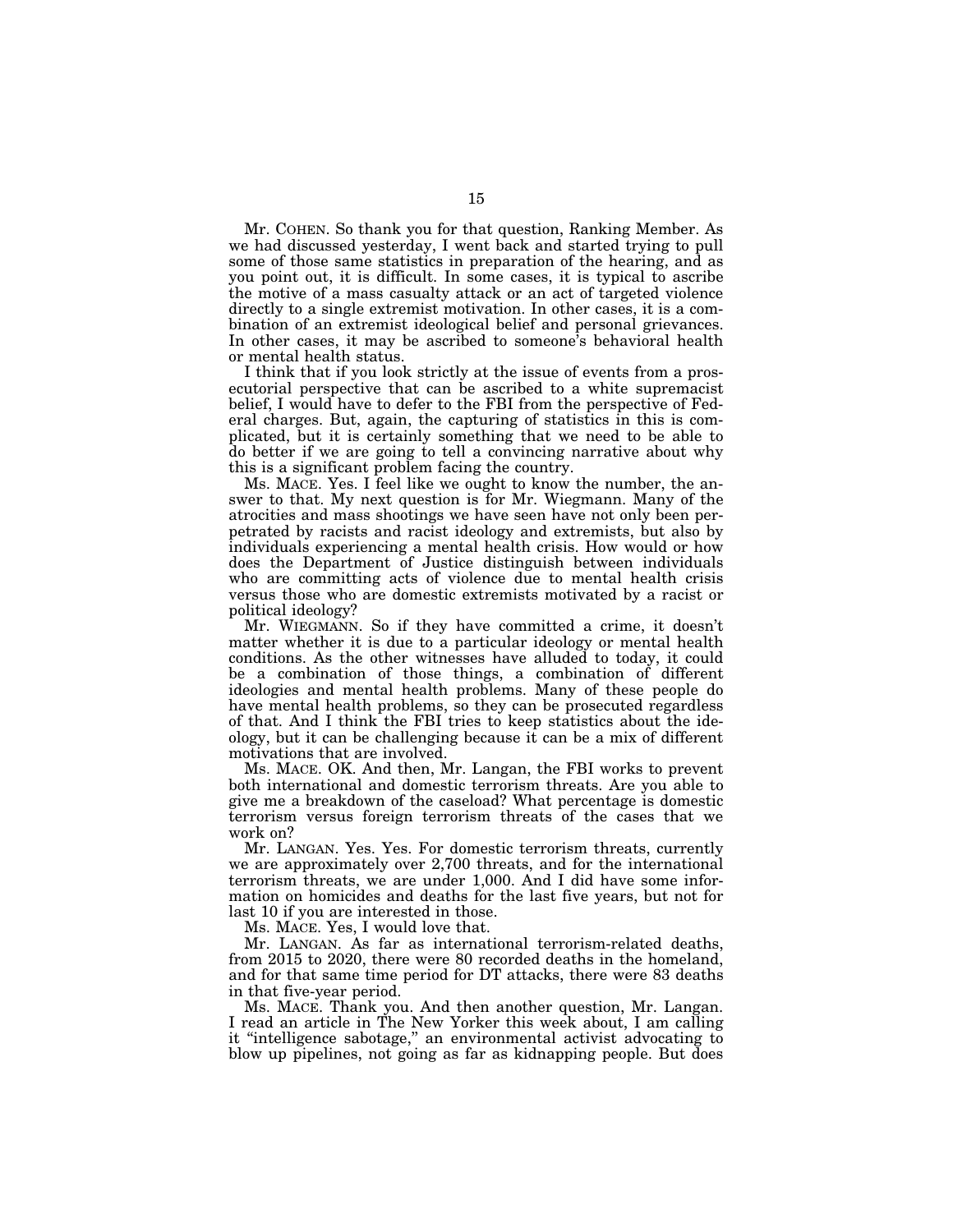the FBI consider environmental intelligence sabotage domestic terrorism?

Mr. LANGAN. Any threats to human life are considered terrorism by the FBI. The ideology is various, but we take any threats that would be toward violent acts to be serious.

Ms. MACE. Thank you.

Mr. RASKIN. The gentlelady yields back. Thank you. And we will now go to Ms. Wasserman Schultz for her five minutes of questioning.

Ms. WASSERMAN SCHULTZ. Thank you, Mr. Chairman. The decision by the Biden Administration to release the National Strategy document explicitly focused on fighting domestic extremism was an unprecedented decision made in response to what was clearly an alarming surge in domestic terror threats. I would like to submit for the record, Mr. Chairman, these statistics from the Center for Strategic and International Studies, especially in light of the ranking member making a reference to there being a lack of data[SA1], which is not accurate. The number of-

Mr. RASKIN. Without objection.

Ms. WASSERMAN SCHULTZ. Thank you very much. The number of domestic terrorist plots has been on the rise in recent years, and in 2020, that figure reached its highest level in at least a quarter century. Ninety percent of those plots were committed, as you can see, by domestic extremists, 67 percent by far-right groups. Only five percent were inspired by violent jihadist ideologies. Nevertheless, as recently as 2018, the Trump Administration's national counterterrorism strategy emphasized that international jihadist organizations were the top terrorism threats and devoted only a few sentences to domestic threats. In announcing this strategy, Attorney General Merrick Garland promised to, and I quote, ''respond to domestic terrorism with the same sense of purpose and dedication that previous Administrations have devoted to foreign-based terrorist threats.''

Mr. Wiegmann, you are the principal deputy assistant attorney general tasked with implementing the strategy, and I commend you. What work is the Department of Justice already doing to implement the changes called for in the strategy, and what still needs to be accomplished to better respond to the rise of violent white supremacists and other forms of violent extremism?

Mr. WIEGMANN. Thanks for that question. So as I alluded to in my opening testimony, there is a whole range of activities that we are undertaking under Attorney General Garland's leadership to address domestic terrorism. In addition to the January 6th investigation, which I mentioned, obviously we have our ordinary cases that we are pursuing all across the country. The FBI has more than doubled the number of domestic terrorism investigations, so that reflects the increased threat level that we are seeing. But as I also mentioned in my opening testimony, there are a whole range of other policy initiatives that we have launched at DOJ. This includes reinvigorating the Domestic Terrorism Executive Committee, which is an information-sharing and policy oversight forum that the Department of Justice chairs that includes elements of the interagency.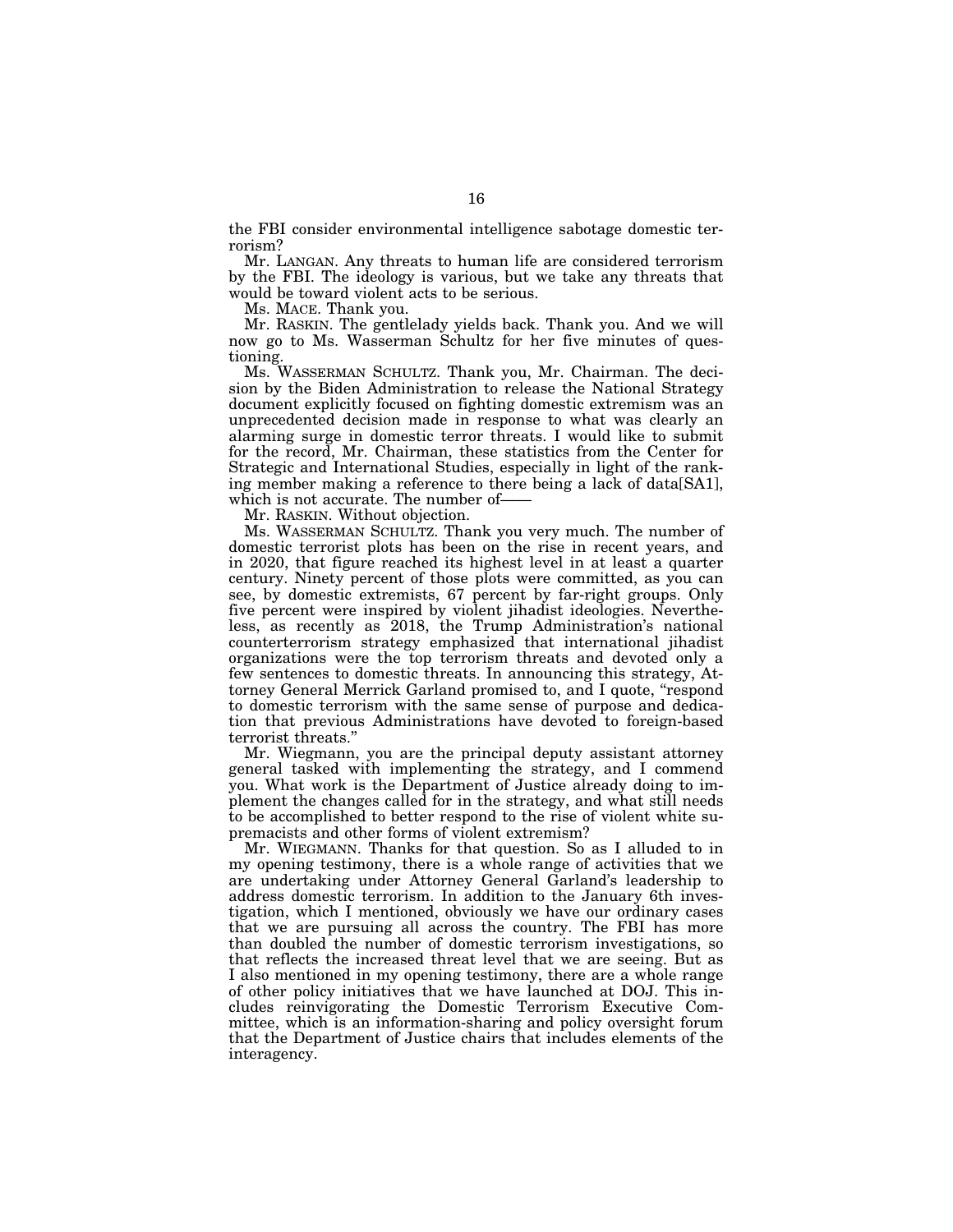We have broadened our approach so that we are working more with other parts of the government, be it HHS or the intelligence community, to focus on this threat. We have asked for more resources to deal with the increased caseload that we are seeing. We are focused also on prevention efforts, so we are on our toes on that issue as to how we can work to, when we do identify people that are posing a threat of domestic terrorist attack, but maybe not yet committed a crime-

Ms. WASSERMAN SCHULTZ. Thank you.

Mr. WIEGMANN [continuing]. Or Federal charges would not be appropriate, as to what other mechanisms we can develop to ensure-

Ms. WASSERMAN SCHULTZ. Thank you, Mr. Wiegmann. I have got another question I wanted to ask you about.

Mr. WIEGMANN. Sure.

Ms. WASSERMAN SCHULTZ. I am a founder and co-chair of the congressional Caucus on Black-Jewish Relations, and so I am all too familiar with how real these threats are, and especially those targeting Black and Jewish communities. We clearly have to have a counterterrorism effort that acknowledges the extent to which minority communities are under attack. Can you explain how the strategy will directly address the dangers posed to racial and ethnic minorities?

Mr. WIEGMANN. Yes. So the strategy is ideology neutral, but obviously recognizes that the most lethal attacks that we have had in recent years, including some of the ones I mentioned in my opening statement, have been from racially motivated violent extremists, including targeting synagogues and Jewish worshippers, African Americans, Latinos, other ethnic groups. So because that is the No. 1 threat, it is inherent in the strategy that that is going to be a key focus of ours. I don't know if that answers your question.

Ms. WASSERMAN SCHULTZ. Thank you. I would like to underscore the significance of what we are discussing here. Since 9/11, the Federal Government has overwhelmingly focused its counterterrorism mission on combating foreign terrorist organizations and their potential presence in the United States. This document represents a blueprint for a Federal Government that is hopefully more reactive to the threat landscape that we actually face today. Mr. Cohen, as the counterterrorism coordinator for the Department of Homeland Security, what do you see as the biggest shifts in the threat landscape in the two decades since 9/11, and do you see this strategy as a long-overdue shift away from a post-9/11 paradigm focused primarily on foreign sources of terrorism?

Mr. COHEN. Thank you for the question. I think that from a shift perspective, our counterterrorism strategies in the past focused on combating activities of foreign-based organizations who sought to introduce operatives into the U.S. to carry out attacks. What we are dealing with now, as we have discussed, has more to do with lone individuals who self-connect with ideological beliefs that they acquire through their online activity. They will act on behalf of an ideological belief or even a terrorist group but operate independent of that group. So many of the tools and resources that we have used, such as those of our intelligence community, our military,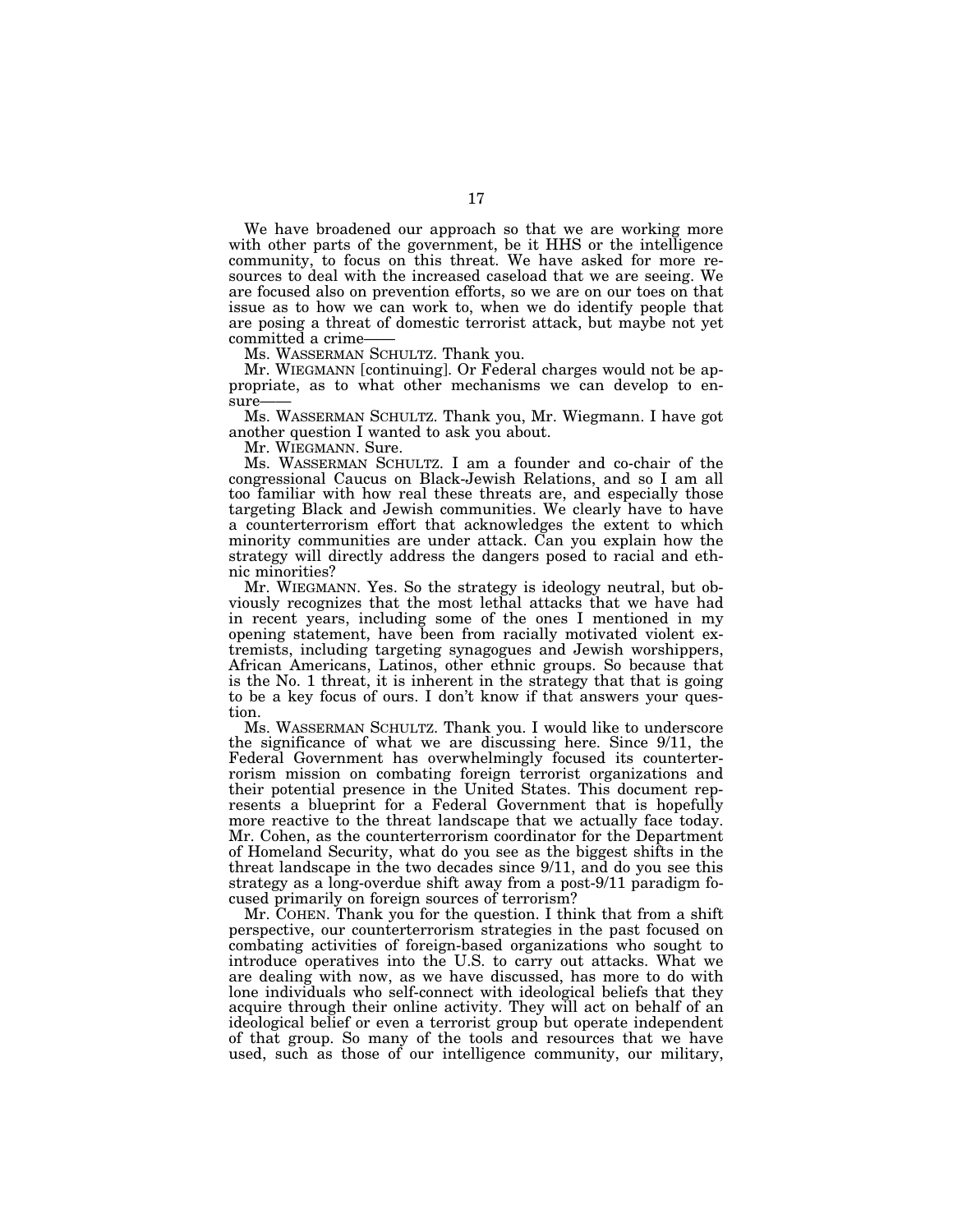and other counterterrorism capabilities, don't necessarily apply to a significant part of the threat. We have to use new tools. We have to work with communities more closely in order to identify highrisk individuals and take steps to manage the threat they pose.

Ms. WASSERMAN SCHULTZ. Thank you. And, Mr. Chairman, I know I am at a time, but if I could enter into the record, since I don't have time to make reference to it, this last slide that would show that we have domestic terrorism investigations that have more than doubled since  $2017$ , from  $1,000$  to  $2,700$  cases.

Mr. RASKIN. Without objection.

Ms. WASSERMAN SCHULTZ. Thank you.

Mr. RASKIN. Without objection, we will enter that.

Mr. RASKIN. And thank you, Ms. Wasserman Schultz, for your questions.

Ms. WASSERMAN SCHULTZ. I appreciate that, and I yield back.

Mr. RASKIN. And I am now delighted to go to Representative Sessions, the former ranking member, but we are delighted still to have you with us, Mr. Sessions.

Mr. SESSIONS. Mr. Chairman, thank you very much, and I want to thank this panel for being there. Mr. Cohen and Mr. Wiegmann, are there any cities that do not fully participate and share information with you about criminal activity that occurs within their jurisdiction?

Mr. COHEN. I cannot, as we are sitting here, think of any cities. In fact, I would have to say that over the last 10 months, we have dramatically expanded our information sharing with state, local, tribal governments, and the private sector to the point where we are having biweekly meetings to discuss emerging threats and operational issues.

Mr. WIEGMANN. I am not aware. I defer to the FBI on that question.

Mr. SESSIONS. OK. Mr. Langan?

Mr. LANGAN. Yes, sir. Thank you. We have 56 field offices, and every one of our field offices has a joint terrorism task force that consists of over 200 joint terrorism task forces and hundreds of state and local law enforcement officials. I am not aware of direct information related to any particular cities or localities that are not sharing, and we concentrate, again, on those enhanced relationships and partnerships through our JTTFs.

Mr. SESSIONS. Yes. Thank you. And sure you do, and I would expect that that relationship would be shared. So in other words, you are saying that if there were a cartel member or a person that was picked up for being arrested, let's say in Seattle, for anything, if there was a link to violence or terrorism, you would then have access to that information, know who that person was. I hear you saying that, Mr. Cohen.

Mr. COHEN. Look, I left the Department in 2014 after a stint in the Bush Administration and then the Obama Administration. I came back in 2021. I have to say that I was somewhat disappointed at the state of information sharing upon my return. Some of the information sharing relationships the Department had forged over years had atrophied, and that is why it has been such a big priority for us to reestablish those lines of communication, the lines of communication, the trust, and the technology that we use to exchange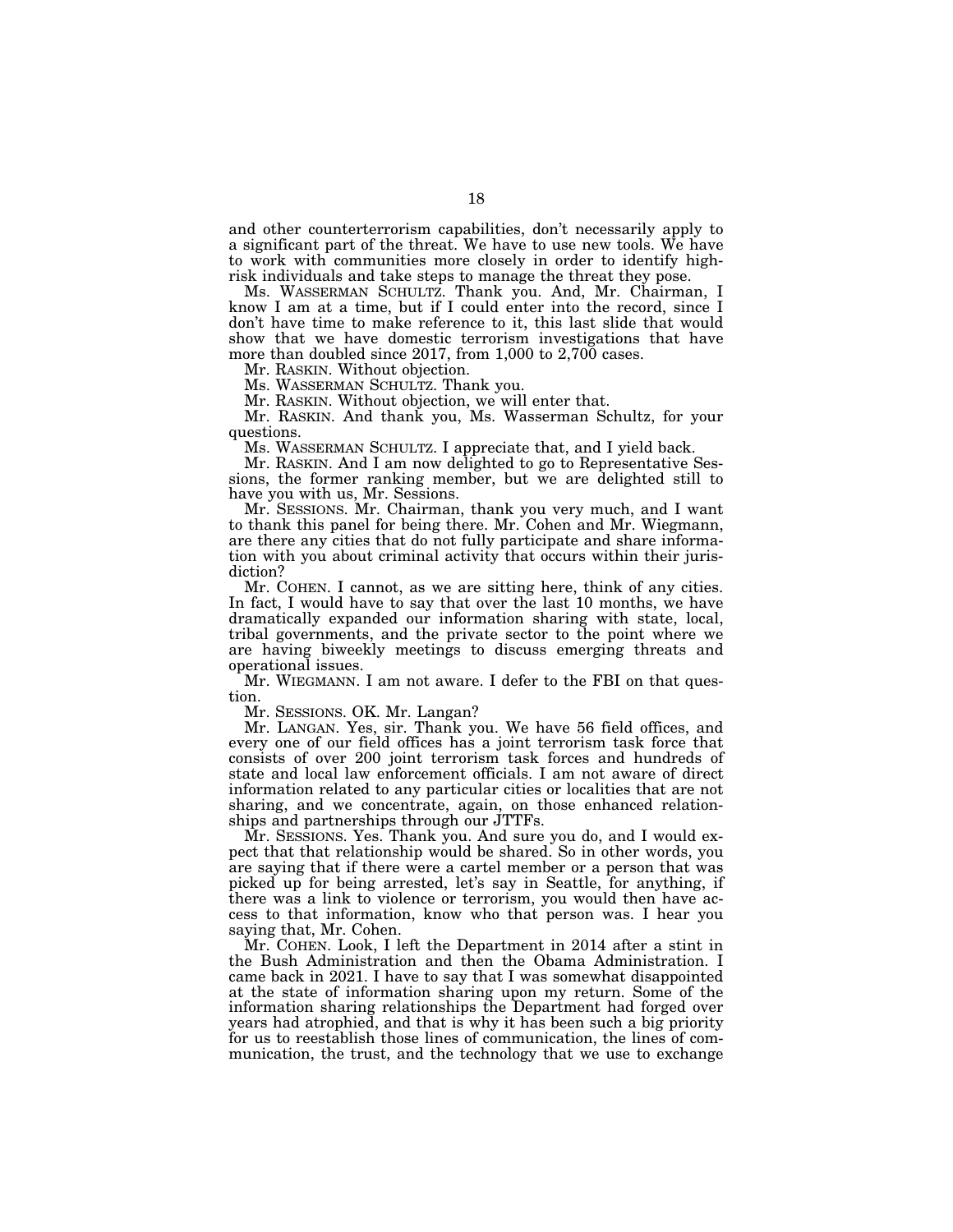information. So I can't sit here today and say to you that over the last several years there were not instances in which information that was gathered by the Federal Government or information that had been gathered by state and locals was shared effectively. I can tell you that it is a top priority for the Department under Secretary Mayorkas to reestablish those lines of communications on a very tactical, granular, and operational level.

Mr. SESSIONS. Well, what I would ask all three of you, if you could please provide information to me or to our subcommittee chairman about any jurisdiction that has expressly made a decision that they will not share information that was gathered or garnered on a local basis with, as you suggest, the task forces or with Federal law enforcement. I think it is important to note that in Texas, we have had, over our past, a number of people, including those that have been what I would call mass murderers, who have done things that may have been minor, but they came to the attention of local people. They were criminal violations, and I would like to make sure that no matter where in the United States, that that information would be available so that if they reappeared somewhere, we had information where we could quickly make sure we knew who they were. And so I would ask all three of you, please, on a positive basis, to send either to the committee chairman or to myself, Congressman Pete Sessions, information that you would certify, you know, send me if there is any location, or locale, or state, or city that does not actively share because of their own decisionmaking that they made.

I want to thank all three of you. I think that what the chairman is doing by having this hearing is important. We need to identify, we need to know who these people are, we need to understand about them, and I applaud all three of you. But my address is Rayburn 2204, and I would appreciate hearing from all three of you as to that question.

Mr. Chairman, I appreciate the time. Thank you very much.

Mr. RASKIN. And thank you so much, Mr. Sessions, for your questioning. I am happy now to go to Representative Mfume for his five minutes. Before, though, I do want to remind all the members of the committee, please wear a mask in accordance with the Oversight Committee rule that we are supposed to be wearing masks when we are not asking questions. So thank you all for modeling good behavior here. And, Representative Mfume, the pride of Baltimore, we come to you.

Mr. MFUME. Well, Mr. Chairman, thank you very much. I want to thank you and the ranking member for deciding to hold this hearing and then to bring it into existence. I appreciate your leadership of this committee obviously. I have two points I know that I want to make here as I try to muddle through this. I mean, so much of this is subjective, and then there is a lot of it that is objective. And both of you, or all three of you, are in agencies now that are trying, as I understand, to make sure that we maximize our efforts. And I will grant to you that it is a tough, tough job.

One of the things that I do want to go back to was, the gentlewoman from Florida raised a point that I was looking at making earlier, and that is that since 2017, domestic violence cases and threats have more than doubled. And so, if that is taking place, can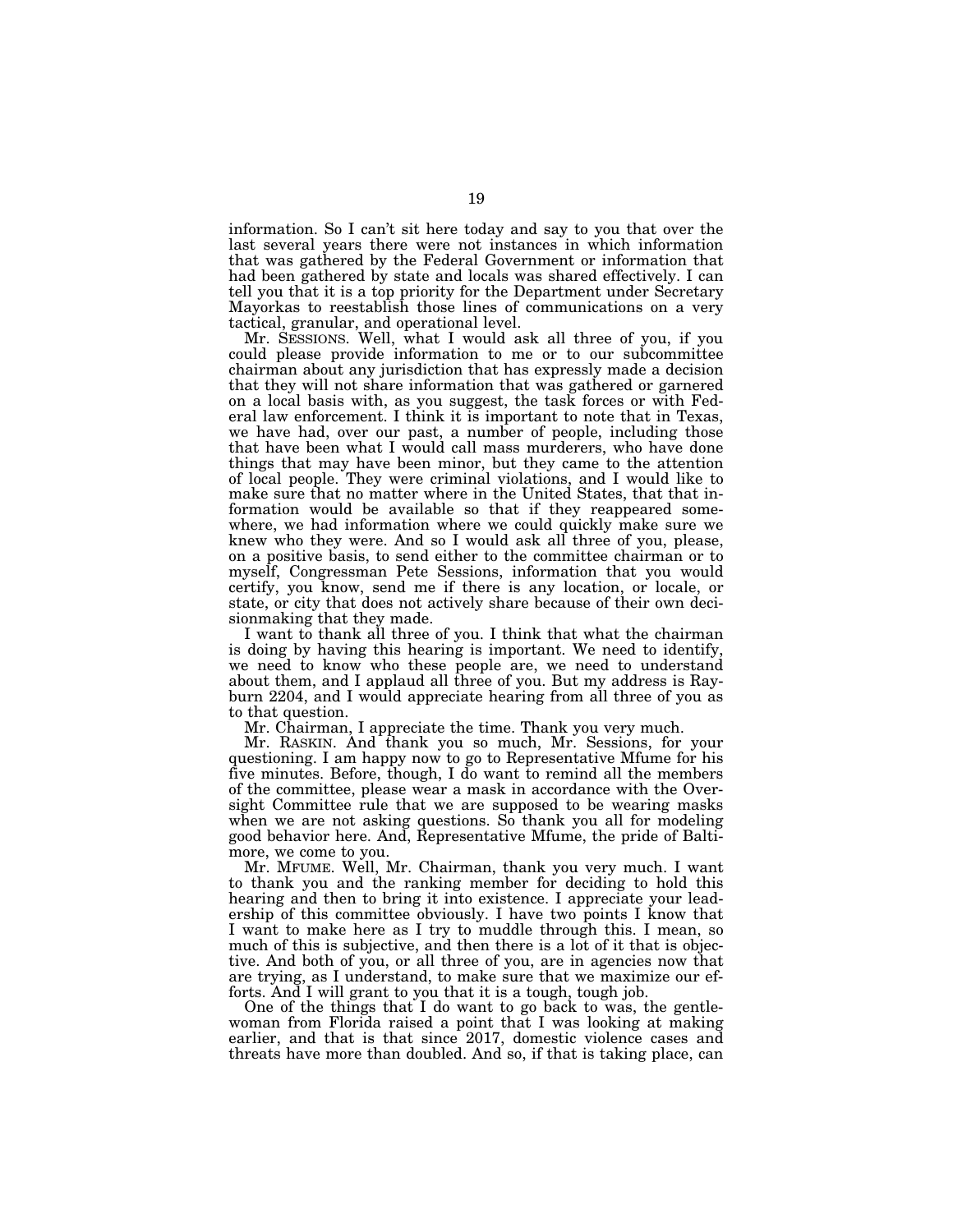any of you, or all three of you talk about how your efforts are matching the doubling, if not the tripling, of those threats in those instances?

Mr. COHEN. I can go first, Congressman. This is John Cohen. This year, we identified domestic violent extremism as a priority in the FEMA Grant Program, meaning that a portion of those grants have to be dedicated to activities at the state and local level intended to address the threat posed by domestic violent extremists. We just awarded an additional \$20 million in what I call innovation grants, grants that are going to localities across the country that are intended to fund the evaluation of community-based violence prevention programs, which I alluded to in my opening statement, which we see as a tool in helping communities to be better able to detect, assess the risk posed by individuals, and to manage the threat that they pose through the use of mental health support, social service support, and other multidisciplinary threat management strategies.

We have expanded the number of people that we have focusing on conducting analysis in the Office of Intelligence and Analysis, which I also run now. More analysts are focusing on the threat posed by domestic violent extremists, domestic terrorists, homegrown violent extremists. We have also expanded our efforts to analyze and evaluate online content, particularly that content that is present on platforms or communities that we know are associated with international terrorists and domestic violent extremists. That is just a snapshot of some of the things that we are doing at the Department or have started doing in the Department since the release of the strategy.

Mr. MFUME. Anyone else want to——

Mr. LANGAN. Yes, sir. At the FBI, we have surged our resources to reflect the increased number of cases and threats that we are seeing in the DT space. At one time after January 6th, we increased our resources over 260 percent to address those threats. In addition, in 2019, we created a Hate Crimes-DT Fusion Cell. So we continue to evaluate the threat in all 56 field offices individually to make sure that we are allocating the appropriate resources regarding the threats and where they are in each of our field offices, and then collaborating that back here at headquarters.

Mr. MFUME. Thank you very much. I know it was alluded to earlier about whether or not the level of interagency cooperation was adequate or not. I want to go back to that, and on the record here, can you give me, either of you or all of you, some specific sense of how your agencies are working together to improve interagency cooperation, which I think, and I am sure all of you would agree, is absolutely essential in terms of dealing with this problem?

Mr. COHEN. I speak weekly with the deputy director of the FBI. Every call or briefing that we do with state and local authorities or the private sector, we conduct in coordination with the FBI. In particular, as we are in the process of developing a public education campaign for school-age children focusing on online resilience, we are working with the Department of Education. We are working with the Justice Department. We are working with the FBI. We have prevention coordinators who are assigned across the country to work with local communities. Most of those prevention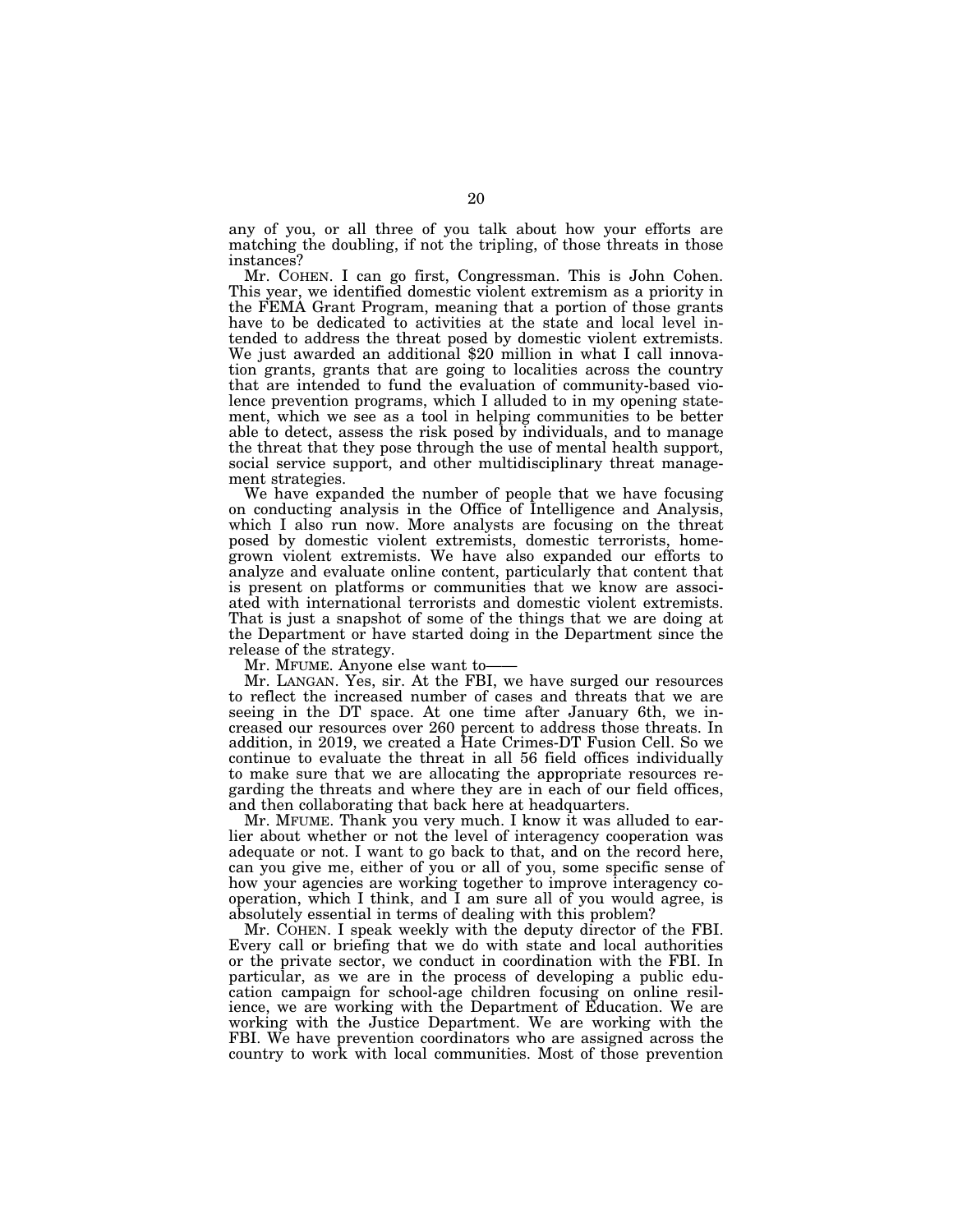coordinators are co-located within the U.S. attorneys' offices for the jurisdictions that they are operating within.

I would say that the level of coordination and cooperation, particularly between the Justice Department, the FBI, and the Department of Homeland Security, is probably the strongest that I have seen in the many years that I have worked in government.

Mr. MFUME. Thank you, Mr. Cohen. Mr. Chairman, my time has expired. I want to thank you again for holding this hearing, and I yield back.

Mr. RASKIN. And thank you for your questioning, Mr. Mfume. I am going to come now to Mr. Donalds for his five minutes. I just do want to restate that the committee rule about masks and tell fellow members that on Monday, I had a call from the Capitol physician—I was in a committee meeting; I don't know if it was this committee or another—from the prior week where a member of came down with COVID–19, and I had to go and be tested. So it continues to be a real threat in the halls of Congress.

Mr. Donalds, you are recognized for your five minutes.

Mr. DONALDS. Thank you, Mr. Chairman. I am glad you are healthy. I hope the other member that tested positive is healthy as well. That member was vaccinated. Well, obviously that is another issue for another day. Let's just get right to it. Thanks for holding this hearing.

Obviously domestic terror in the United States is something that is very important. We must take it seriously. There can be no quarter for terrorism from anywhere, whether it is around the globe or here at home, against anybody in our Nation. And I think we all share that same vow of obligation to do everything we can to stop it in its tracks, period, full stop. But I do want to dig into some of the details. Mr. Langan, in the domestic terrorist assessment, the March 2021 assessment, it says domestic violence extremists are motivated by a range of ideologies. At the FBI, do you actually have the ability today to actually quantify the range of ideologies that exist?

Mr. LANGAN. Thank you, sir. We categorize them in five main categories for domestic violence, and that is racially or ethnically motivated violent extremists, anti-government/anti-authority violent extremists, animal rights and environmental violent extremists, abortion-related violent extremists, and then a catch-all category are our overall categories that we capture the domestic violent extremists in.

Mr. DONALDS. OK. So you guys quantify them to specific, I guess I will say, probably specific categories of politics, but not political ideology?

Mr. LANGAN. Not politics, sir, but ideology that would represent one of those. For example, within racially/ethnically motivated, we could have subcategories for white supremacist-driven or other ethnic groups that would be driving that. So there is a way for us to capture it and we do.

Mr. DONALDS. OK. My last point, and it is really an important question for you. We are discussing white supremacy, so I do want to bring up something or bring up somebody who was deemed the black face of white supremacy, Mr. Larry Elder. He was actually dubbed that by a columnist at the Los Angeles Times. Ironically,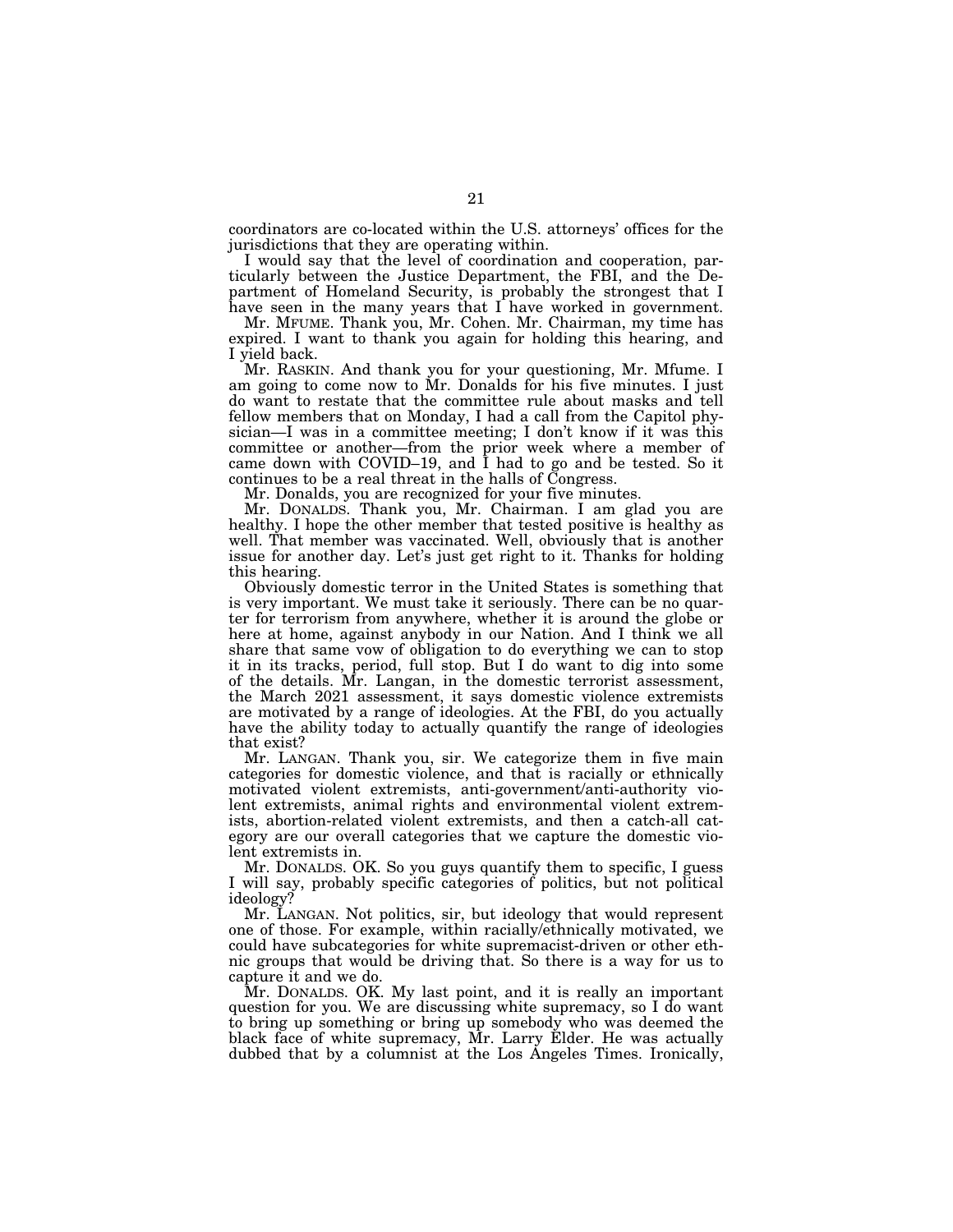while Mr. Elder was walking through a neighborhood, he was attacked by a white person wearing a gorilla mask who assaulted Mr. Elder. Does the FBI consider that to be domestic terror and/or white supremacy?

Mr. LANGAN. Sir, I have to look at the specifics of the case. So, in general, any acts of violence that are committed against an individual-

Mr. DONALDS. Mr. Langan, it was a very specific case. Everybody saw it. Well, let me bring that back, Mr. Langan. I apologize. Not everybody saw it——

Mr. LANGAN. It may be investigated locally.

Mr. DONALDS. It actually wasn't really reported that widely, so I will explain this scene, if you will. If there is a Black man walking down the street who is running for the Governor's mansion in the state of California, and a white person in a gorilla mask assaults him on the street, does the FBI consider that white supremacy and/or domestic terror?

Mr. LANGAN. So, again, any act of violence that would be committed against an individual as a result of an ideology of the individual. So we would have to look at the motivation of that individually or possibly also a hate crime. We work with the Department of Justice to identify the particulars. Initially, on a case like that again, it may be pursued right now by the local officials—we would work heavily with our local officials initially on identifying the fact patterns of the investigation, again, as I mentioned, through our JTTFs and quickly determine if we would be able to apply Federal law against the individual on the investigation, and at least provide investigative assistance.

Mr. DONALDS. I appreciate that. I appreciate your candor. And, you know, I really do want to thank you, the FBI, the Department of Justice, and Homeland for your efforts to, frankly, keep all Americans safe. And with that, I yield back.

Mr. RASKIN. Thank you very much, Mr. Donalds. I am coming to my friend, Ms. Kelly, Robin Kelly, the distinguished representative from Illinois.

Ms. KELLY. Thank you, Mr. Chairman, and congratulations to Ranking Member Mace. Congratulations to you.

In touting this counterterrorism strategy as a reset for Federal counterterrorism policy, Administration officials have often cited the fact that they will be taking a ''public health approach to violence prevention'' that will involve a whole-of-government and whole-of-society approach. The strategy states that this will involve not only efforts from DHS and other Federal law enforcement, but also ''community-facing components'' of the Department of Justice, Health and Human Services, and Education. Mr. Cohen, you have been an instrumental player in formulating this new public health approach to counterterrorism. What does the Administration mean when it says it is taking a public health approach to counterterrorism?

Mr. COHEN. Thank you very much for that question. It is an important question. What the public health approach refers to is that it brings together, on a multidisciplinary basis, resources from across the community so that individuals who may pose a risk to that community, based on behavioral health issues, based on family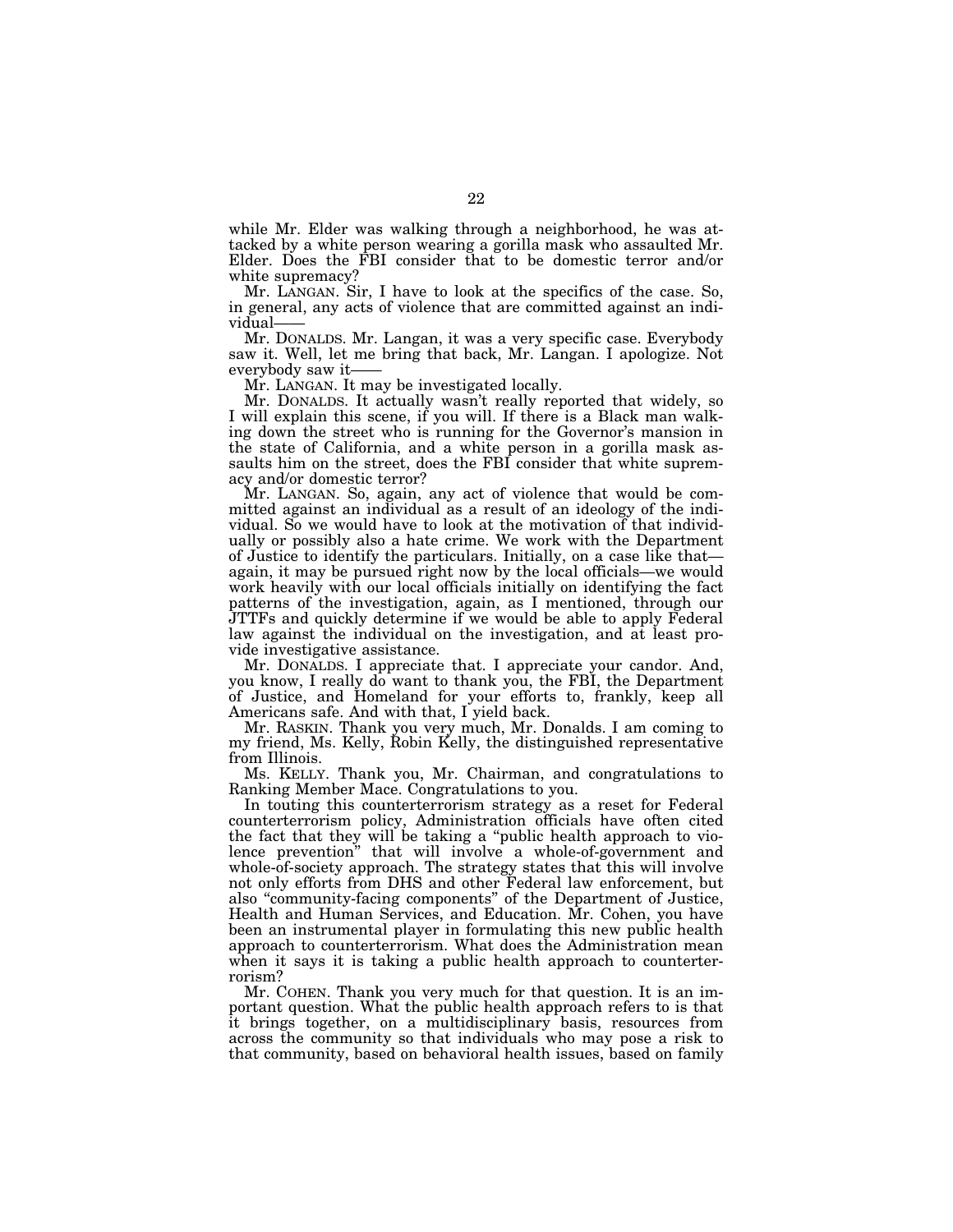issues, based on educational issues, but they pose a risk of violence all the same, those individuals can take part in services that address the underlying issues that are perhaps responsible for them traveling down the path of violence.

I will contrast it to the approach of countering violent extremism back in 2012—2013 timeframe, which is an effort that I was a part of, but as I look back in retrospect, I find that we probably had some flawed assumptions that went into the development of that strategy. And we certainly underestimated the level of distrust that existed between communities of color, in particular, Arab-American and Muslim communities and government. And I think that strategy focused on the belief that attackers came from specific communities, so we needed to work with specific communities in order to have them support efforts to prevent attacks by those people.

This approach recognizes that those who are engaging in violence come from a broad cross-section of racial, ethnic, socioeconomic elements of our community. It is not limited to a specific community, and that oftentimes non-law enforcement intervention strategies mental health support has been mentioned several times—that is a key part of this public health strategy. But providing access to inpatient and outpatient mental health support is an example of the type of threat prevention activities that can be applied at the community level.

Ms. KELLY. Thank you. I agree that prevention programs that focus more on increased access to social services and public health are necessary steps toward a more effective Federal response. Given that other agencies will be involved, what is the precise role that DHS will play in helping to set up these public health prevention programs that involve other non-law enforcement agencies?

Mr. COHEN. A great question. So our primary role comes in several areas. One is providing financial support through our grant programs so that planning activities and the types of activities that we were just discussing that are proven to be effective in reducing the risk posed by individuals or groups of individuals can leverage grant funds provided by the Department. We also work closely with the Justice Department and the FBI through the Behavioral Analysis Unit. We work with the Secret Service through the National Threat Assessment Center. We work with representatives from various, you know, mental health-related organizations to provide training and technical assistance in the area of threat assessment and threat management, making sure that local communities have the ability to bring together, on a multidisciplinary basis, the right skill sets to assess whether somebody who is exhibiting behavioral characteristics associated with threat-related activity, to assess whether they pose a risk, and then to develop a plan to assess that risk.

Ms. KELLY. Let me just interrupt you——

Mr. COHEN. Sure.

Ms. KELLY [continuing]. Just quickly because my time is running out. What do you say to some of the criticism that you are getting as far as mixing law enforcement agencies or intertwining these with public health agencies?

Mr. COHEN. I think it is a valid concern, and we work very hard to, one, make sure that we have the right interagency partners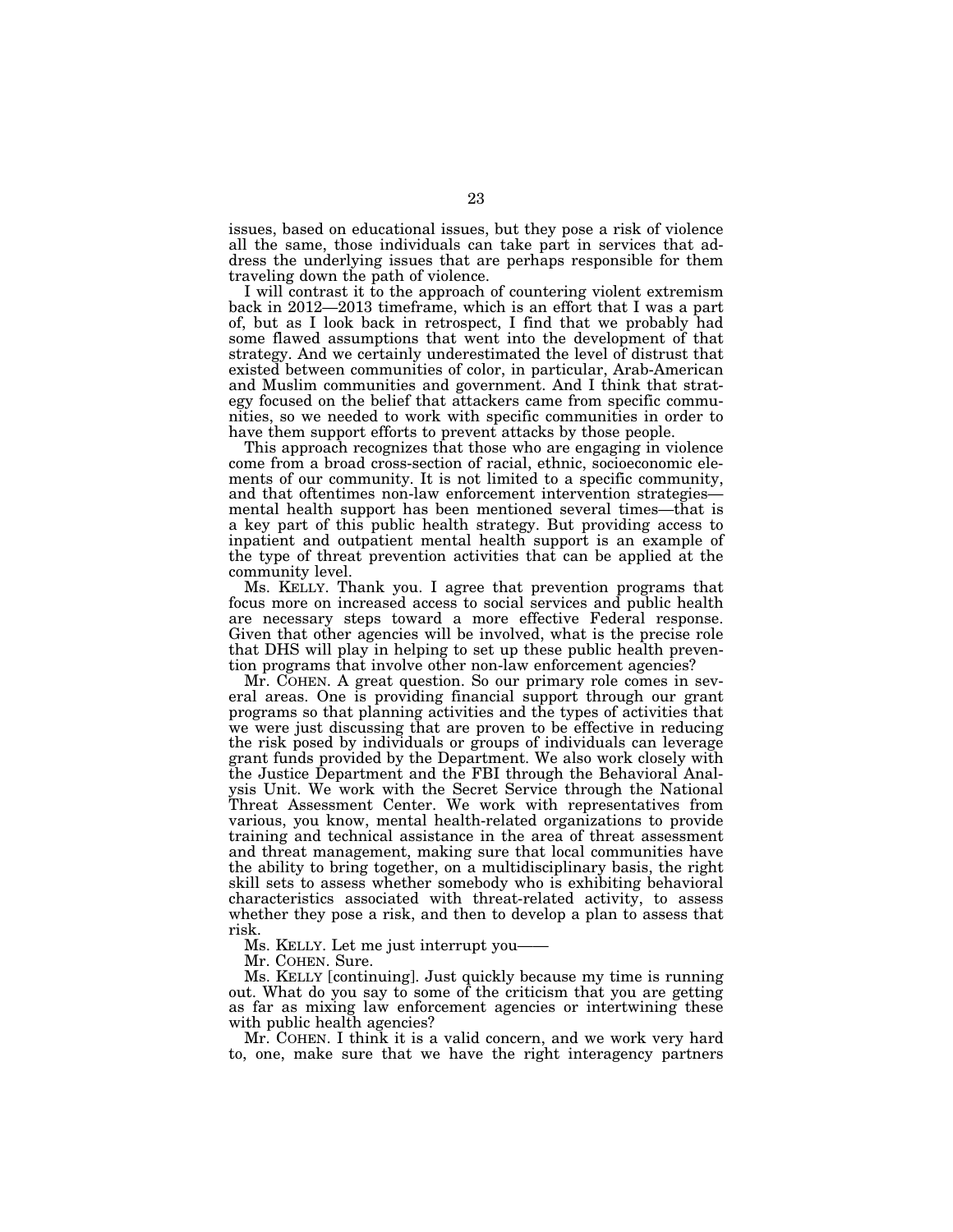that can come together to help develop these solutions. But also we are very focused on reestablishing or rebuilding, or, in some places, establishing for the first time, trust between the Department, and community organizations, and community members that may not have a lot of trust or not be willing to communicate with the Department.

Ms. KELLY. Thank you. I am out of time. I yield back.

Mr. RASKIN. Representative Kelly, thank you so much for questioning. I go now to my friend, Mr. Higgins from Louisiana.

Mr. HIGGINS. I thank the chairman and the ranking member for convening this hearing today, and I am going to ask the chairman to perhaps consider engaging in my line of questioning, if I have time. I am happy to yield time, or perhaps he could use his authority as chair to comment because it may surprise America to know that that you, Chairman Raskin, and I have cultivated a very respectful friendship over the course of five years, and we have had many deep and meaningful discussions regarding our Constitution and the rights and freedoms of the citizenry that we serve. And today we have before us, Chairman, the Department of Homeland Security, the FBI, and the Department of Justice to inquire regarding the Biden Administration's National Strategy to Combat Domestic Terrorism.

And I am concerned, Mr. Chairman, that in this era of enhanced scrutiny that the citizenry is subject to, as government attempts to further secure our Nation and our homeland, which is indeed a righteous role, I am concerned about oppression, Mr. Chairman. And, you know, Americans face many, many levels and types of government intrusion into our lives, and that is a debate for another day, regarding the vaccination mandates, restrictions on assembly, and freedom to travel the land, public condemnation, public shaming. It doesn't really reflect, to many of us looking upon this and witnessing this and feeling this, it doesn't feel like America. We actually feel an oppressive government boot upon our throat, and America has the right to express strong national views

So, Mr. Wiegmann, the President's strategy, the National Strategy to Combat Domestic Terrorism, states that the Administration will respect that civil rights, and civil liberties, and privacy protections are constitutionally guaranteed protections and freedoms. However, we have seen over the years, with the implementation of the PATRIOT Act, that data collection and usage of that data can sometimes be very shady, and we do indeed feel that that our privacy has been infringed upon and our constitutional rights and protections have been trod upon. So how does the Department plan to increase its scrutiny? We have heard "threat assessment," as it has been described, as a main focus of this strategy to target Americans that may express strong national views, and we have the right to express strong national views. So, Mr. Wiegmann, how does your Department plan to balance this?

Mr. WIEGMANN. So as I mentioned earlier, it is a core aspect of both the strategy and the Department's policy that we need to and must, as we try to protect Americans from the threats that we have all talked about today, that we do so in a way that that respects privacy and civil liberties. I know the Attorney General is committed, and all of us at DOJ and FBI are committed, to upholding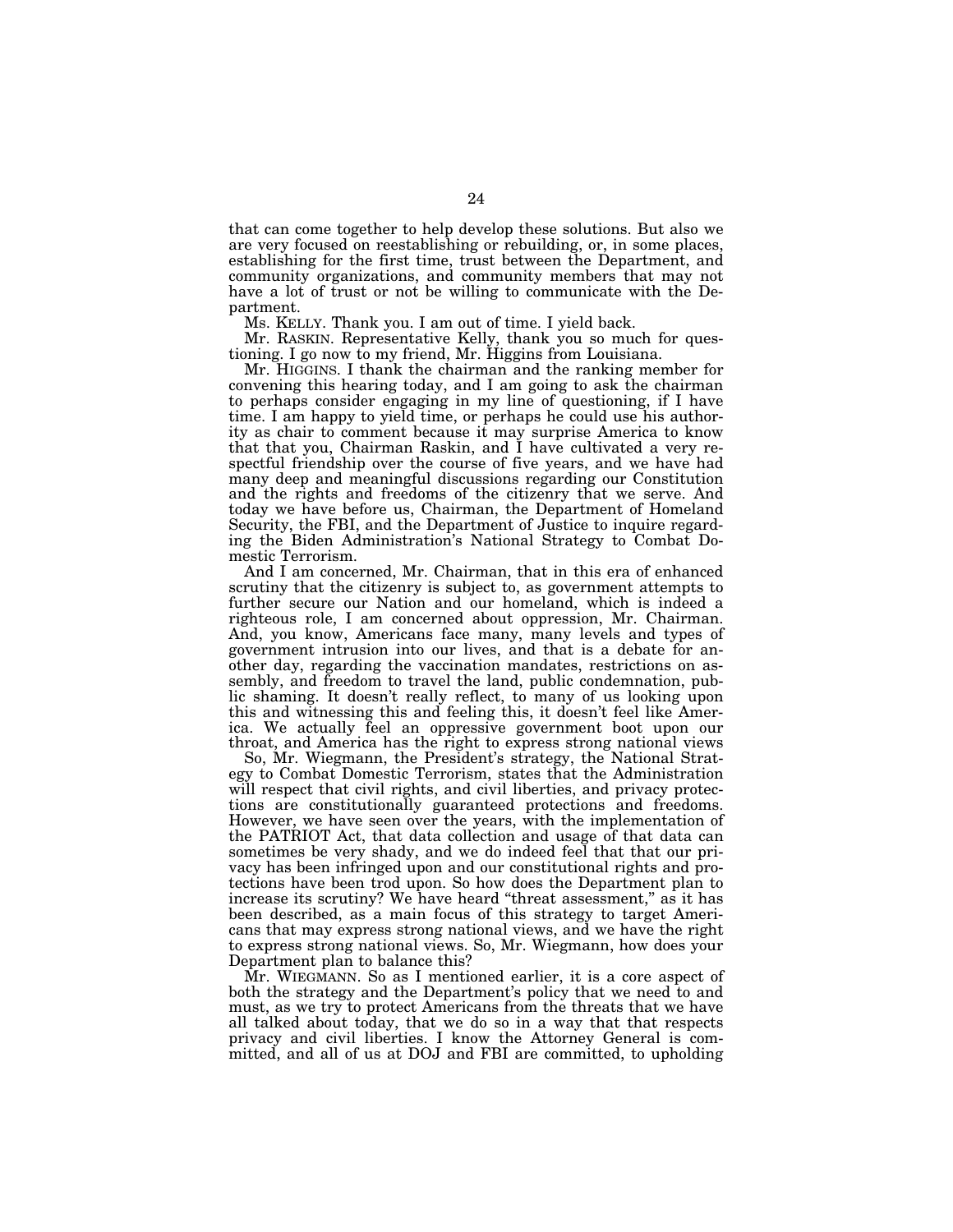the rights of all Americans as we try to fight domestic terrorism, and that means that there are limits on how we conduct our investigations. We as

Mr. HIGGINS. Right, good sir. If I may interject in the interest of time, our founders intended as Article III was drafted that the innocence of every citizen should be the primary focus. And indeed, it was clearly stated during the founders' debates as our Constitution was born and the actual writ was determined, they acknowledged that they would rather see a guilty man walk free than an innocent man be convicted and incarcerated. How does your policy, as you intend to implement it, increase scrutiny and surveillance of American citizens? How can you balance that? How can you guarantee that? We cannot sit by as a Congress and as constitutionalist servants to the people and allow our Nation to become a surveillance state, so you have a very delicate balance to maintain, a thin line. Please address my question, sir.

Mr. WIEGMANN. Well, you are right. It is a balance. It is a balance that we are striking every day at DOJ as we undertake our investigations, as we determine whether a search is appropriate, as we determine whether opening an investigation is appropriate, and what I can tell you is that it is a core value at DOJ and FBI. I can't say that we are always perfect in how we strike that balance, but it is something that we work on very hard every day to make sure that we are following the rules that we have set forth, both in the statutes that Congress has given us to investigate criminal activity and in the policies that we have adopted, over and above that, to make sure that we are respecting fundamental privacy rights and constitutional rights. So that is a critical issue for us. You are right to raise it, and it is something that we have to work out on a daily basis.

Mr. HIGGINS. Thank you, good sir, for your response. Mr. Chairman, thank you for your kindness and your accommodation. My time is expired. I yield.

Mr. RASKIN. And thank you, Mr. Higgins, for your very thoughtful questioning. I know you speak for millions of Americans across the political spectrum in wanting to ensure that Americans civil rights and civil liberties are not sacrificed by the government in the creation of a surveillance state, at the same time that we are doing everything we can to protect ourselves against terrorist violence. So we have had a staff briefing for both the majority and minority staff with the FBI on the need for oversight on their assessment investigations, so this is a matter that we clearly are all focused on. And we have been in touch with the ranking member, Ms. Mace, about pursuing this very question. OK. Thank you.

And I will now come to Ms. Pressley, the gentlelady from Massachusetts, for her five minutes of questioning.

Ms. PRESSLEY. Thank you, Chairman Raskin. I really appreciate your continuing the series of hearings on how we confront violent white supremacy. The Federal Government certainly has a significant role to play in deterring and ending domestic terrorism at the hands of violent white supremacists. And confronting this threat, I believe, requires law enforcement agencies to recognize how they have contributed to the harm, destabilization, and trauma of Black and brown communities.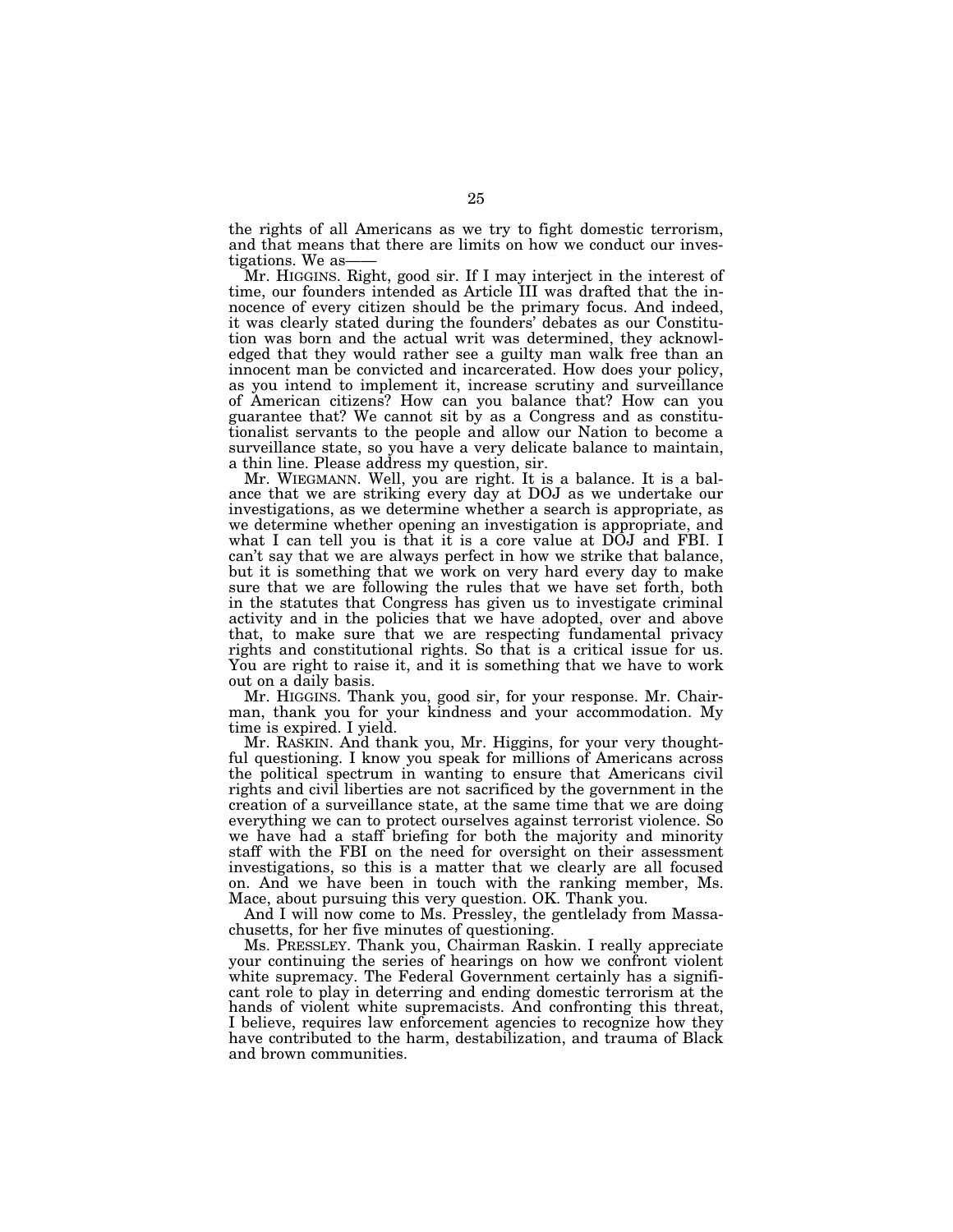In recent years we have seen white supremacists commit massacres that target people of color, religious minorities, and others, from Charleston, South Carolina, to Pittsburgh, Pennsylvania, to El Paso, Texas, to the city of Winthrop in my own home state of Massachusetts. The surge of violent organized white supremacy knows no bounds and has claimed the lives of far too many of our neighbors. Moreover, Federal law enforcement has a well-documented history of attacking these same communities. The truth is racial and religious profiling and counterterrorism has disproportionately targeted marginalized communities, including Muslims, Sikhs, immigrants, and Black people. As the Biden Administration is crafting a more effective domestic counterterrorism policy, we have to not lose sight of the fact that the victims of these violent incidents come overwhelmingly from marginalized communities.

Mr. Langan, the FBI is responsible for tracking these domestic terrorism threats across the country. Would you agree that as we see a rise and domestic terrorist incidents, that we also see an increase in the surveillance and the targeting of communities of color being targeted? Yes or no.

Mr. LANGAN. So I agree we have definitely seen a rise of those domestic terrorism cases, and as such, we continue, as we brought up on the last point, also continue to be very focused on ensuring that we are addressing the civil rights needs. It is part of a twopart process, a two-mission-

Ms. PRESSLEY. I am sorry. Excuse me. Excuse me, Mr. Langan. I am sorry. I just want to make sure you understand my question. I am just going to reclaim my time, and it is just a "yes" or "no" question. As we see an increase in domestic terrorist incidents, do we also see an increase in the targeting and the surveillance of communities of color? Yes or no?

Mr. LANGAN. No, I am not seeing that as far as my data is showing me.

Ms. PRESSLEY. Without objection, I would like to enter into the record, Mr. Chair, a study from the Brennan Center titled, "Countering Violent Extremism in the Trump Era,'' which estimates that 85 percent of countering violent extremist grants and over half of the programs targeted minority groups.

[No response.]

Ms. PRESSLEY. Mr. Chair?

[No response.]

Ms. PRESSLEY. OK. I assume that is accepted without objection. Ms. OCASIO-CORTEZ. [Presiding.] Without objection, it is accepted.

Ms. PRESSLEY. Thank you.

Ms. PRESSLEY. In the district I represent, the Massachusetts 7th, Somali immigrants living in Roxbury are directly targeted. Across the country, we see Muslims, Black Lives Matter activists, LGBTQ folks, refugees, and others that are also targeted and subjected to heightened surveillance. These communities are overwhelmingly the victims of domestic terrorism, not the perpetrators. Mr. Cohen, how will the new Federal strategy encourage DHS to emphasize the protection, rather than the surveillance, of these marginalized communities?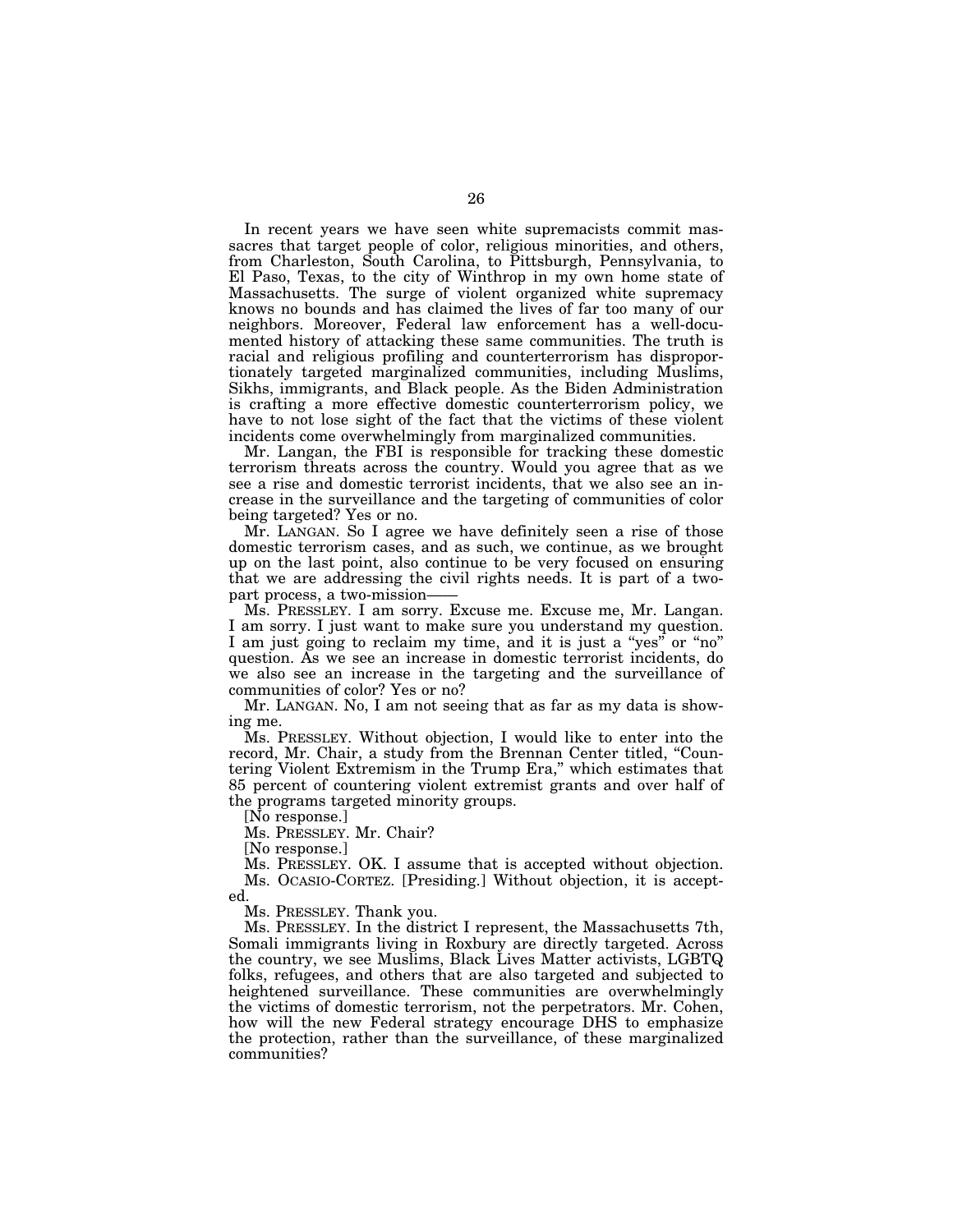Mr. COHEN. So, Congresswoman, let me just first say, as I alluded to earlier, I agree that there were issues with the CVE Program, and in many respects, one of the big issues that we found is that we underestimated the amount of distrust between communities of color, and, in particular, Arab-American and American Muslim communities and law enforcement. There was a perception that the CVE Program, which was started with good intentions, was mainly a subterfuge to facilitate surveillance of communities of color, Arab-American and Muslim communities. That is why we have done away with it. That is why the approach that we are taking in the Biden Administration is antithetical to the approach that we took as part of the Countering Violent Extremism Program.

To the second part of your question, we have work to do. I spend a lot of my time each week reaching out and working with state and local law enforcement, but I probably spend an equal amount of time meeting with groups like the Brennan Center, civil rights/ civil liberties organizations, advocacy groups, faith-based organizations-

Ms. PRESSLEY. Excuse me. I am sorry. I am running out of time. I am going to reclaim my time for a moment. Mr. Cohen, as we close here, can you share an example, since you are having those broader discussions, of how the counterterrorism strategy has been altered because of feedback that you have received directly from community stakeholders who have traditionally been targeted?

Mr. COHEN. Yes. We have been asked to specifically focus on funding community-based programs that are organized and managed at the community level versus having them organized from Washington or by law enforcement organizations.

Ms. PRESSLEY. Well, it is good to hear about those efforts to engage with those vulnerable communities, and nevertheless, these same communities who are targets of domestic terrorism, they do still appear to be the main focus of many intrusive Federal efforts. It is unacceptable for communities of color to bear the brunt of white supremacist violence at the hands of domestic terrorists, and to then be disproportionately targeted by Federal law enforcement in response to domestic terrorism. So, you know, I look forward to these ongoing conversations as you are recalibrating a strategy here. And thank you for, you know, a commitment to recognize that violent white supremacy is a systemic threat to our Nation, to our democracy, and specifically to marginalized communities.

Ms. OCASIO-CORTEZ. The gentlelady's time has expired.

Ms. PRESSLEY. Thank you, and I yield.

Ms. OCASIO-CORTEZ. Thank you so much, and the chair now recognizes Representative Comer.

Mr. COMER. Thank you, Madam Chair. I would like to yield the balance of my time to the distinguished ranking member, Ms. Mace.

Ms. MACE. Thank you, Congressman Comer. Mr. Langan, earlier this morning when Congressman Donalds was speaking, you mentioned in the FBI and domestic terrorism, there are these subcategories of domestic terrorism: racial, anti-government, animal, environmental, abortion, and catch-all. I think those are what I heard. Under the anti-government category or subcategory of domestic terrorism, would that include groups like antifa or Black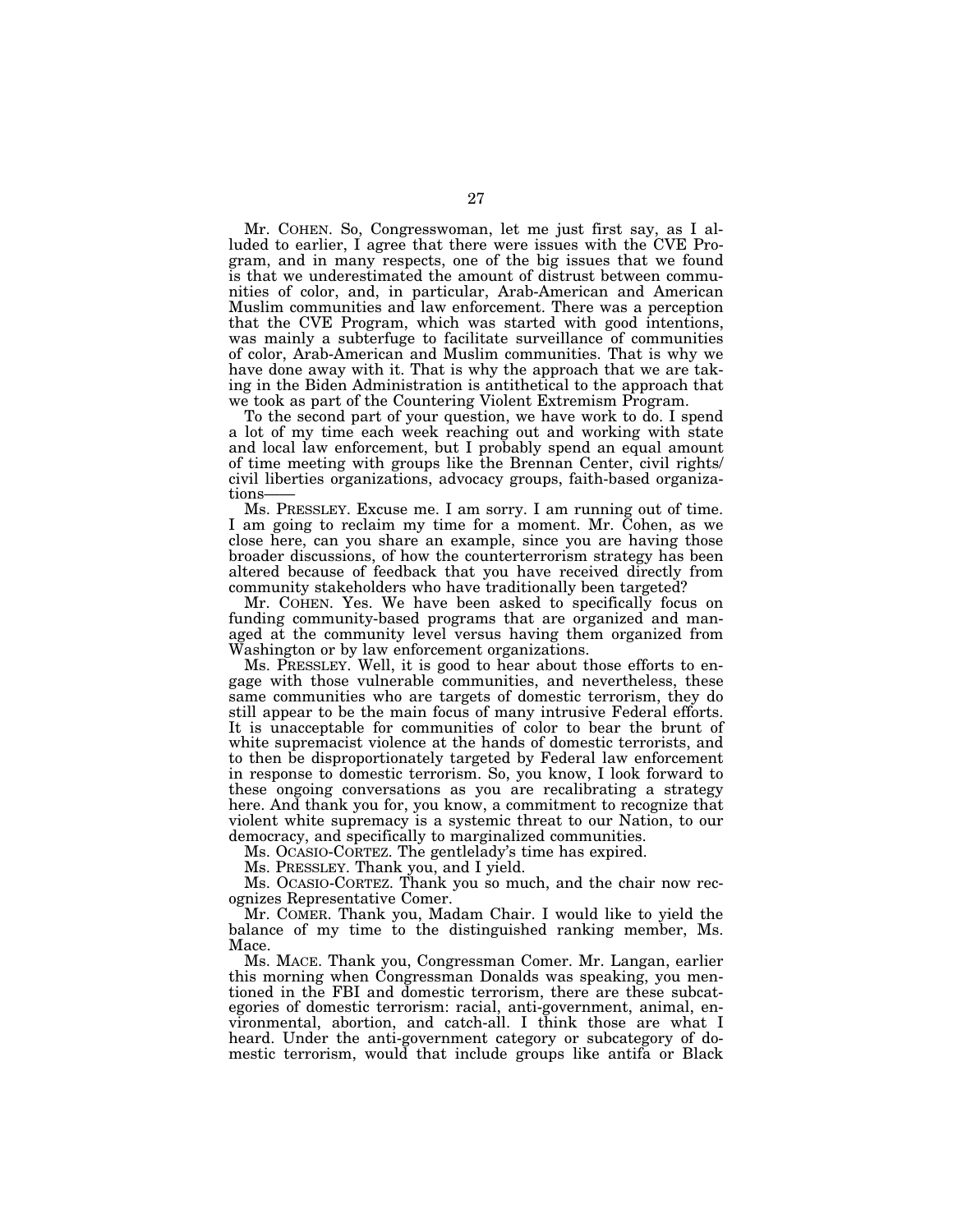Lives Matter folks who commit violence or acts of domestic terrorism?

Mr. LANGAN. Well, we don't identify groups, but individuals' action. So if individuals are committing actions that would be in furtherance of anti-government or anarchist ideals, then they would fall into that category.

Ms. MACE. So would you quantify antifa as an anarchist group then under that subcategory? I mean, it is an anarchist group, right, or related?

Mr. LANGAN. There are individuals—I think the director previously described them as a movement—and there have been individuals that have associated or identified with antifa that have conducted violent acts that we would categorize as anarchist.

Ms. MACE. How many acts of violence or domestic terrorism has antifa committed over the last two years?

Mr. LANGAN. Since we don't categorize antifa, nor do we collate information regarding antifa, that movement, we don't have that, but we could provide you information on anarchist threats and cases in general.

Ms. MACE. How many open cases of anarchist violence and domestic terrorism have occurred over the last two years?

Mr. LANGAN. Can you hear me now?

Ms. MACE. Yes.

Mr. LANGAN. OK. So we have as far as arrest activities for the anti-government, anti-authority, we have 75 total arrests, and within that would be the anti-government, 36 being of anti-government and 21 being militia violence. That is all part of our anti-government authority.

Ms. MACE. OK. Interesting. I mean, antifa is real. It is not a myth. I have been a victim of some of the anarchist antifa type of activity, violence, whatever you want to call it. I even had my house spray painted this summer. Democrats told me it wasn't Antifa. It was anarchy. I don't really know the difference. I have one more question at the end for Mr. Cohen, and really appreciate all of your testimoneys this morning, and I want to thank each and every one of you for being here today, but discuss the importance of working with Federal, state and local, tribal, and territorial law enforcement partners and agencies. This partnership is immensely critical to protecting all of our communities from terrorism, domestic and foreign, racially motivated or otherwise. But I am dismayed by the recent push by many on the left to defund the police and slash law enforcement budgets and personnel at a time when crime is clearly on the rise. Mr. Cohen, do you believe defunding state, local, tribal, and territorial partners, law enforcement agencies is going to help solve our domestic terrorism problem? Yes or no?

Mr. COHEN. I mean, I was a police officer. I am proud of my profession. I think law enforcement has a critically important role to play in protecting our communities, whether it be from crime or terrorism. Law enforcement agencies also have to behave in a nondiscriminatory manner to be-

Ms. MACE. Mr. Cohen, do you believe that defunding state and local police funding is going to help solve domestic terror? Yes or no?

Mr. COHEN. No, we need police.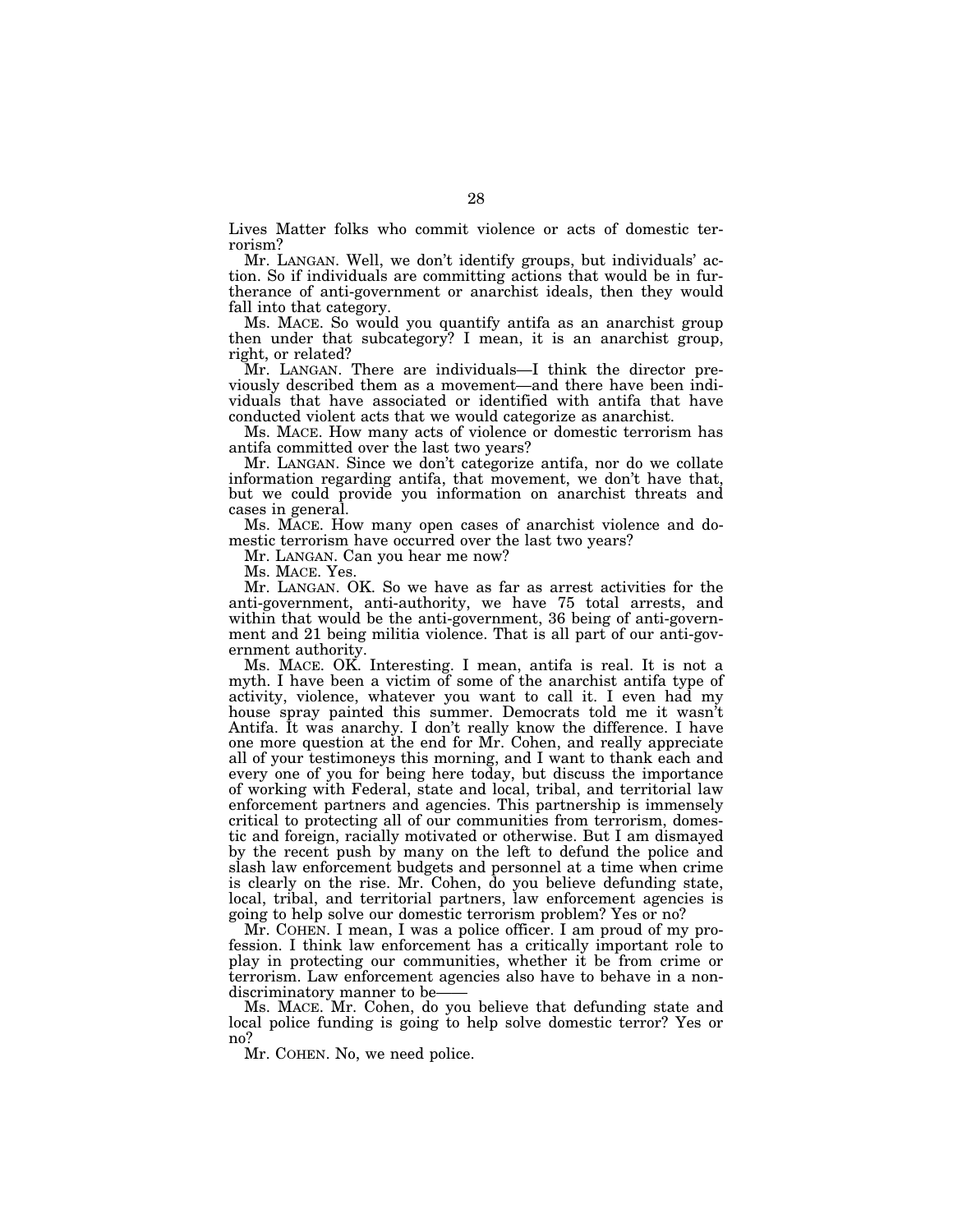Ms. MACE. Is there any scenario where defunding the police would prevent the next Dylann Roof?

Mr. COHEN. I would just go back to what I said before. I think law enforcement plays a critical role in preventing acts of domestic terrorism.

Ms. MACE. I believe the answer is no. I want to thank you all for your time today. Mr. Chairman, I am shocked by the few arrests that we have in cases open regarding antifa. I would like to request unanimous consent that the following documents be entered into the record: the first, an article from the *Post and Courier*  detailing vandalism committed at my home by anarchists and antifa-related individuals allegedly based on the symbolism and the comments made on my home at the time; an article from *The Wall Street Journal* showing \$840 million in cuts to police budgets last year; an article from *The New York Times* explaining that there were 300 Federal protest cases involving mostly arson or assaulting police officers.

Mr. RASKIN.[Presiding.] Without objection.

Mr. RASKIN. Thank you very much, Ms. Mace, and we were, of course, very sorry to learn about the vandalism that took place at your home. And I want to submit for the record and, I think in answer to some of the questions you are raising, a 2020 report from the Center for Strategic and International Studies, which will reflect the number of political murders committed in the country[SA3][SA4] The report reflects that since 1994, far-right domestic extremists murdered 329 Americans in violent attacks. The report reflects no murders committed by antifa during that 25-year timeframe. Since the report was released, though, we did find one killing linked to antifa, the perpetrator of which—his name is Michael Reinoehl—was killed by law enforcement shortly after the murder took place. But without objection, we will enter that one into the record.

Mr. RASKIN. And I am delighted now to go to the representative of the District of Columbia, Representative Eleanor Holmes Norton.

Ms. NORTON. Thank you very much, Mr. Chairman, for this important series of hearings. As we discuss the Administration's decision on domestic terrorist threats, it is important to look at what kind of domestic violent extremism most threatens Americans. I would, therefore, Mr. Chairman, like to enter into the record this New York Times report from February 2021. It details how the Trump Administration's obsession with antifa hindered Federal law enforcement's attempts to counter the rising tide of right-wing violence.

Mr. RASKIN. Without objection.

Ms. NORTON. Thank you, Mr. Chairman.

Ms. NORTON. This is a question for Mr. Cohen. Mr. Cohen, the report details how personnel and other resources were diverted from investigations into white supremacist and far-right anti-government groups to satisfy President Trump's desire to target socalled antifa activists. May I ask you, Mr. Cohen, how does the Biden Administration's new strategy help to better equip the Federal Government in its fight against white supremacist and other far-right violence? Specifically, I am interested in how this strategy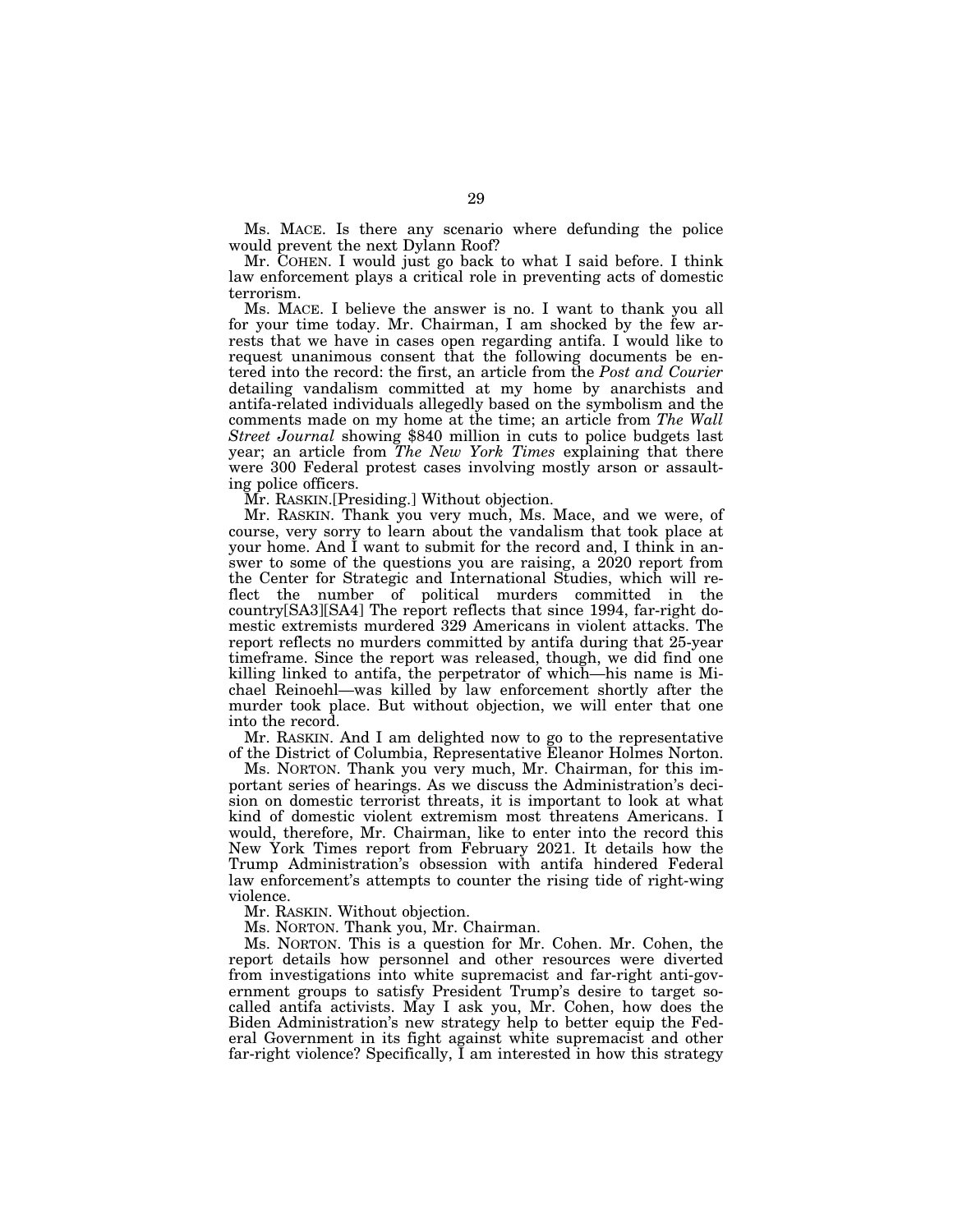seeks to address the intelligence and information-sharing failures that preceded the insurrection.

Mr. COHEN. Thank you, Congresswoman. I think it seeks to address it in several ways. One, the guidance is very clear. Our responsibility is to work with Federal, state, and local organizations to prevent acts of violence. We shouldn't be prioritizing one over the other simply because of the political beliefs or the ideological beliefs associated with those who are in elected service. We should be focusing, in an objective, threat-based way, on those individuals and groups, regardless of their ideological belief system, that are planning acts of violence.

What the strategy also does is it builds a toolbox that can be used not only at the national level, but it expands the toolbox that can be used at the community level in order to address emerging threats within those communities that are posed by those who embrace extremist ideological beliefs. It also prioritizes the sharing of information not only between Federal authorities and state and local authorities, but also with community organizations, educators, others, and the tech sector, and those who conduct analysis and research into emerging trends in the online space, because, as we talked about before, the fuel for a lot of this violence comes through the consumption of online content that's specifically placed there by individuals who are seeking to inspire acts of violence.

Ms. NORTON. Thank you. In this hearing, I think it has already been clear that the preeminent terrorist threat facing our country comes from white supremacist extremists and far-right militia extremists. This really shouldn't be a controversial notion. So I would like to introduce this data analysis by The Washington Post, which shows that since 2015 the number of terrorist plot that is by farright groups dwarfs those by left-wing groups, 267 to 66. Mr. Chairman?

Mr. RASKIN. Without objection.

Ms. NORTON. Mr. Langan, in March, the FBI director, Christopher Wray, reiterated that there is no evidence that left-wing groups were linked to the attack on the Capitol, but said that the individuals there were tied to white supremacy and right-wing militia extremism. Mr. Langan, has any evidence come to light in the intervening months to change that assessment?

Mr. LANGAN. Well, ma'am, we continue to investigate the actions and the crimes of January 6th. As of today, there have been over 600 arrests made and over 1,400 investigations into it. And we look at the individual actors as that, individuals for each of those occurrences, and don't overlay one baseline over any one of those individual subjects on what their motivation is. And it requires an investigation into each one to determine what their individual ideology was to motivate them toward the act of violence or to commit Federal crimes.

Mr. RASKIN. And, Representative Norton, a technical snafu. You actually were given a couple extra minutes, but in deference to you, I will give you one more question if you would be willing to take that.

Ms. NORTON. Thank you, Mr. Chairman. This question is really for Mr. Cohen. I am sorry, Mr. Langan. Mr. Langan, do you agree with the director of national intelligence's March 2021 conclusion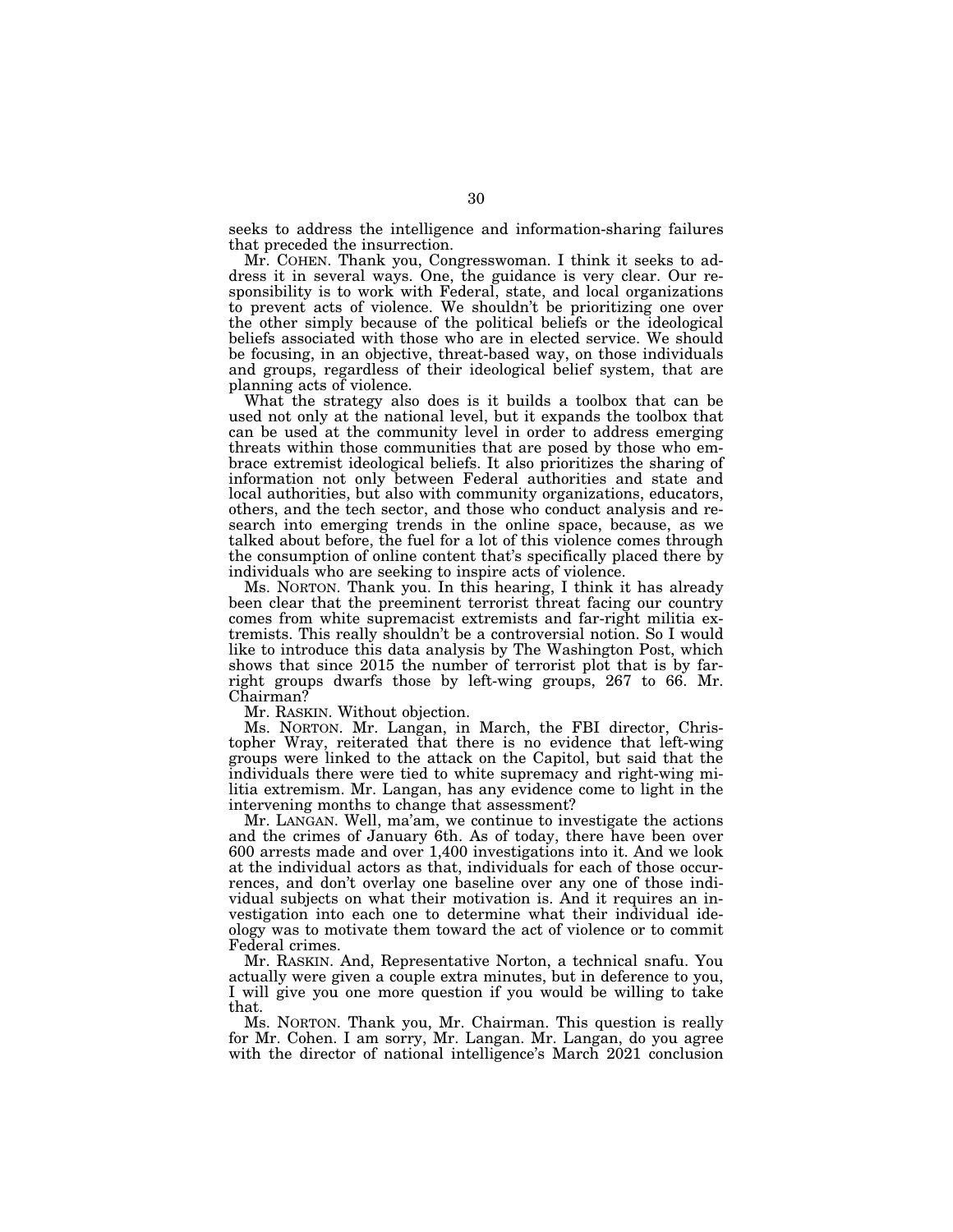that white supremacist extremism and military extremists are our "most lethal" threats? Mr. Langan?

Mr. LANGAN. You know, as I said earlier, the most lethal threat is that posed by lone actors that have an ideology that both support HVEs and DVEs. Regarding the issues, regarding military, you know, we work closely with our partnerships on identifying individuals within any positions of trust, to investigate vigorously individuals that may be radicalizing their views and those positions. So as far as the racially motivated violent extremists of the white supremacist categories, we have the most investigations and the most amount of subjects involving that categorization.

Ms. NORTON. Thank you very much.

Mr. RASKIN. Thank you very much. The gentlelady's time has expired. Thank you, Ms. Norton, and I come now to the vice chair of the subcommittee, Ms. Ocasio-Cortez.

Ms. OCASIO-CORTEZ. Thank you so much, Chairman Raskin. You know, in a 2006 bulletin, the FBI detailed the threat of white nationalists infiltrating police departments, a coordinated effort. This bulletin came during a time when a neo-Nazi gang, formed by members of the L.A. Sheriff's Department, were found harassing Black and brown communities. And while this was about 15 years ago, according to recent reporting from The New York Times in addition to PBS, it is found that despite those efforts, it doesn't look like things have improved. And I would like to submit both of these documents to the record.

Mr. RASKIN. Without objection.

Ms. OCASIO-CORTEZ. Police officers have been dismissed across the United States, including Virginia, Texas, Florida, Michigan, Nebraska, and Louisiana, for having ties to the Ku Klux Klan. And we also know that more than 30 active or retired police officers joined the January 6th attack on the Capitol, and at least seven are facing charges connected to that day. Director Langan, I take it you are familiar with this 2006 bulletin, correct?

Mr. LANGAN. I may have to review that bulletin, ma'am, to recall it exactly.

Ms. OCASIO-CORTEZ. No worries. To your knowledge, what do we know about the radicalization efforts among certain officers already in police departments and the effort to recruit white nationalists joining police departments across the United States?

Mr. LANGAN. Yes, ma'am. Well, as I mentioned before, individuals that are in positions of trust, and have radicalized ideas, and gravitate toward hate and violence are very concerning as they have always been. We work with our local partners very closely to help identify and to educate their departments on proper vetting and on standards of acceptance, so we are constantly working to try to make sure that that does not exist. I can speak that an overwhelming amount of law enforcement interactions that we have with the FBI are positive, and that does represent a very, very small amount of law enforcement, but an amount that can never be tolerated.

Ms. OCASIO-CORTEZ. Thank you. One aspect of the Biden Administration's counterterrorism strategy is the focus on detecting these insider threats; that is, ensuring that no one in state or Federal law enforcement abuses their position by engaging in domestic ter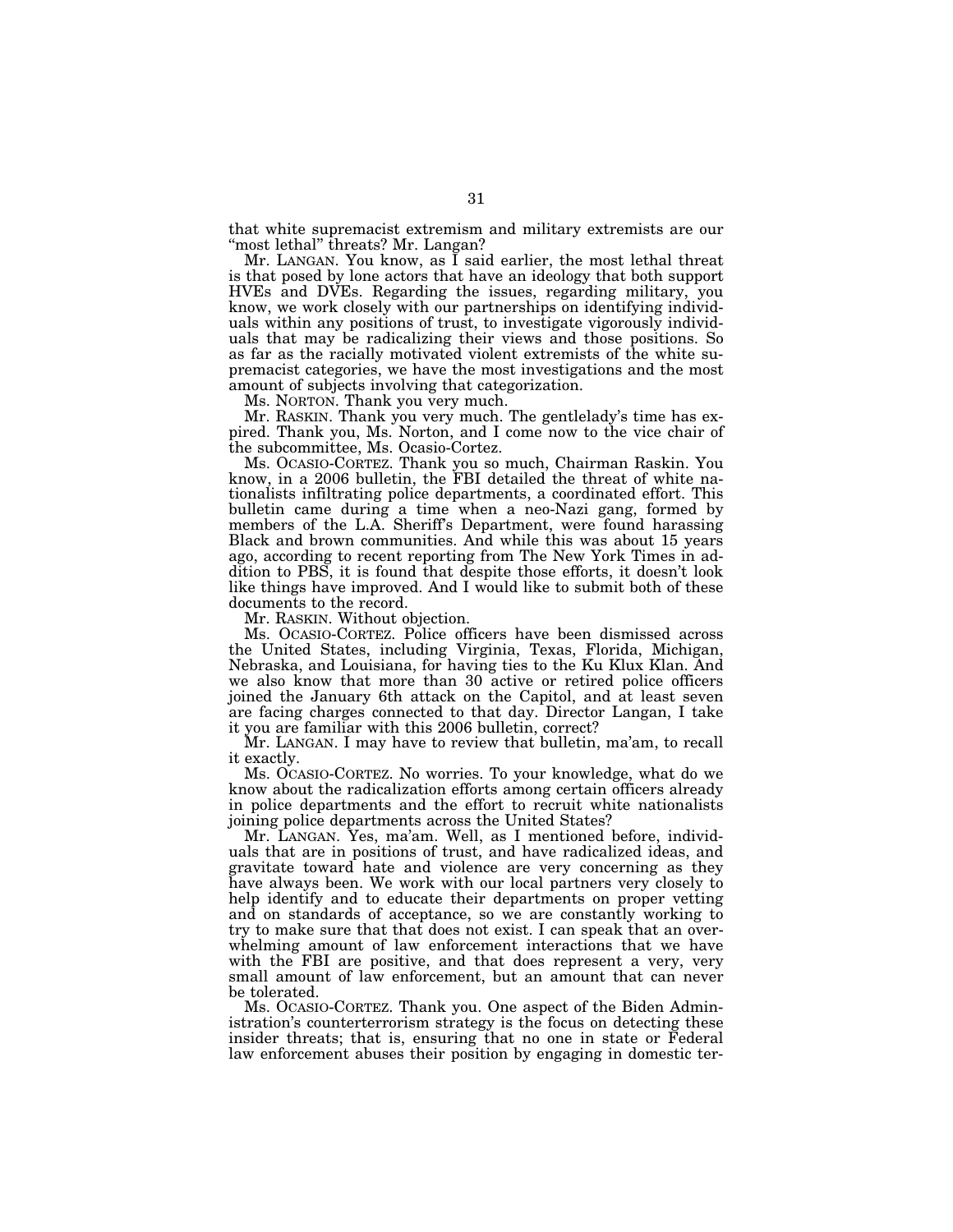rorism-related activities of any kind. Now, what happens when the FBI does find instances of white nationalists in local law enforcement? What does the FBI do?

Mr. LANGAN. Well, if the individuals are part of an ongoing or conducting or plan to conduct any type of criminal actions, we would, along with the U.S. Attorney's Office, try to open investigation and determine whether or not there are charges. If the individual is showing that they have memberships of a group that may be deemed to be a racist or a group that is focused on hate, that becomes the departmental issue on how they will proceed with that employee.

Ms. OCASIO-CORTEZ. OK. So it sounds like there isn't a protocol for what to do when a police officer is found to be part of a white supremacist organization.

Mr. LANGAN. No, ma'am, there is no central method to notify the FBI about violent extremism, again, stressing the importance of partnership between local law enforcement and the FBI and DHS.

Ms. OCASIO-CORTEZ. OK. Perfect. That is something that I just would like the committee to note, that there is no currently existing protocol of what to do when a member of law enforcement is discovered to be part of an organization like the Ku Klux Klan, but this is very important information. I thank you for your candor. Now, during a briefing in March of this year, the FBI did promise to provide this subcommittee with information on how we could set up a reporting structure that would give Federal law enforcement capability to track white supremacist threats between state and local police. Now, despite multiple efforts to followup, we have yet to receive a reply. Can we get a commitment to securing that answer on this as quickly as possible from the Department?

Mr. LANGAN. Ma'am, I will look into that and get back with your office. I recently took this post, but I will look into those requests——

Ms. OCASIO-CORTEZ. Sure.

Mr. LANGAN [continuing]. And get back with your office.

Ms. OCASIO-CORTEZ. Thank you so much.

Ms. OCASIO-CORTEZ. Now, Mr. Cohen, the committee is currently investigating an incident of CBP's response to a massive Facebook group of thousands of CBP officers where many posted violent racist content, including mocking the deaths of migrants and threatening Members of Congress. Just last week, we saw agents violently confronting and whipping Haitian migrants. So, in light of this latest incident, how does Secretary Mayorkas plan to accelerate efforts to root out incidents of violent racism within DHS' ranks?

Mr. COHEN. So the Secretary has instructed the Office of Security as well as the Human Capital Office and others to do several things: one, to evaluate, through the Insider Threat Program, whether there are open investigations into domestic violent extremist behavior by our employees, to review our hiring practices and our employee practices to ensure that domestic violent extremists' ideological beliefs are not influencing the decisionmaking of personnel working within the Department of Homeland Security. And I would say as someone who spent 35-plus years in law enforcement and homeland security, the exercise of law enforcement re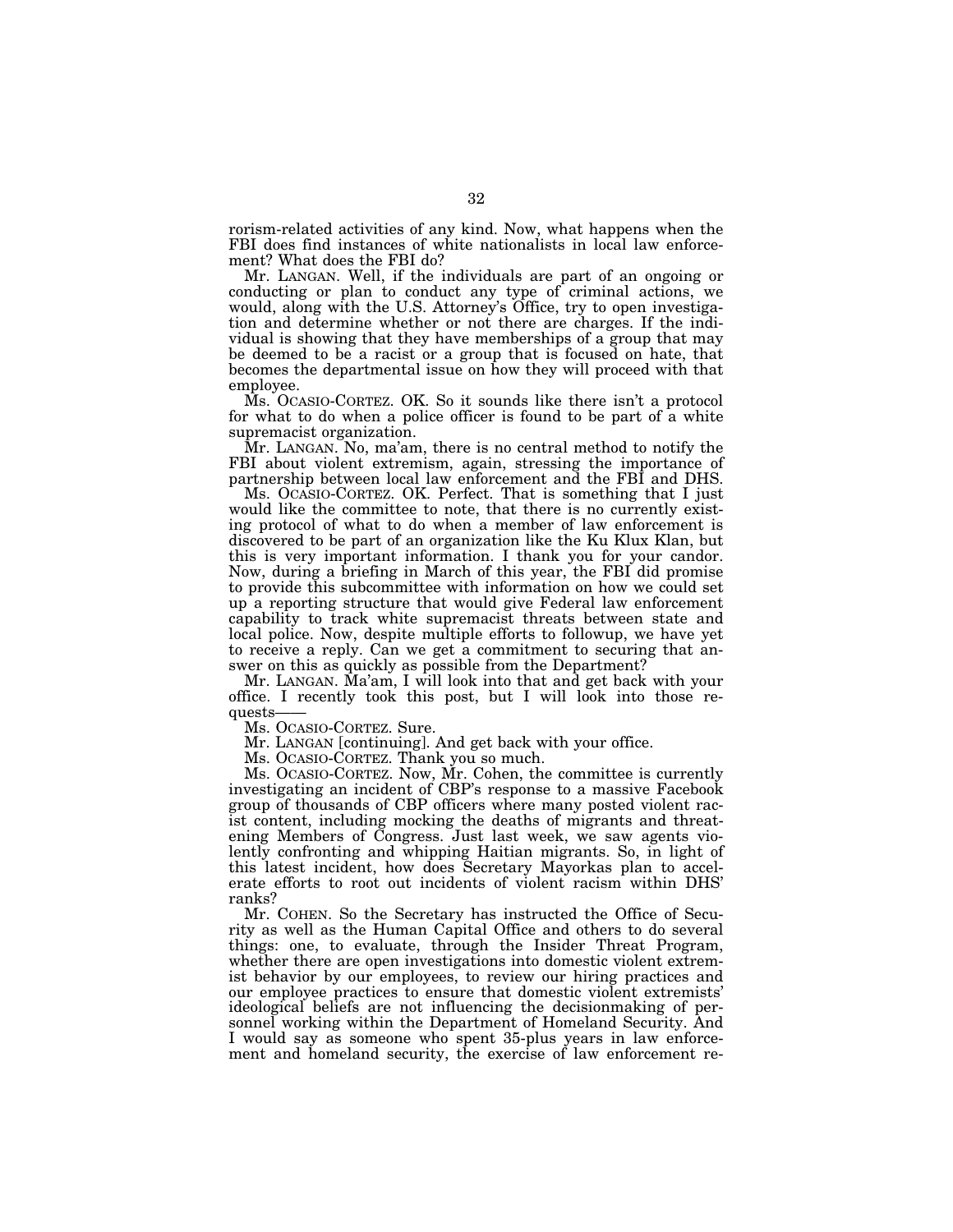sponsibilities have to be free from discriminatory practices. Decisionmaking can't be based on implicit or unconscious biases of individuals or the organization, quite frankly. And even the perception that individuals who are holding positions of public trust, particularly those who enforce our laws, even the perception that they hold racially biased or extremist attitudes can undermine faith and confidence in those organizations. So it is a significant concern for the Department, and the Secretary has instructed a very aggressive effort to address it.

Ms. OCASIO-CORTEZ. Thank you very much.

Mr. RASKIN. The gentlelady yields back. Let's see. Is Mr. Biggs present? He is not.  $\breve{\mathrm{OK}}$ . I am going to go to the gentlelady from  $\widetilde{\mathrm{De}}$ troit, Michigan, Ms. Tlaib, for your five minutes of questioning.

Ms. TLAIB. Thank you so much, Chairman. My first question is to Assistant Director Langan. Do you have any evidence that antifa formally exists as an organization?

Mr. LANGAN. Ma'am, we do not look into domestic organizations, so I don't have further data-

Ms. TLAIB. So there is no evidence that antifa is an organization in our country.

Mr. LANGAN. I can't speak to that, ma'am.

Ms. TLAIB. OK. Now that I got that a little bit clearer here, I am very concerned about an exception that gives way for systemic, I think, targeting, I believe, in black Muslim and immigrant communities, which I believe is dangerous and can pull resources away from real dangers in our country. The strategy document produced by the Biden Administration maintains an exception in 2014 through the Department of Justice's guidance that permits racial or ethnic profiling in cases of ''national security'' or ''border investigation.''

We know that hundreds of documents show that the Department of Homeland Security used its powers to collect information of Black Lives Matter activists for years since the protests in Ferguson, Missouri after the murder of Michael Brown. Just last summer, DHS used aircraft to monitor Black Lives Matter protests in at least 15 cities across the country. Isn't that right, Mr. Cohen?

Mr. COHEN. Congresswoman, I wasn't at the Department at that time, so I have no insights regarding those activities.

Ms. TLAIB. Well, I think it is racist, unacceptable, and must end. I would like to turn to another element of the strategy document that deeply concerns me and concerns many civil liberties attorneys as well as advocates: the focus on how suspected potential domestic terrorists increasingly utilize social media and other internet forums to organize. Under existing rules, the FBI may conduct online surveillance assessments without a factual predicate or something of criminal wrongdoing. So this invasive type of what they call proto-investigation has been used by the FBI to target black civil rights activists. And given the FBI's lax attitude toward white supremacist infiltration of our law enforcement that my good colleague from New York brought up, it raises very serious civil liberties concerns.

So, Mr. Chairman, I would like to submit an article, this article by former FBI Agent Michael German explaining——

Mr. RASKIN. Yes, indeed. Without-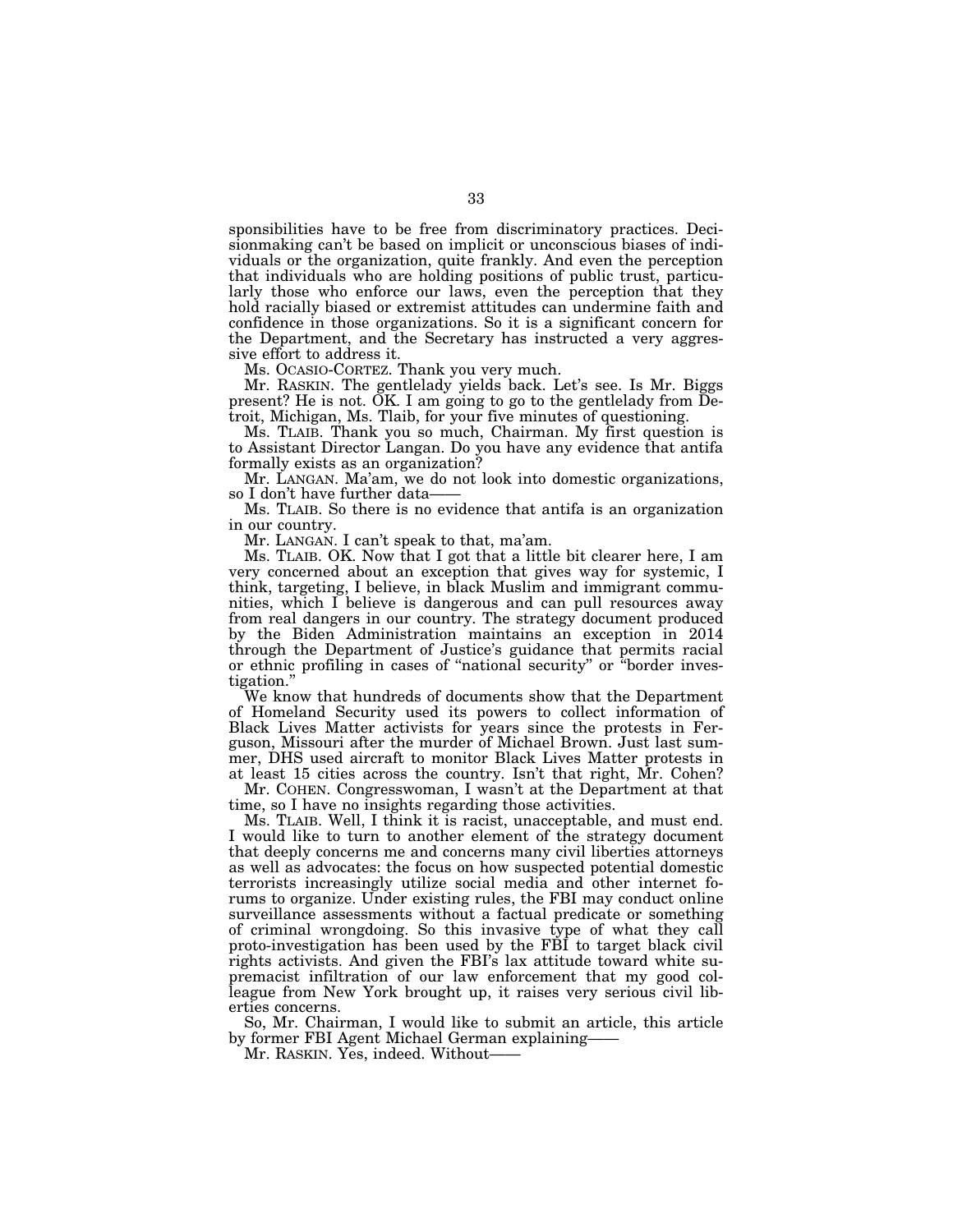Ms. TLAIB. Thank you.

Mr. RASKIN. Yes, without objection.

Ms. TLAIB [continuing]. Explaining how the FBI has abused its investigative powers. I would like to add that in just the past few years, you all, FBI, conducted an intelligence operation called ''The Iron Fist'' that prioritized surveillance of so-called ''black identity extremists'' over increasingly active and violent white supremacist groups. I am going to repeat that. They are using more resources to go toward a so-called Iron Fist Program of some sort against black identity extremists over active violent white supremacist groups in our country. So, Mr. Langan, yes or no, has Iron Fist or similar programs used to target black activists for surveillance been totally dismantled under the current Administration? Yes or no.

Mr. LANGAN. Ma'am, I have to look into the aspects of that investigation, but as far as when it comes to First Amendment freedom of activity, the FBI vehemently defends the civil liberties of Americans. And it is part of our dual-pronged approach of both protecting Americans and also protecting their rights.

Ms. TLAIB. So Assistant Director, is the FBI currently conducting any surveillance right now of the Black Lives Matter movement?

Mr. LANGAN. Ma'am, for one, I can't speak to current ongoing investigations, but we only would focus surveillance on individuals that we believe are going to be involved in or promoting violence against other individuals.

Ms. TLAIB. So you don't know if the Iron Fist is still active, this so-called Iron Fist program of some sort. Is that active right now at the FBI?

Mr. LANGAN. I can look into it, ma'am, and we will definitely get back to your office.

Ms. TLAIB. Well, Mr. Chairman, if I may, the FBI's action in this so-called black identity extremist program at best indirectly aided white supremacy in our country and put many of us in danger and continues to endanger our country. So time and time again, we give the FBI another chance to right its wrongs, and time and time again, it proves itself incapable of acting as an organization without racial bias. The failure, really, truly, specifically, to address these issues in this strategy document itself requires Congress to consider whether it must act on its own to codify safeguards to prevent a reoccurrence of this kind of discriminatory overreach we saw in prior errors of counterterrorism.

Thank you, Mr. Chairman, for this critically important hearing, and I yield.

Mr. RASKIN. I thank the gentlelady for her remarks. We will go to Mrs. Lawrence, who is recognized for five minutes, for her questioning.

[No response.]

Mr. RASKIN. Is Mrs. Lawrence there?

[No response.]

Mr. RASKIN. I think you have to unmute, Mrs. Lawrence.

[No response.]

Mr. RASKIN. Do we need to unmute her?

Mrs. LAWRENCE. I am unmuted. Thank you. Thank you for your patience. Thank you so much for this hearing, and I have a few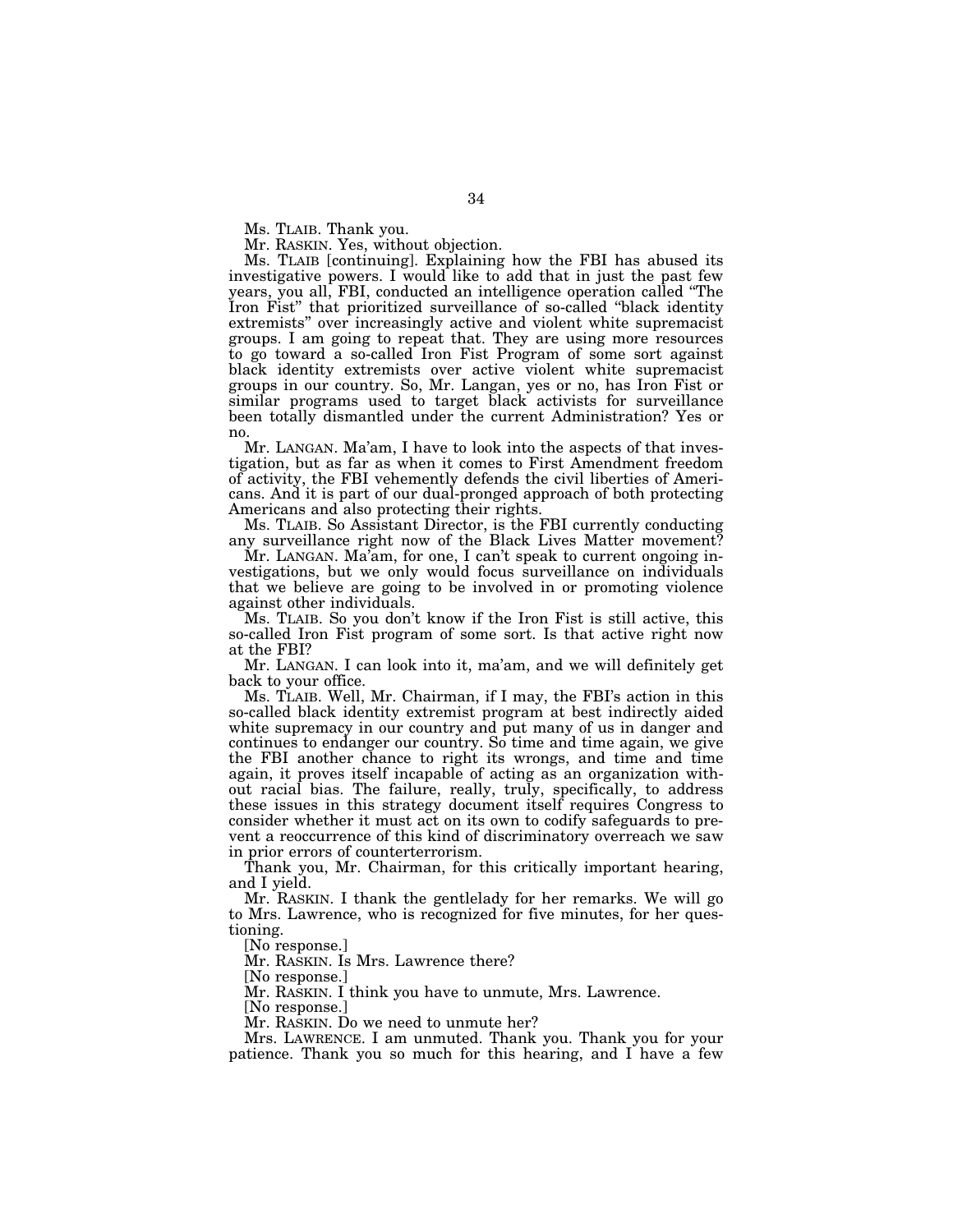questions. When we talk about the investigations, I want to followup on the questions that my colleague, Representative Tlaib, just mentioned. I want to ask, when you say you don't know if it is ongoing or if it is happening, given the FBI's most recent data release on hate crimes, how is the Department of Justice working to resolve hate crimes, some of which qualify as acts of domestic terrorism? Can you either of you speak to what is being done to address the rise in hate crimes, because all the data is pointing to that?

Mr. LANGAN. For the FBI, ma'am, I can address that to an extent. In 2019, the FBI created a Hate Crimes-Domestic Terrorism Fusion Cell because of the overlap with domestic terrorism ideologies that also incorporate hate and hate crimes against individuals. Hate crimes alone is under our Criminal Investigative Division, but being that we are exceptionally concerned about the rise in hate crimes and the influence that individuals with ideologies have to promote hate crimes and continue, that is one way that we are actively and proactively trying to mitigate that threat from the Bureau.

Mrs. LAWRENCE. So, when we talk about hate crimes, and we know that some of them are actually acts of domestic terrorism, does the FBI send that somewhere else? What happens when you see that connection?

Mr. LANGAN. Yes, ma'am. So several things happen. The FBI would start the investigation, and then we, of course, try to determine the scope and extent of the investigation, if there are others involved, the motivation of the individuals that act. And there is nothing that keeps us from having a categorization that captures it both as a domestic terrorism act and also a hate crime as well. As far as if it falls on the crime side, it is more particularly motivated by that offender's bias toward a person, and the domestic terrorism side, more along social-political goals and views. Again, we see that sometimes those overlap, and the important thing is that the FBI never lets that victim fall through the cracks. They are covered by multiple layers of investigative resources and then in the outcome with what the United States Attorney's Office feels is the best charge aging mechanism, and then follows up on that.

Mr. WIEGMANN. If I could just jump in on that. That is absolutely right from the Department of Justice perspective. We in the National Security Division work very closely with our colleagues in the Civil Rights Division who oversee hate crimes charges. Some acts, for example, the Dylann Roof attack in Charleston several years ago, was both an act of domestic terrorism and qualified as a hate crime. I believe it was prosecuted under hate crimes charges because those are deemed the most effective way of addressing the threat. So we just decide on a charge based on what is going to be most effective in dealing with the threat. I also want to mention that the Attorney General has appointed a hate crimes coordinator to centralize all those efforts-

Mrs. LAWRENCE. Oh, that's fantastic.

Mr. WIEGMANN. All of the Department's efforts to combat hate crimes, and starting October 1, so just in a few days, the FBI is elevating hate crimes and criminal civil rights violations to its highest national level threat priority. And we have also launched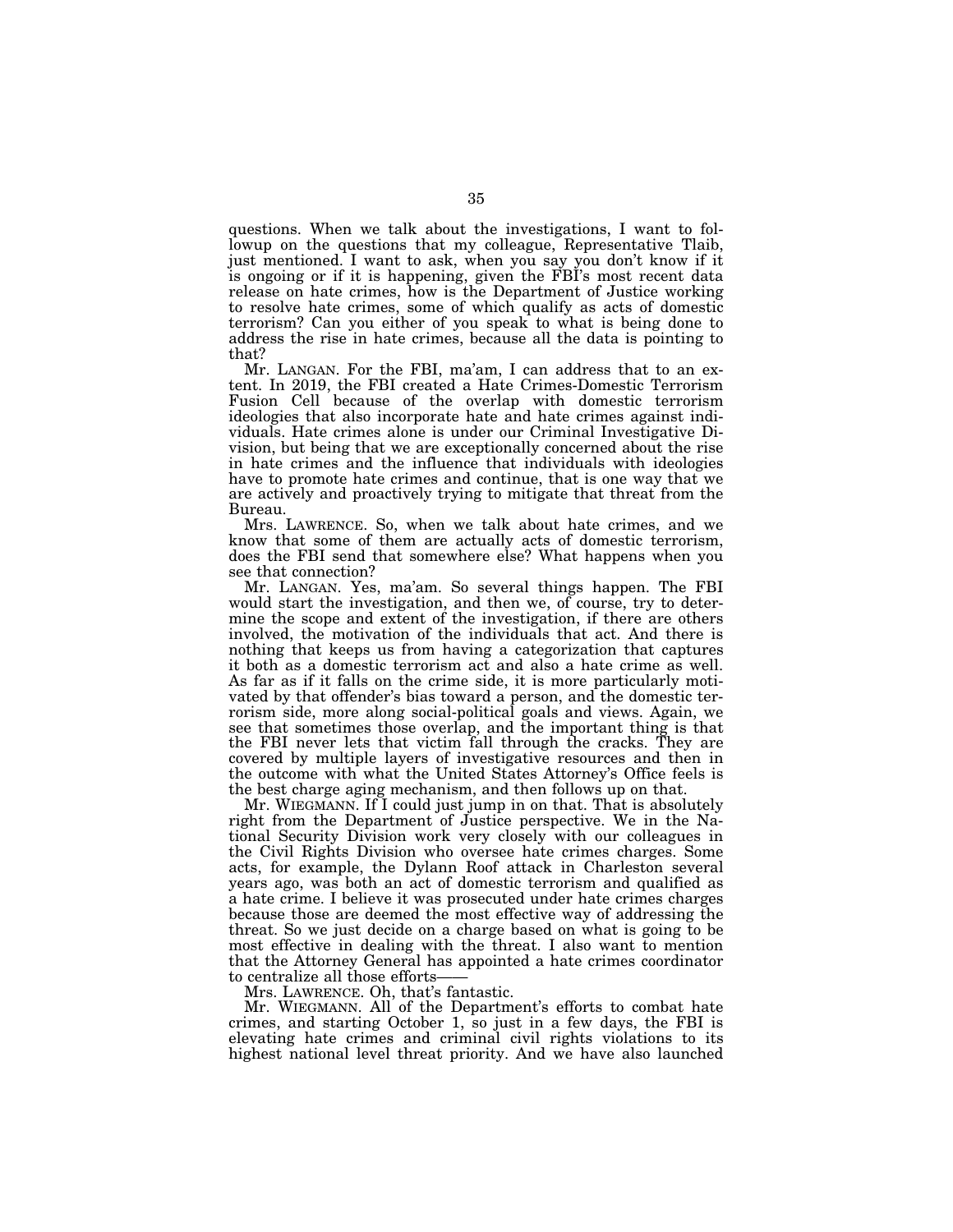a national anti-hate crimes campaign involving FBI field offices all across the country to encourage reporting of hate crimes and hate crimes incidents. So I wanted to give you some updates on what we are doing in that area.

Mrs. LAWRENCE. Just to give a personal analysis, for me, being an identifiable black woman in America, hate crimes are often, to me, not identified so, but when it is done for religious or other groups, it is immediately identified as a hate crime. And I would love to have some conversations with the new appointee on hate crimes. The last question is how can the Federal Government law enforcement work with community partners to combat white supremacy and hate crimes? To give you an example, our faith-based organizations often are immediately involved when there are hate crimes and when there are synagogues, and churches, or temples, because we are uniquely connected to our community. How can you better work with these community partners and give us some input on how we can combat white supremacy and hate crimes.

Mr. RASKIN. The gentlelady's time has expired, but please answer the question.

Mr. LANGAN. Ma'am, I will answer it quickly. From the FBI standpoint, the building of trust between our government and communities that are affected by these horrible crimes is of utmost concern to the FBI. I know in every one of our field offices, we have community outreach specialists and extremely robust programs that conduct outreach to those exact groups that you are talking about, faith-based organizations, organizations that focus on at-risk individuals. And we have direct communication and contact with and strategies on how to, one, bolster that trust and also how to strengthen those relationships and reporting mechanisms. So it is of great concern, and I agree with you. Those are the avenues that we need to take to combine our efforts of government efforts along with social efforts.

Mrs. LAWRENCE. Thank you, and I yield back.

Mr. RASKIN. Thank you very much for your questioning, Mrs. Lawrence. And I come now to Congressman Davis and recognize him for his five minutes of questioning.

Mr. DAVIS. Thank you, Mr. Chairman. Let me thank you for holding this very important hearing. And I also want to thank certainly all of the witnesses for their testimony. I have been listening intently, and I can tell you that I think the information and concepts that are being shared are very important, and so I consider this to be a very important hearing.

Racism and white supremacist ideologies are a cancer on our society and a clear threat to the Nation's security. Racism underlies much of the domestic terrorism that we face each and every day. I am deeply concerned that racially motivated extremists and militia and anti-government extremists are becoming inextricably intertwined into a form of ethno-nationalistic extremism that this country has not seen since the fall of Jim Crow. I am pleased that combatting racism is one of the central tenets of the National Strategy for Countering Domestic Terrorism, specifically the fourth pillar which states, and I will quote, ''Tackling the threat posed by domestic terrorism over the long-term demands substantial efforts to confront the racism that feeds into aspects of that threat.''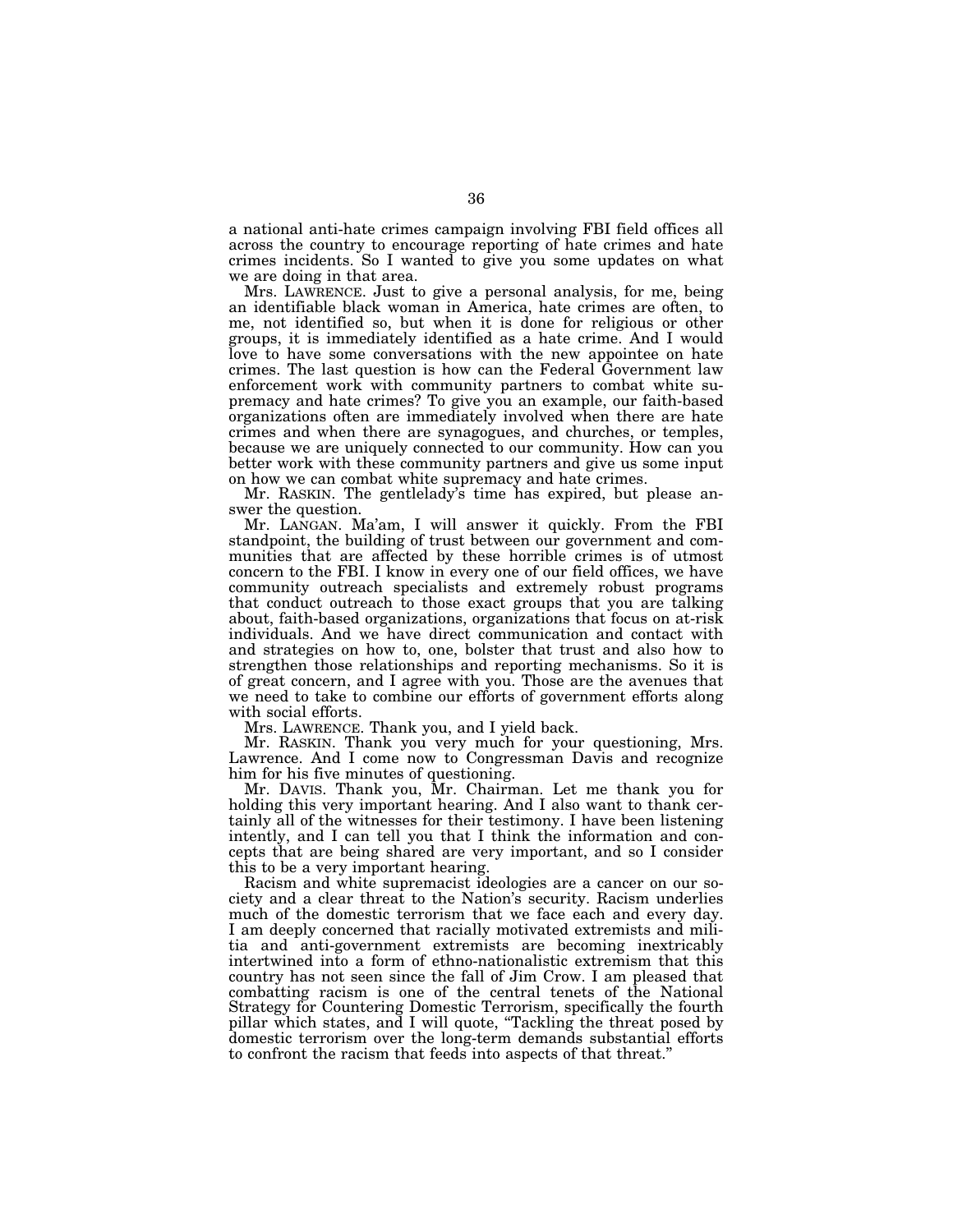And so, Mr. Cohen, I hope you can provide some clarity on the Department's efforts to confront racism as part of the national strategy. Let me ask you what efforts, if any, has the DHS made to prioritize rooting out racism and bigotry in its programs and policies, and has DHS developed any programs to combat racism through education and research? And if so, how does this plan expect to be measured?

Mr. COHEN. Thanks, Congressman. Very difficult question that you just asked. So a central element of our efforts to deal with domestic terrorism focus on the work of our Civil Rights and Civil Liberties Office that works with communities across the country in order to identify ways the Department can improve, one, the way it operates to ensure that we carry out our mission in a non-discriminatory manner. We also work closely with communities of color across the country to understand their concerns, to address their needs, to establish lines of communication, to start rebuilding a relationship of trust between the Department, the Department's operational elements, and those communities. One other way, real quickly, is the work that we are doing with regard to online activity. In today's age, much of the fuel that drives the spread of racist ideological beliefs occurs online, and building resilience, particularly amongst our young people, to those hateful messages of racism is another part of the efforts under way at the Department.

Mr. DAVIS. Well, let me ask you quickly, are there other agencies inside the government that DHS is working with to help facilitate movement of these plans and actions?

Mr. COHEN. On confronting racism, it is a discussion that is being driven by the White House through the Domestic Policy Council. We work with the rest of the government. What I would like to be able to do, with your indulgence, is to get back to your office with some more specificity on how exactly we are doing that.

Mr. DAVIS. Well, thank you very much. I appreciate your testimony. I appreciate your answers. And, Mr. Chairman, again, I do think this is a very important hearing, and I thank you very much for your leadership.

Mr. RASKIN. Well, and, Mr. Davis, thank you for your very thoughtful questioning and for your comments. I just have a few final questions I would like to ask Mr. Cohen, and I am happy to yield to the ranking member of she had any lingering questions she wanted to clean up.

First of all, Mr. Cohen, in May, we as a subcommittee requested documents and information from the Department of Homeland Security about how it has analyzed the threat of far-right militia extremism, including its connection to white supremacist groups. We still have not heard back on this inquiry. I am wondering if you could commit to working with us to get a response as quickly as you could.

Mr. COHEN. Yes. Absolutely, Mr. Chairman.

Mr. RASKIN. I appreciate that. And then I wanted to ask you a final substantive question, which is, I guess all of you witnesses have remarked upon the linkage between disinformation and propaganda and the incitement of terrorist activity and violence. And I am just wondering if you would speak to the problem of mainstream political leaders, or leaders identified with the mainstream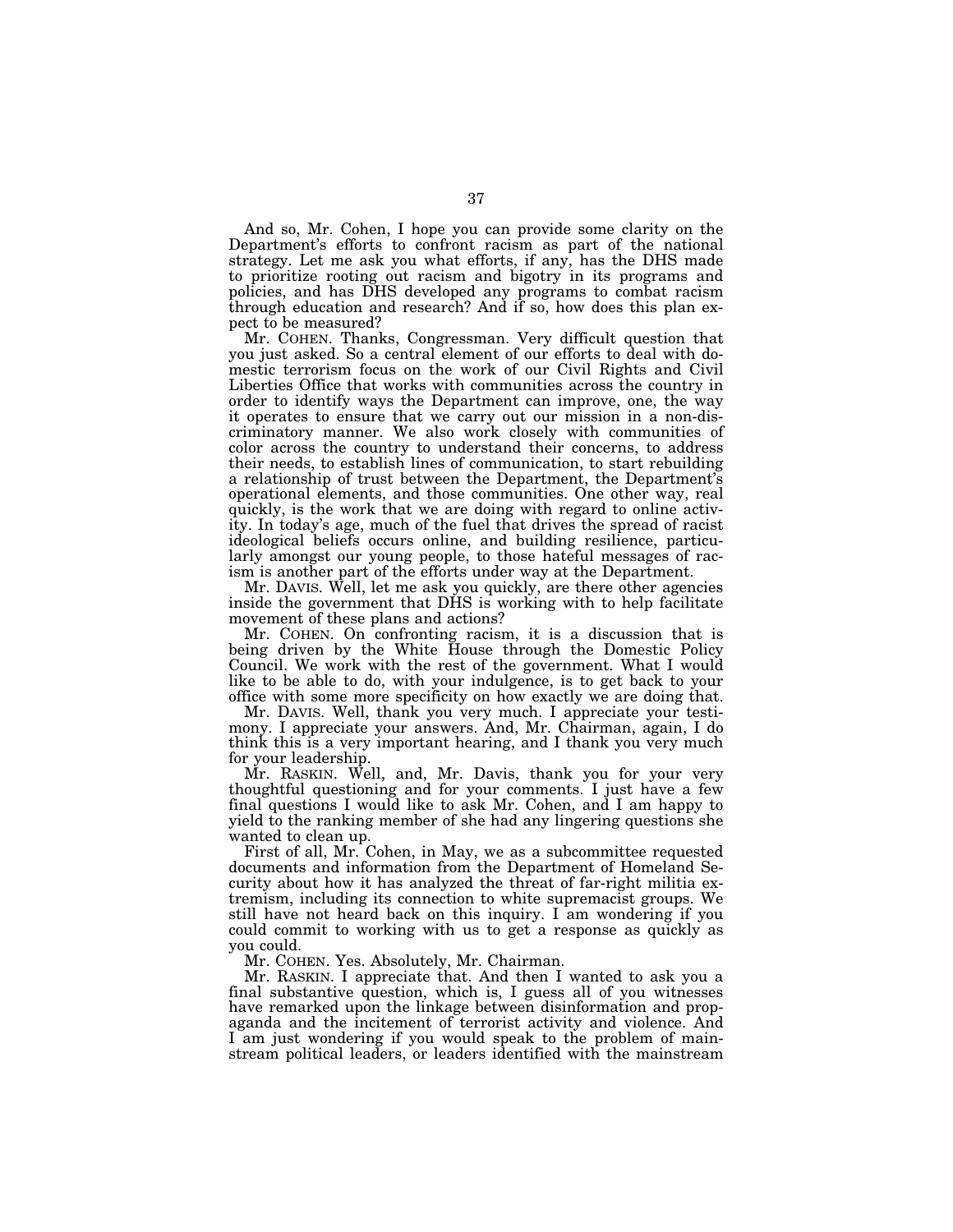of American political culture, trafficking in disinformation or propaganda that gives aid and support to the movements of violent white supremacy.

Mr. COHEN. Mr. Chairman, that is an important question, and if you will indulge me for a moment I would like to place my answer into context. As I look at the threat environment after spending over 35 years working in this field, I equate it to a perfect storm. On the one hand, we are a Nation that has become deeply divided, polarized. People tend to view those who hold opposing opinions to their own as the enemy. We have far too people who are angry about their plight in life or angry about how they view the state of the Nation, and we have far too many people in this country who view violence as a legitimate way in which to express that anger. The fractures in our country run deep, whether it is on immigration, our response to COVID, issues of race, the role of government, the integrity of our election process, and credibility in our government. These are issues that our Nation is deeply divided about.

Our adversaries know this, and they seek to exploit those fractures in our society by spreading false narratives, conspiracy theories, disinformation in an effort to sow discord, inspire acts of violence, undermine confidence in our government structure, weaken our relationship with our friends and allies abroad, and destabilize our Nation. So when public figures, and this is really important because these narratives are typically introduced on discreet, small platforms, whether it is by a foreign intelligence service, an international terrorist group, or domestic terror organization. They will introduce these narratives onto small platforms in discreet discrete communities in the hopes that they will be amplified and eventually introduced into the mainstream ecosystem.

So when public figures, whether they be in the media, or they are elected officials, or former elected officials, amplify and spread those narratives, they validate them. And when they validate them, they increase the potential that an individual who is vulnerable to being influenced, vulnerable to being influenced to commit an act of violence, will see this as a legitimate rationale for committing an act of violence. So in a sense, when these disinformation narratives are amplified by public figures, it not only supports our adversaries, but it brings more volatility to the threat environment.

Mr. RASKIN. I appreciate very much the lucidity of your response there. I assume there is not too much that you as law enforcement officials can do about that, but you are at least blowing the whistle on a really important and disturbing trend. If I am reading you correctly, we do have foreign adversaries who try to exploit political and social fractures in our country by injecting disinformation and propaganda that then can be picked up, and further deepen and exacerbate those conflicts. I appreciate that. And I don't know, Ms. Mace, if you had any final questions you wanted to ask?

Ms. MACE.[Inaudible.]

Mr. RASKIN. Well, with that then, I want to thank all of our witnesses for a really tremendous hearing, and I want to thank all the members of the committee for participating.

Members will have, let's see, how many days? Without objection, all members have five legislative days within which to submit additional written questions for the witnesses to the chair, and we will